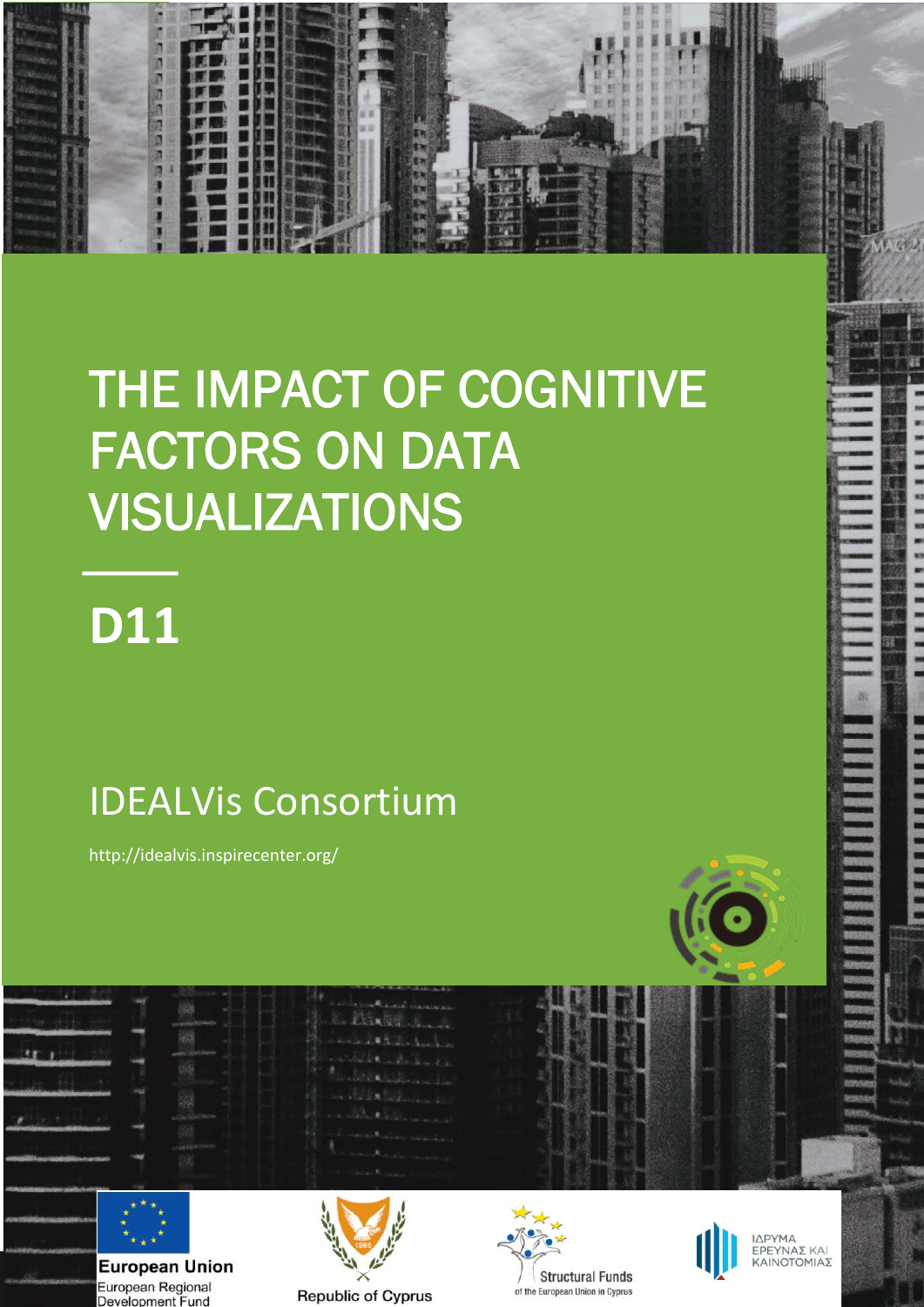# Executive Summary

This deliverable's purpose is to provide a detailed report regarding the analysis and results of data that was obtained through the experiments that took place as part of Tasks 4.1 and 4.3. Specifically, the main objective of the deliverable is to provide insight on the effect and influence that different human factors have on how users process and understand data. The data analysis processes which produced the outcomes described in this report utilized data captured from the two first user studies performed in the project.

Initially, during the User Profiling Study the team collected the participants' key intrinsic human factors, including their level of expertise in the data analytics domain, as those factors can influence a person's visual information processing. In the second user study participants were exposed to various visual analysis tasks generated from realistic sales datasets. Those tasks varied in terms of visualization type, complexity level and alterations/enhancements (alteration here refers to an element/visual intervention that is added on the original data visualization as means of enhancing or personalizing the user's information processing process). The participants' performance and accuracy were captured while they navigated over: (i) the original non-altered content, which included data visualizations without any alterations or enhancements (control condition), and (ii) the altered content, which included altered/enhanced data visualizations (experimental condition).

This deliverable reports the findings of the above studies, analyzing the main effects (in terms of user performance) of several human factors on different data visualization types and visual interventions (i.e., enhancements/altered visual elements). Some of the findings presented in this work include (i) the prominence of the column chart as being the most performant data visualisation for lower complexity tasks across all human factors, how other data visualizations become important for more complex analysis tasks and how this is affected by human factors; (ii) how changing the proximity or size of prominent data visualisation elements benefits performance mostly in higher complexity tasks; (iii) how data visualization grid lines are a necessary visual element across all task complexity levels and human factors; (iv) how data labels provide a performance benefit to the user mostly in lower complexity tasks and how this is affected by human factors in higher complexity tasks; (v) how the data visualization dark theme is best for performance when used in low complexity tasks and how higher expertise users can also benefit by this theme in higher complexity tasks; (vi) the importance of sorted data regarding performance, across all tasks and especially tasks of higher complexity; and finally (vii) the higher positive effect of duller color palettes in terms of user performance across human factors.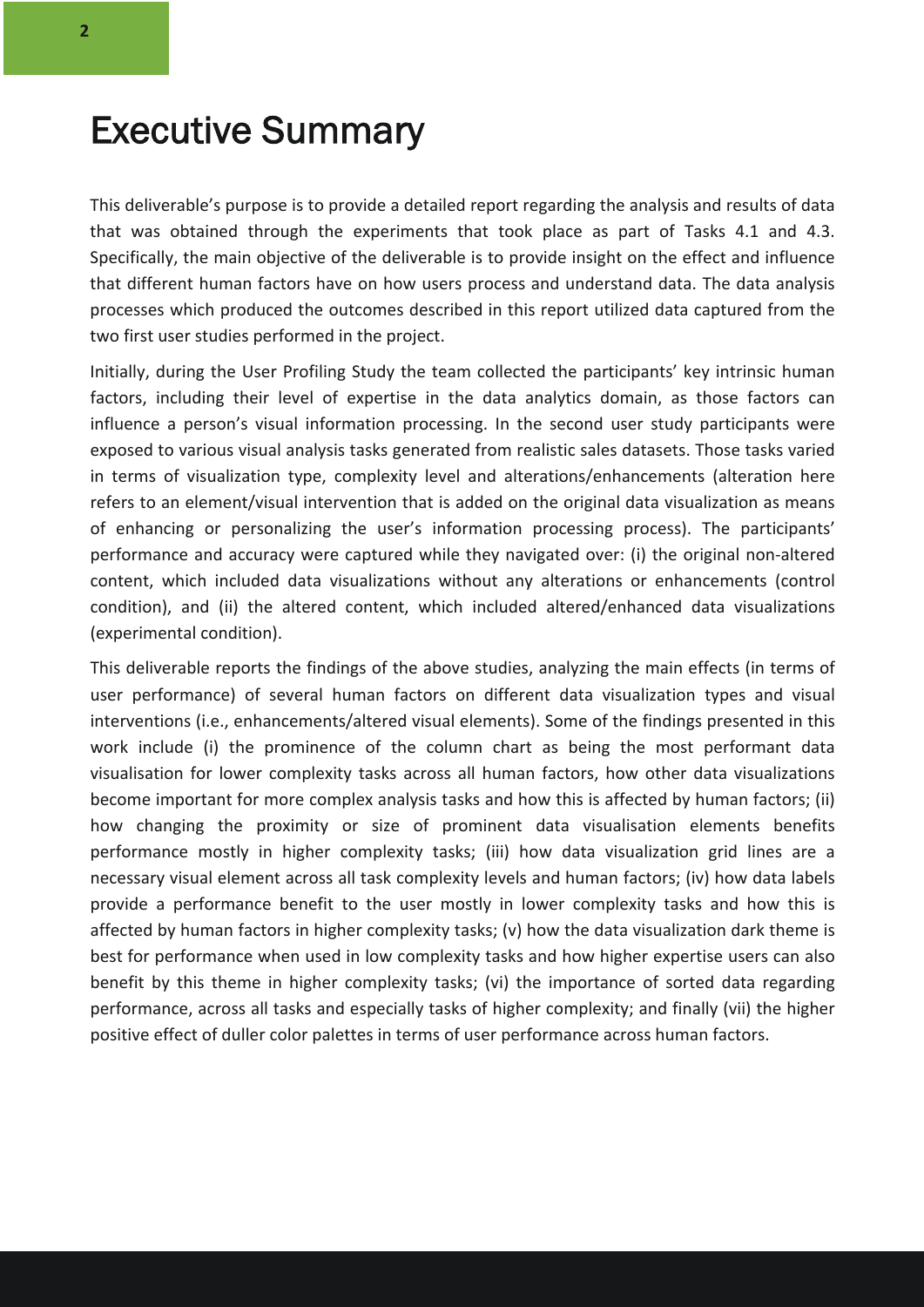# Table of Contents

| $\mathbf{1}$   |  |
|----------------|--|
| $\overline{2}$ |  |
| 2.1            |  |
| 2.2            |  |
| 2.3            |  |
| 2.4            |  |
| 3              |  |
| 3.1            |  |
| 3.2            |  |
| 4              |  |
| 4.1            |  |
| 4.2            |  |
| 4.3            |  |
|                |  |
|                |  |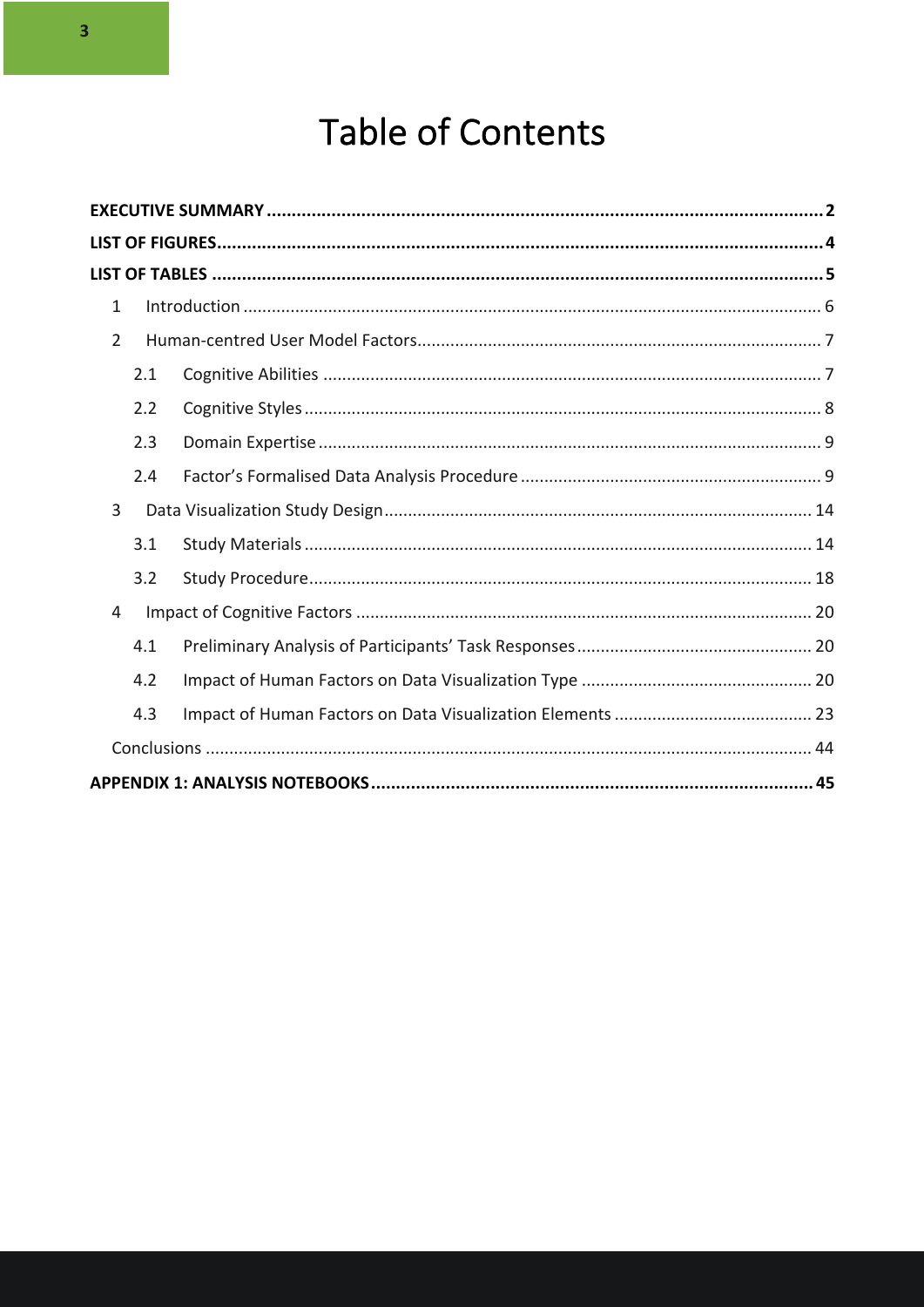# List of Figures

| Figure 1 - Speed of Processing (Left) and Control of Attention (Right) Groups (N=60)  10 |  |
|------------------------------------------------------------------------------------------|--|
|                                                                                          |  |
|                                                                                          |  |
|                                                                                          |  |
|                                                                                          |  |
|                                                                                          |  |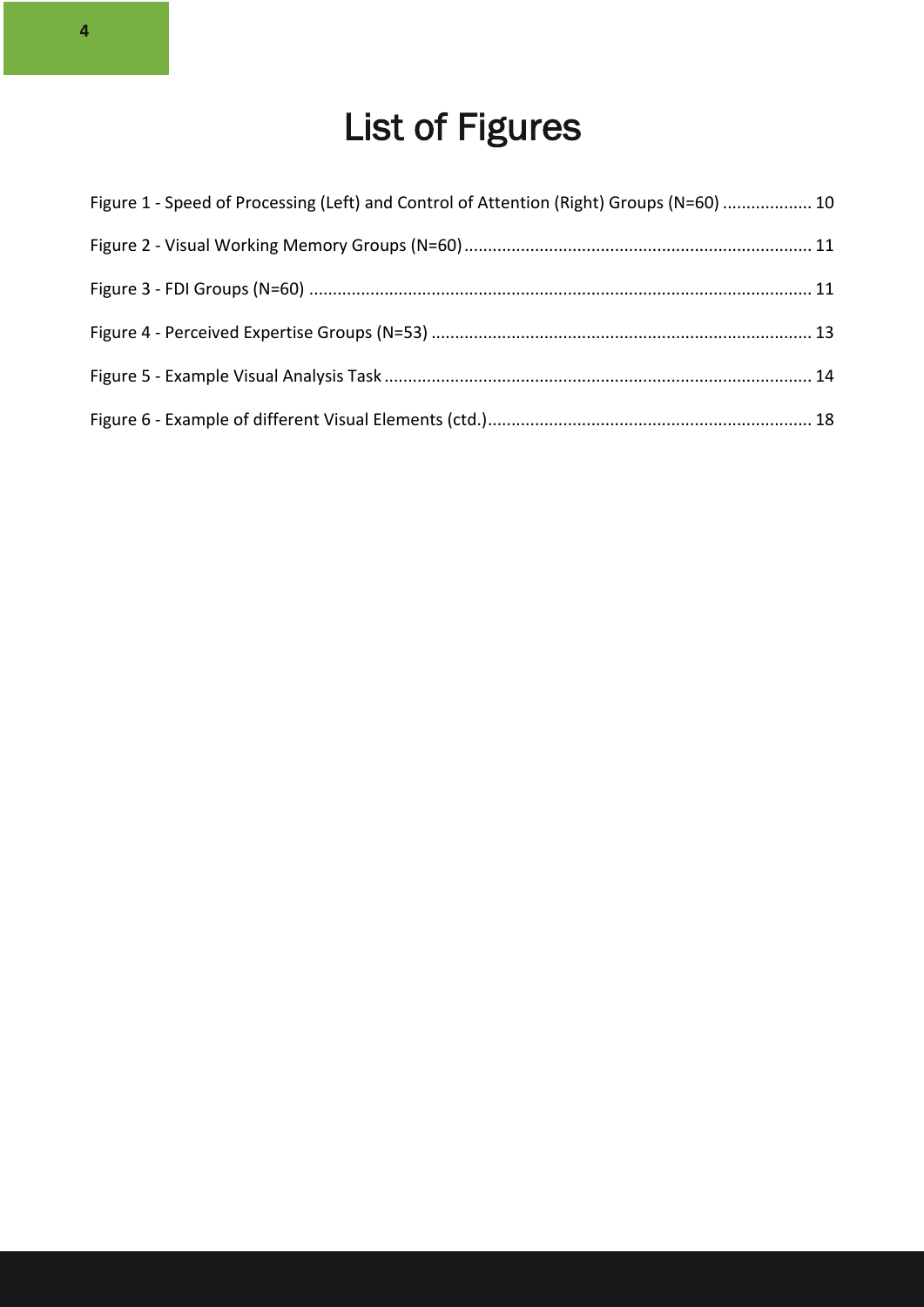# List of Tables

| Table 1- Visualization Type per Task Type for Each Analysis Tasks Experiment  17 |  |
|----------------------------------------------------------------------------------|--|
| Table 2 - Visual Elements and their Applicability on Data Visualization Types 17 |  |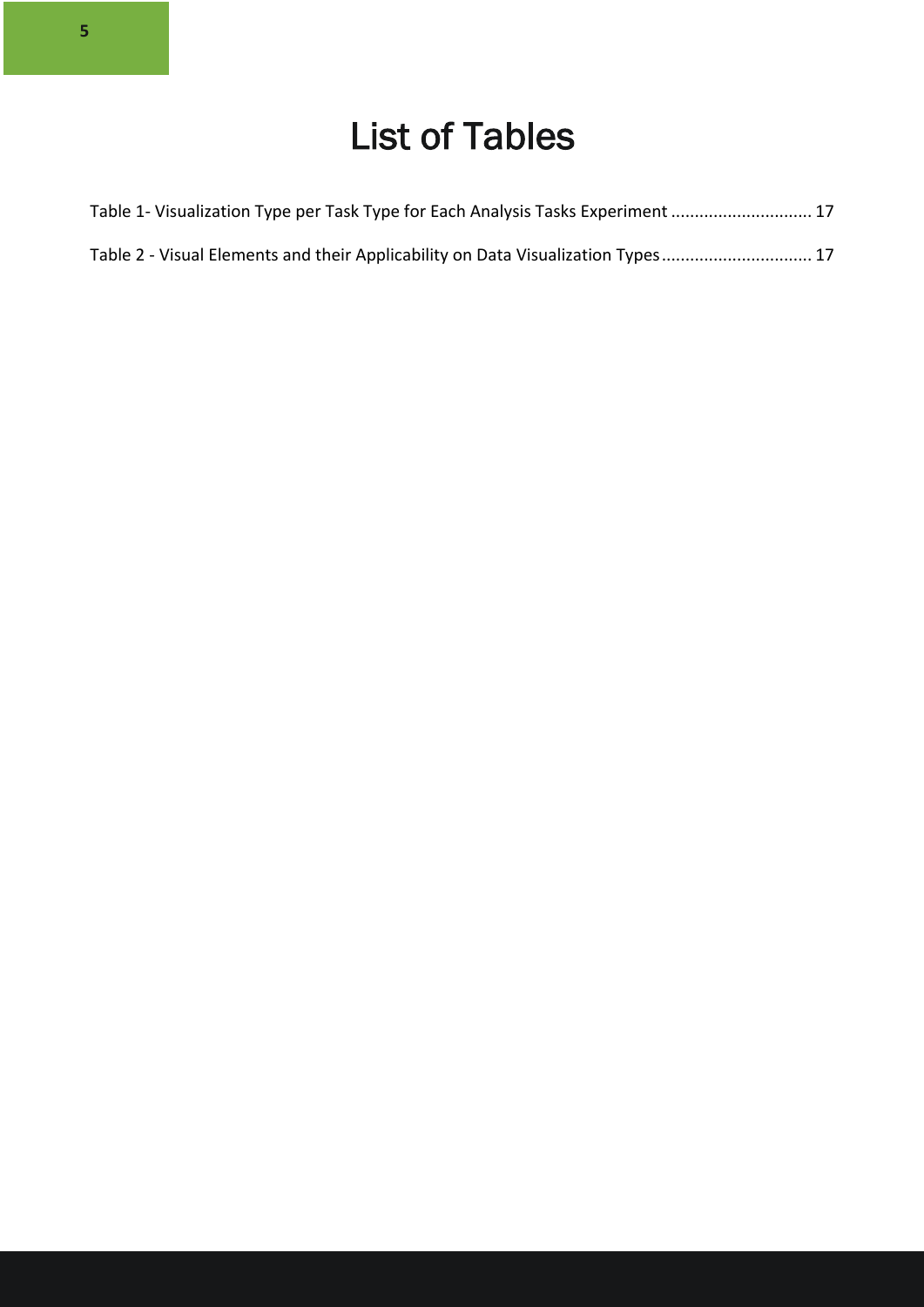### 1 Introduction

The goal of this deliverable is to demonstrate the overall process used for identifying the impact of cognitive factors on data visualizations based on the outcomes of the project's studies.

Section 2 of the deliverable describes the main human factors that form the majority of the user model. Those human factors are described on a theoretical level, while also related literature as to the factors' impact on data visualizations is presented, strengthening the justification of their selection. Additionally, the last part of this section demonstrates the formalised data analysis procedure used to classify/segment our participants for each human factor in different levels. Next, Section 3 of the deliverable presents the design of User Study 2 (i.e., Data Visualization Study). In this study, 60 participants engage with various visual analysis tasks of varying complexity, with each task constructed using different visualization conditions to capture the performance and accuracy of all participants as it is exhibited on this set of conditions. In Section 4 we demonstrate the major analysis steps performed using the human factor user classifications described in Section 2, and the performance and accuracy data collected as a result of the user study described in Section 3. Moreover, in Section 4 we introduce and discuss the findings of the analysis i.e., the impact of human factors on data visualizations. The results of impact are presented in terms of (i) impact on the visualization type and (ii) impact on different visualization elements (i.e., enhancements/altered visual elements).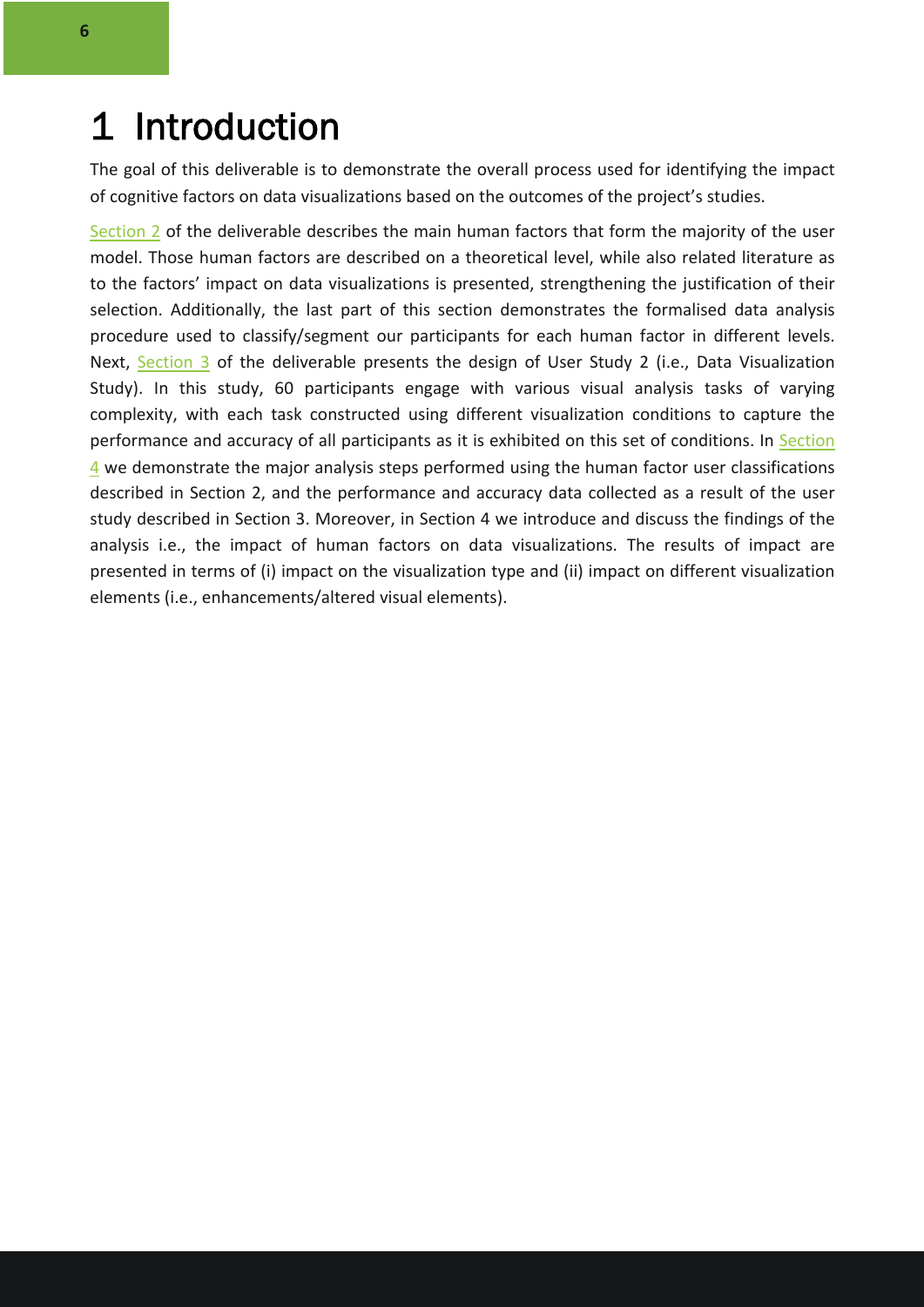# 2 Human-centred User Model Factors

This section aims to identify and introduce the key human factors that were explored in Task 4.1 and were found to influence the user's performance and accuracy in information processing. Initially, the definition of each human factor is provided to the reader while the effect posed by each factor in information processing becomes apparent by mentioning related previous research works. With the theoretical aspects in place, we also present the formalised data analysis procedure or scale, used to analyse the results of our 60 participants for each human factor. The analysis of a human factor has the ultimate purpose of classifying users in different levels for that factor. The formalised analysis and classification mechanisms described in the next subsections make up integral parts of the user modelling process, and therefore some of this content is also part of deliverable D12:The Human-centred User Model for Adaptive Data Visualizations. Following our main findings regarding research on individual differences in the data visualization and exploration field, we focus on the following categories of human factors: cognitive abilities, cognitive styles, and expertise.

#### *2.1 Cognitive Abilities*

Cognitive ability can be defined as *a mental capability that involves the ability to reason, plan, solve problems, think abstractly, comprehend complex ideas, learn quickly, and learn from experience* (Gottfredson, 1997). Common cognitive abilities explored in visualization research include Perceptual Speed, Visual Working Memory, Verbal Working Memory, Spatial Ability, Spatial Memory, and Associative Memory. In our work we explore some of the most influential factors including **Visual Working Memory**, **Speed of Processing,** and **Control of Attention** (with the latter two being closely related to Perceptual Speed).

#### 2.1.1 PERCEPTUAL SPEED

This cognitive ability is defined in literature as *Speed in comparing figures or symbols, scanning to find figures or symbols, or carrying out other very simple tasks involving visual perception* (Ekstrom, et al., 1976). (Toker, et al., 2012) investigated the effect of a user's Perceptual Speed on the effectiveness of bar and radar graphs. Findings suggest that Perceptual Speed affected completion times i.e., performance in both graphs since high Perceptual Speed participants completed tasks faster. Another study that proves the significance of Perceptual Speed is the work of (Lallé, et al., 2017) which reports that users with lower levels of Perceptual Speed find it harder to compare visualizations. The study further suggests that such users might benefit from adaptations that remind them to perform comparisons when data values change rarely. ( Toker, et al., 2013) further investigated how Perceptual Speed influences a user's gaze behavior and found that high Perceptual Speed participants had higher fixation (maintaining gaze at one point on the stimuli) rates and lower fixation duration while low Perceptual Speed participants spent more time in the legend with more frequent transitions to it. Very similar results are discussed in by (Steichen, et al., 2013). This suggests that lower Perceptual Speed users might benefit from an adaptation related to the legend of the graph. Moreover, the study concludes that low Perceptual Speed participants are affected more by different ways of visualizing data. Adaptive support for visualizations (highlighting interventions) was explored by (Carenini, et al., 2014) which concluded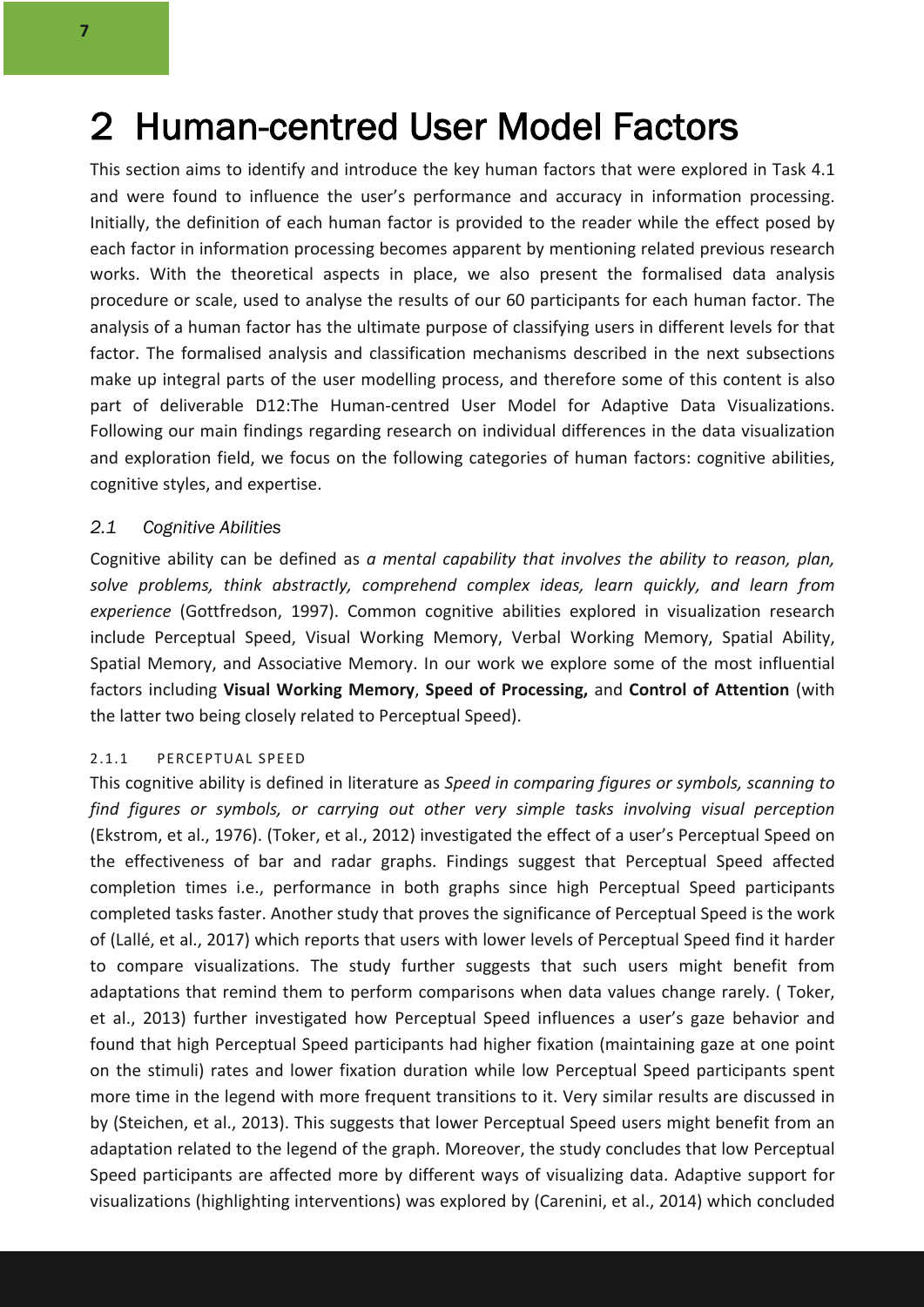that users with low to medium cognitive measures (including Perceptual Speed, Visual and Verbal Working Memory) will benefit from adaptive interventions.

#### 2.1.2 VISUAL WORKING MEMORY

This cognitive ability is essentially a system that stores visual information between eye fixations, in the form of integrated objects which can contain colors, orientation and shape. Several studies discussed in the Perceptual Speed section also investigated the effect of Visual Working Memory in the context of visualizations. (Toker, et al., 2012) reported that high Visual Working Memory participants had a higher preference for radar graphs over bar graphs. Here we can see how Visual Working Memory can influence the subjective preference and ease-of-use for visualization types. Another similar finding from (Lallé, et al., 2017) showed that participants with high Visual Working Memory tended to prefer a deviation chart over a map. In trying to predict the user's cognitive abilities and visualization task though eye gaze data (Steichen, et al., 2013) found that high Visual Working Memory participants had lower time until they performed their first fixation. Additionally, in the study of (Carenini, et al., 2014) participants with low or average Visual Working Memory rated a visual intervention (Average Reference Lines) lower than participants with higher Visual Working Memory. This effect was explained as a visual destructor since this type of intervention poses a line on multiple bars.

#### *2.2 Cognitive Styles*

The term cognitive style was introduced by (Allport, 1937) and has been described as a person's typical or habitual mode of problem solving, thinking, perceiving, and remembering. (Riding & Cheema, 1991) has analyzed and grouped multiple cognitive styles into two principal or *style dimensions*, the Wholist-Analyst and Verbalizer-Imager.

#### 2.2.1 FIELD-DEPENDENT INDEPENDENT

The Wholist-Analyst style dimension has multiple terms that define it, one of the principal terms is **Field-Dependence Independence** (FD-I) (Riding & Cheema, 1991). The FDI term has been proven not to be an intellectual style, but instead a construct that represents an individual's ability in separating information from its contextual surroundings. A field independent (FI) individual has less difficulty in separating information from its surroundings, while a field dependent (FD) individual will be more likely affected by external visual cues (Zhang, 2004). In visualization research (Steichen, et al., 2020) proved that while the user is interacting with a typical visual information task using a bar graph or a line graph it's feasible to infer the user's cognitive style (FD-I) using eye tracking mechanisms. The results further demonstrated that FD participants have less structured eye movements while being more able to shift focus on important aspects of the graph. In another study (Steichen & Fu, 2019) explored how FI and FD users differ on how they enable different visual aids. Results indicated that FD participants utilized the visual aids more than FI participants which suggests that such users may benefit from an interface that includes visual aids (manually or adaptively). Moreover, FD participants made significant use of the "show data aid" (overlays data values on visualization), denoting that such users may prefer a visualization that also contains some "supportive" textual aspects.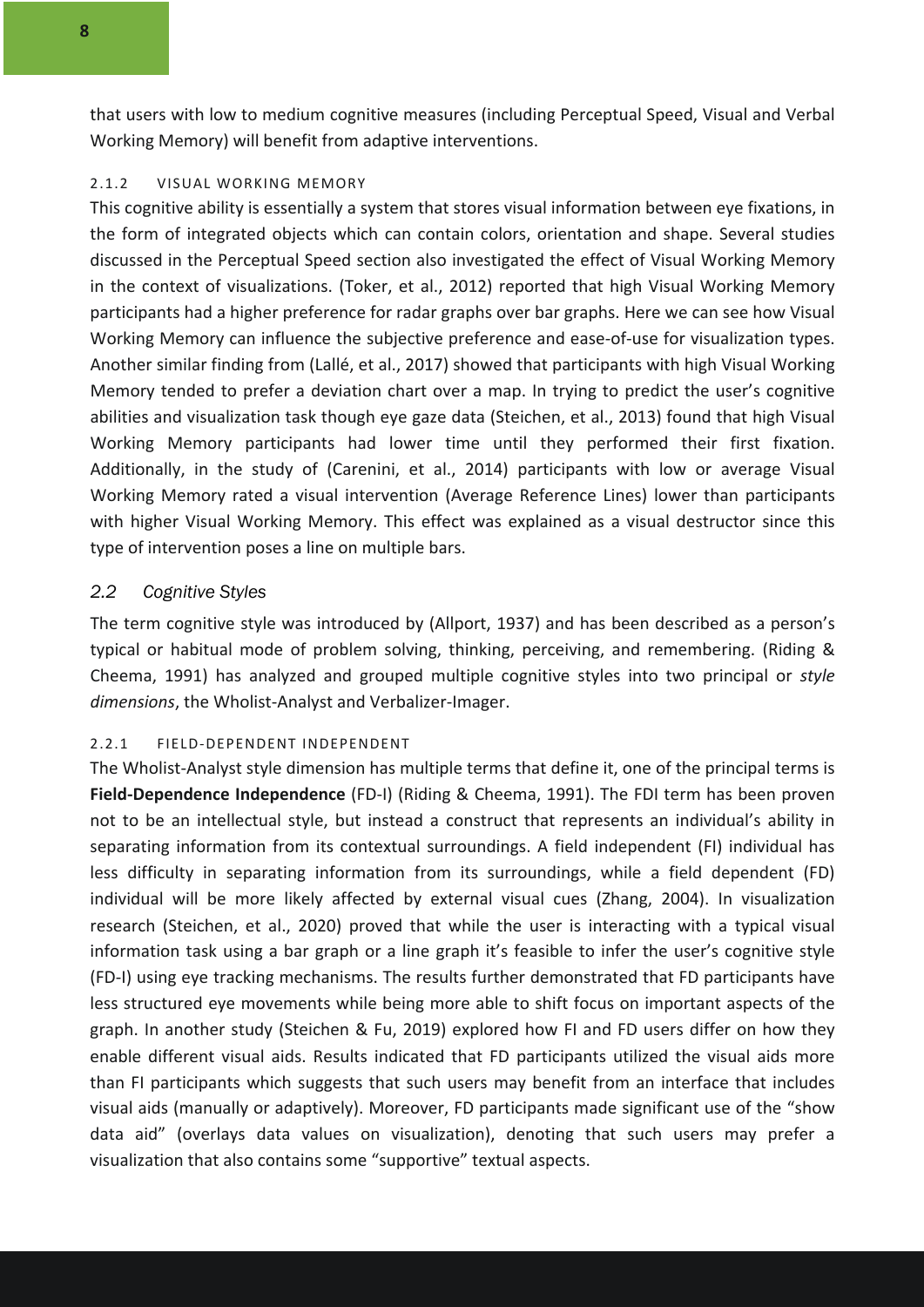#### *2.3 Domain Expertise*

A factor that varies between individuals and poses an important steppingstone in making sense of a visualization, is prior expertise with a given visualization but most importantly the overall expertise in the field of business data analytics. Expertise cannot only affect a user's performance, it can also affect the visualization effectiveness as the search task gets more complicated (Bryce, 2000). For measuring the expertise of our participants in the context of IDEALVis we utilized the **Perceived Expertise Tool** (PET) (Germanakos, et al., 2021) which is one research outputs of this project.

#### *2.4 Factor's Formalised Data Analysis Procedure*

The formalised analysis procedures illustrated in the following sub-sections are part of the analysis notebooks in APPENDIX 1 under the *psy tests* and *questionnaires/business role.html* folder/files.

#### 2.4.1 COGNITIVE CHARACTERISTICS

Assume that a user  $u_i$  performs a task  $ts_i$  that belongs to a given cognitive ability / cognitive style test  $cs$ . The system captures the user's response and stores it as a quintuplet represented as  $ts_j^{cs}(u_i) = (cs, j, u_i, val, t)$ , where cs represents the cognitive test, j represents the task's number,  $u^i$  represents the user, val represents the correctness of the provided response (*true* or false), and t represents the time in milliseconds taken by the user to provide the response. In the context of IDEALVis  $cs$  can be  $s$  (i.e., Speed of Processing),  $c$  (i.e., Control of Attention),  $vwm$  (i.e., Visual Working Memory) or *f di* (i.e., Field-Dependent, -Independent).

The set of all tasks answered correctly by the user  $u^i$  for a specific cognitive test  $cs$  is denoted  $as$ :

$$
T^{cs}(u_i) = \{ ts_j^{cs}(u_i) : ts, val = true, \forall j \}
$$

The number of tasks answered correctly by the user  $u^i$  for a specific cognitive test  $cs$  is defined as:

$$
cr^{cs}(u_i) = |T^{cs}(u_i)|
$$

The average response time for a cognitive test  $cs$  for a user  $u_i$  is defined as:

$$
rt^{cs}(u_i) = \frac{\sum_{\forall ts_j^{cs}(u_i) \in T^{cs}(u_i)} ts_j^{cs} \cdot t}{cr^{cs}(u_i)}
$$

The average response time for a cognitive test  $cs$  for all users is defined as:

$$
RT^{cs} = \frac{\sum_{\forall u_i} rt^{cs}(u_i)}{|\{u_i: rt^{cs}(u_i) > 0\}|}
$$

The deviation of the average response times for a cognitive test  $cs$  (applicable only to  $s$  and  $c$ ) for all users is defined as:

$$
dv^{cs} = \frac{RT^{cs} \times 10}{100}
$$

The upward deviation of average response times for a cognitive test  $cs$  (applicable only to  $s$  and  $c$ ) for all users is defined as:

$$
dv u^{cs} = RT^{cs} + dv^{cs}
$$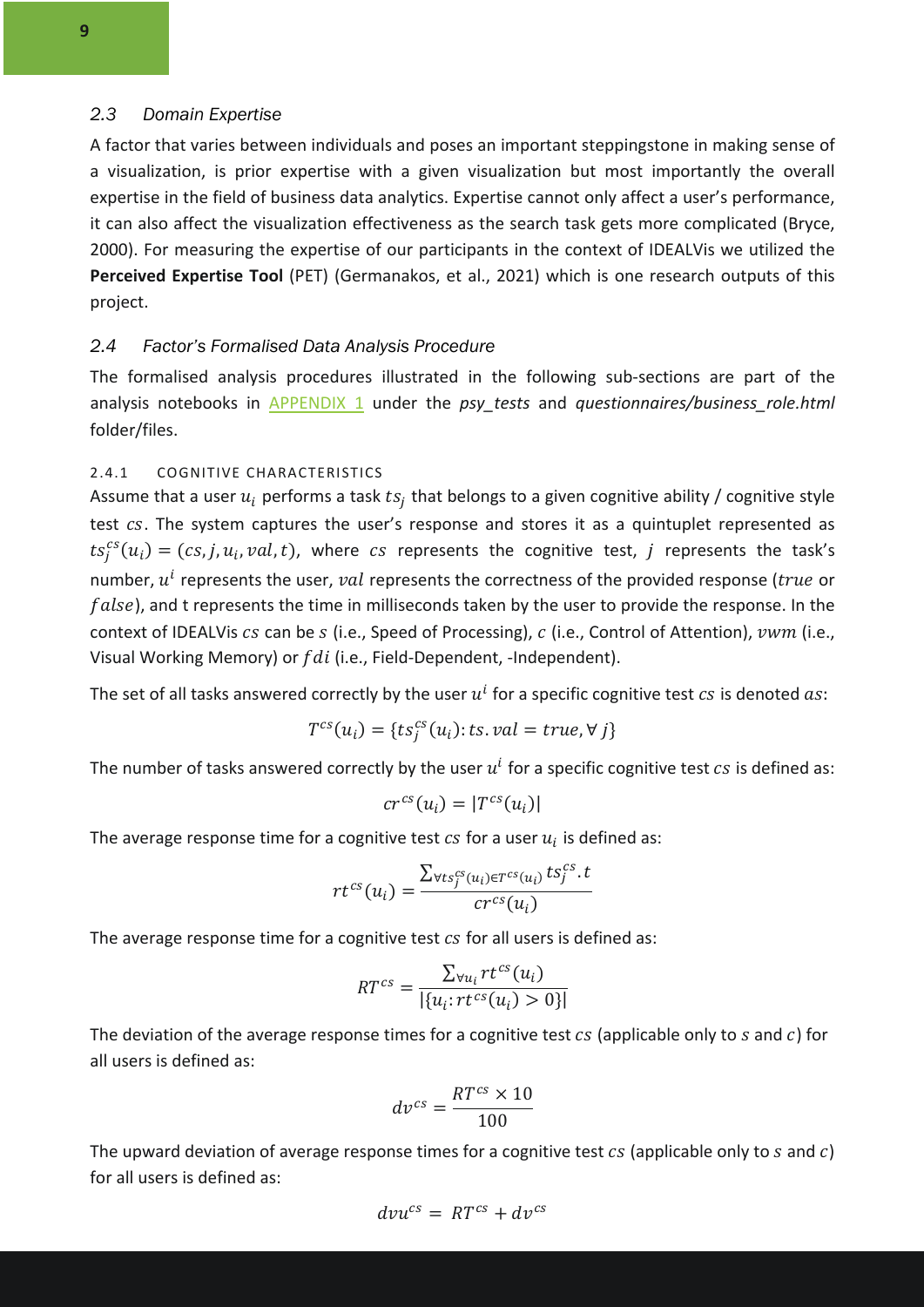The downward deviation of average response times for a cognitive test  $cs$  (applicable only to  $s$ and  $c$ ) for all users is defined as:

$$
d\nu d^{cs} = RT^{cs} - dv^{cs}
$$

**Speed of Processing and Control of Attention:** Cognitive test measures the speed of processing level of a user. A user  $u_i$  is either classified as having a high level of processing speed, assuming an average response time  $rt^s(u_i)$  lower than  $dvd^s$ ; classified as having a low level of processing speed, assuming an average response time  $rt<sup>s</sup>(u<sub>i</sub>)$  higher than or equal to  $dvu<sup>s</sup>$ ; or classified as having a medium level of processing speed, assuming an average response time  $rt<sup>s</sup>(u<sub>i</sub>)$  that falls between  $dvu^s$  and  $dvd^s$ . Similarly, cognitive test c measures the control of attention level of a user. A user  $u_i$  is either classified as having a high level of attention control, assuming an average response time  $rt^c(u_i)$  lower than  $dvd^c$ ; classified as having a low level of attention control, assuming an average response  $rt^c(u_i)$  higher than or equal to  $dvu^c$ ; or classified as having a medium level of attention control, assuming an average response of  $rt^c(u_i)$  that falls between  $dvu^c$  and  $dvd^c$ .



*Figure 1 - Speed of Processing (Left) and Control of Attention (Right) Groups (N=60)*

**Visual Working Memory**: Cognitive test *vwm* measures the visual working memory of a user. This cognitive test consists of 21 tasks ts which are broken down to 7 levels (3 questions per level). Each time the user answers three questions correctly their working memory level raises by 1. When the user makes a mistake, the test is ended, and their working memory level is the current level when they answered wrong.

The level of a user  $u_i$  for cognitive test  $vwm$  is defined as:

$$
vwml = \frac{cr^{vwm}(u^i)}{21}
$$

Moreover, a user is classified as having a low visual working memory if they have a  $vwnd$  of 1 or 2, medium visual working memory if they have a  $vwnd$  of 3, 4 or 5 and a high visual working memory if they have a *vwml* of 6 or 7. For the purpose of this analysis and according to our sample, we classified users into two groups (i.e., High and Low). A user is considered to have high visual working memory if they have a  $vwnd$  of 5 or above, or low visual working memory if they have a  $vwml$  of 4 or below.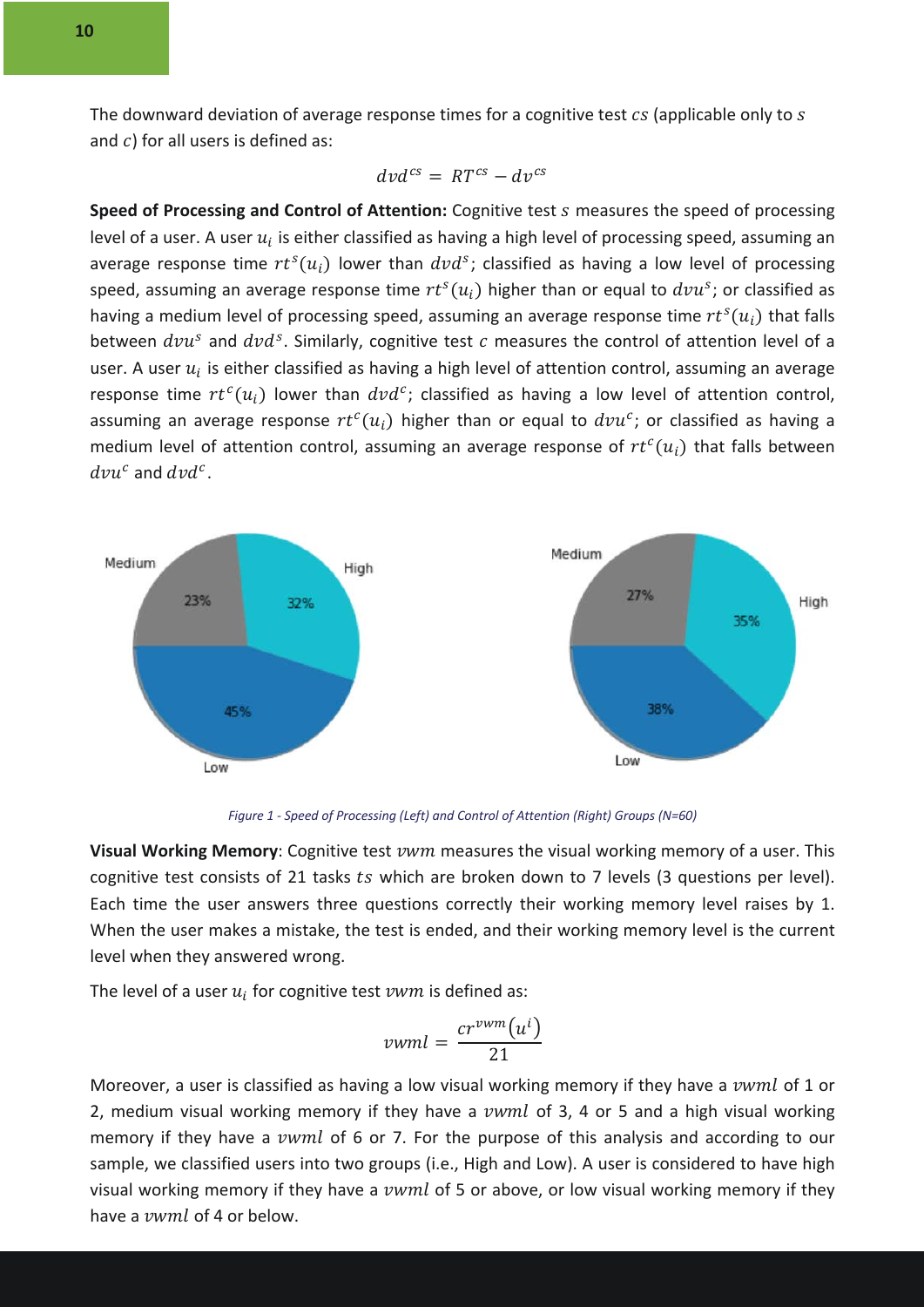

*Figure 2 - Visual Working Memory Groups (N=60)*

**Field-Dependent Independent**: Cognitive Style Test  $fdi$  consists of 18 tasks  $ts$  that user  $u_i$  must complete. The final score of a user  $u_i$  is denoted as  $cr^{fdi}(u_i)$  and the level of the user (i.e., fielddependent, -independent, or intermediate) is calculated with two percentile values derived from the set of all users' scores  $\{cr^{fdi}(u_i), \forall i\}.$ 

For the  $fdi$  cognitive test, the 50<sup>th</sup> and 75<sup>th</sup> percentiles of all users' scores are defined below respectively as  $Plow$  and  $Pmid.$ 

$$
Plow = \left| \frac{50}{100} \times \left| \{ cr^{fdi}(u_i), \forall i \} \right| \right|
$$
  

$$
Pmid = \left| \frac{75}{100} \times \left| \{ cr^{fdi}(u_i), \forall i \} \right| \right|
$$

Accordingly, a user is classified as being field-dependent if they have an  $fdi$  score less than  $Plow$ , field-independent if they have a score higher or equal to  $Pmid$ , and intermediate if they have a score higher than or equal to  $Plow$  and lower than  $Pmid$ . For the purpose of this analysis and according to our sample, we classified users into two groups instead (i.e., field-dependent, and field-independent). A user is classified as field-dependent (FD) if they achieve a final score of  $cr<sup>fdi</sup>(u<sub>i</sub>)$  equal to 8 or lower. Moreover, to be classified as field-independent (FI) a user must achieve a final score of  $cr^{fdi}(u_i)$  equal to 9 or higher.

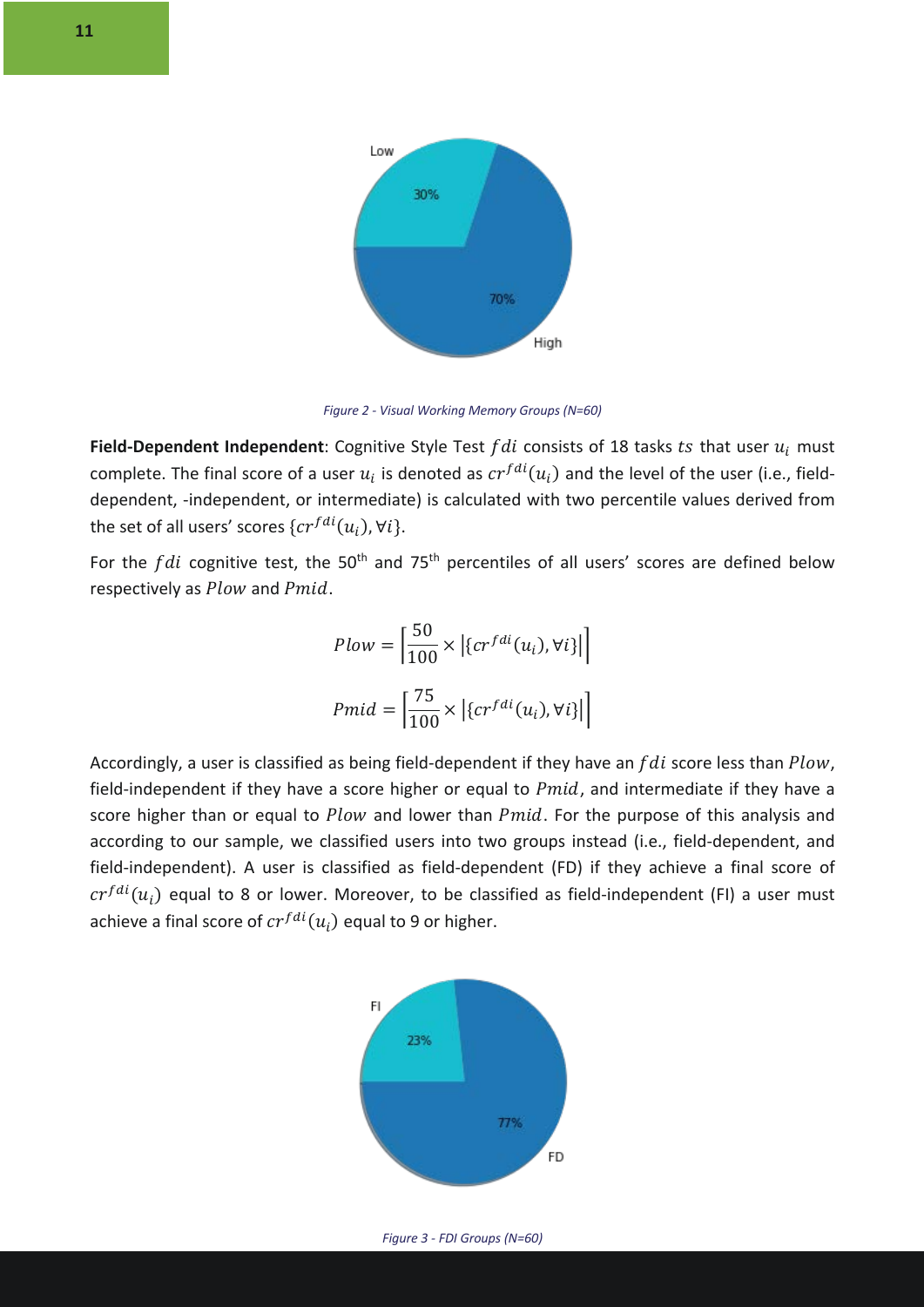#### 2.4.2 PERCEIVED EXPERTISE FACTOR (LIKERT SCALE)

Assume that a user  $u_i$  answers a Likert-scale question  $q_i$  that belongs to a questionnaire  $lq$ . The system captures the user's answer and stores it as a quadruplet represented as  $q_j^{lq} =$  $(lq, j, u_i, val)$ , where  $lq$  represents the questionnaire, *i* represents the question's number,  $u^i$ represents the user, and val represents user's response in a numerical format (maximum and minimum values of this variable are defined by the underlying questionnaire scale). In the context of this analysis  $lq$  is  $pet$  (i.e., Perceived Data Analysis Expertise Tool).

The responses for a given Likert-scale questionnaire  $lq$  provided by user  $u_i$  are defined as:

$$
Q^{lq}(u_i) = \{q_j^{lq}(u_i), \forall j\}
$$

The sum of all responses for a given Likert-scale questionnaire  $lg$  provided by user  $u_i$  is defined as:

$$
qs^{lq}(u_i) = \sum_{j \in Q^{lq}(u_i)} j.val
$$

Perceived Expertise: pet is a 10-item questionnaire that is used for measuring the perceived expertise of individuals in the data analytics domain. The total score a user  $u_i$  can acquire from this test is 50. The final score of a user  $u_i$  is denoted as  $qs^{pet}(u_i)$  and the level of the user (i.e., low, high, or medium expertise) is calculated with three percentile values derived from the set of all users' scores  $\{qs^{pet}(u_i), \forall i\}.$ 

For the *pet* questionnaire, the 25<sup>th</sup>, 50<sup>th</sup> and 75<sup>th</sup> percentiles of all users' scores are defined below respectively as  $Plow$ ,  $Pmid$  and  $Phigh$ :

$$
Flow = \left| \frac{25}{100} \times | \{ qs^{pet}(u_i), \forall i \} | \right|
$$
  

$$
Pmid = \left| \frac{50}{100} \times | \{ qs^{pet}(u_i), \forall i \} | \right|
$$
  

$$
Phigh = \left| \frac{75}{100} \times | \{ qs^{pet}(u_i), \forall i \} | \right|
$$

Accordingly, a user is classified as having a low level of expertise in the data analytics domain if they have a pet score less than Plow, medium level of expertise if they have a score higher or equal to  $Pmid$  and lower than  $Phigh$ , and high level of expertise if they have a score higher than or equal to *Phigh*. For the purpose of this analysis and according to our sample, we instead used three threshold score values to define which users are to be classified as having a low, medium, or high expertise level. Moreover, a user is classified as having a low expertise level if their total score  $q s^{pet}(u_i)$  is 35 or lower, classified as having a medium expertise level if their total score  $qS^{pet}(u_i)$  is between 36 and 40, and finally classified as having a high expertise level if their total score  $qs^{pet}(u_i)$  is between 41 and 50 (inclusive).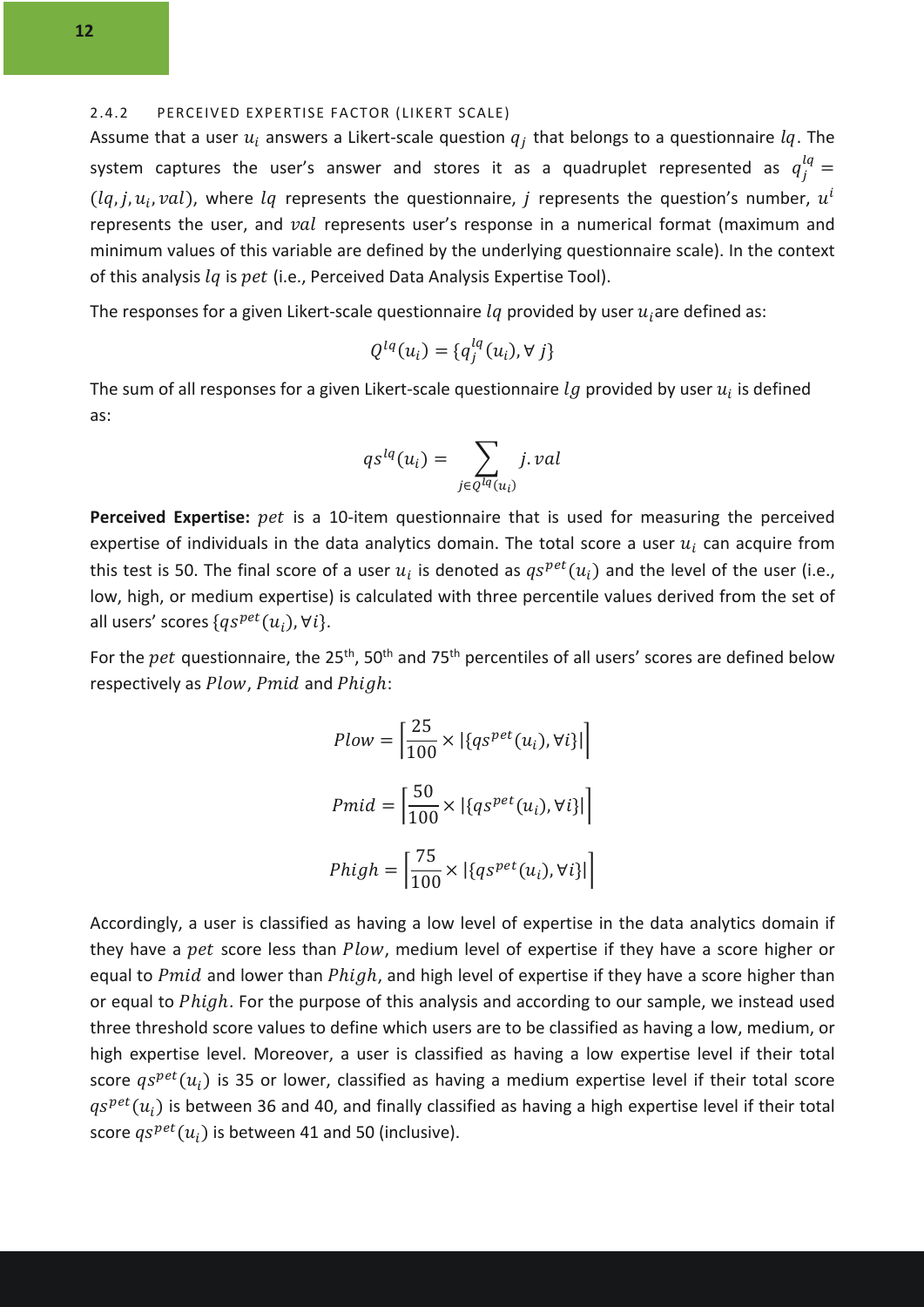

*Figure 4 - Perceived Expertise Groups (N=53)*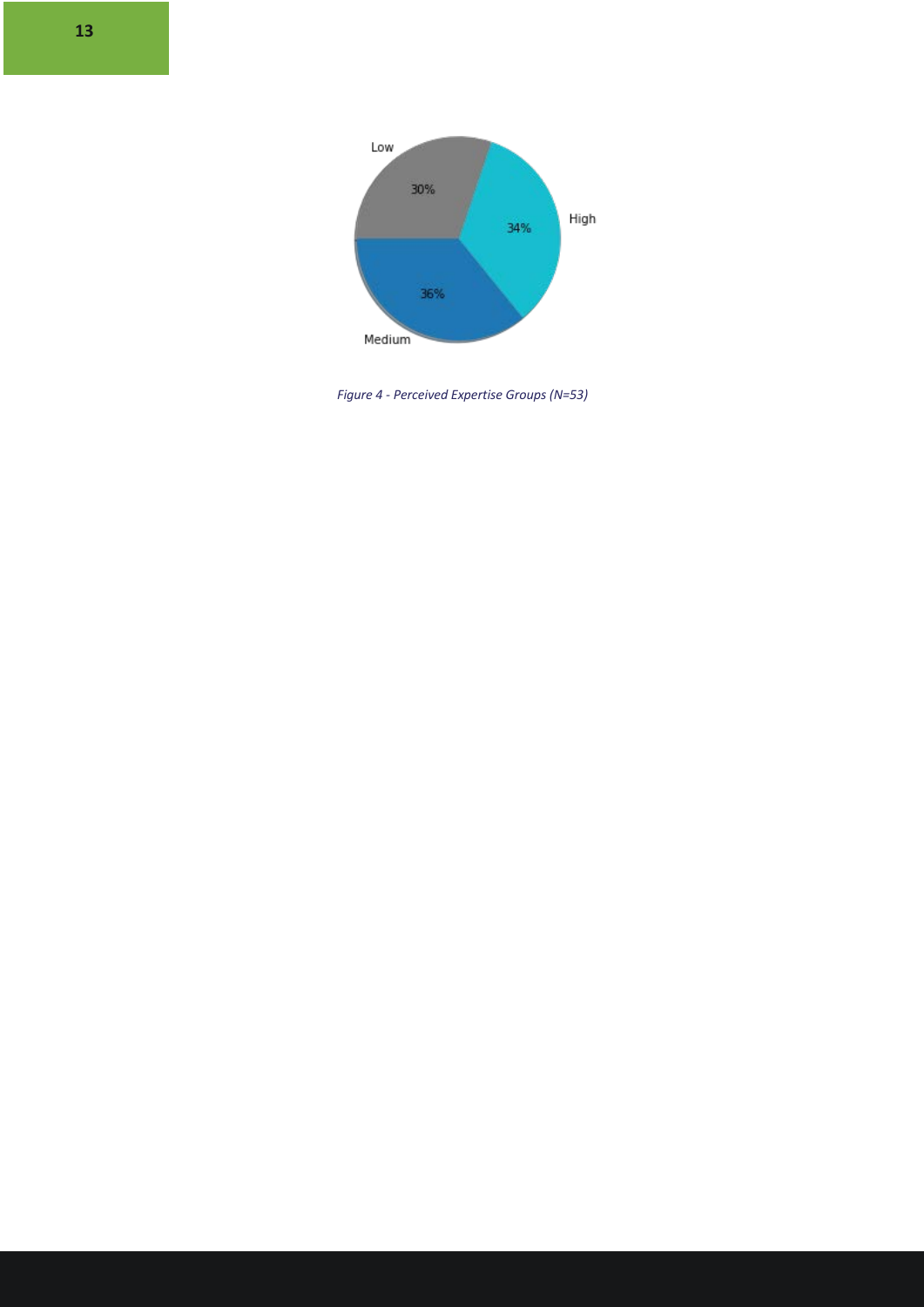For understanding how users with different individual differences perform when solving data visualisation tasks, we designed this user study where participants had to engage with various visual analysis tasks of varying complexity, with each task constructed using different visualization conditions. Moreover, the user study's purpose is to capture the performance and accuracy of all participants as it is exhibited on this set of varying conditions. The intuition behind this study is that participants who differ significantly in terms of individual differences / human factors, should also exhibit different performance and accuracy when solving visual analysis tasks. We expect that this differentiation in performance amongst different participants should also be influenced by different visualization types, but also by different visual elements i.e., visual alterations.

#### *3.1 Study Materials*

#### 3.1.1 THE SYSTEM

Prior to running this study our team initiated the second phase of development, which developed the IDEALVis visualization engine. The experience from building the user model in combination with the visualization engine provided the ability to create visualization task experiments where each experiment contained a set of tasks that the participant must complete. Specifically, a visualization task experiment is defined by a set of visual analysis tasks that are loaded one after the other once the participant provides a response. At each task the participant can view the analysis task question or narrative that specifies what the participant is looking for. Right below the narrative, the participant can see the data visualization that is fixed and not interactive. Finally, a list of multiple-choice controls enables the participant to respond and submit their answer. Throughout the procedure, the system is capturing for each task the time it took for the participant to respond (in milliseconds) and whether the response of the participant was valid or not. A visual analysis task example can be seen in Figure 5.



*Figure 5 - Example Visual Analysis Task*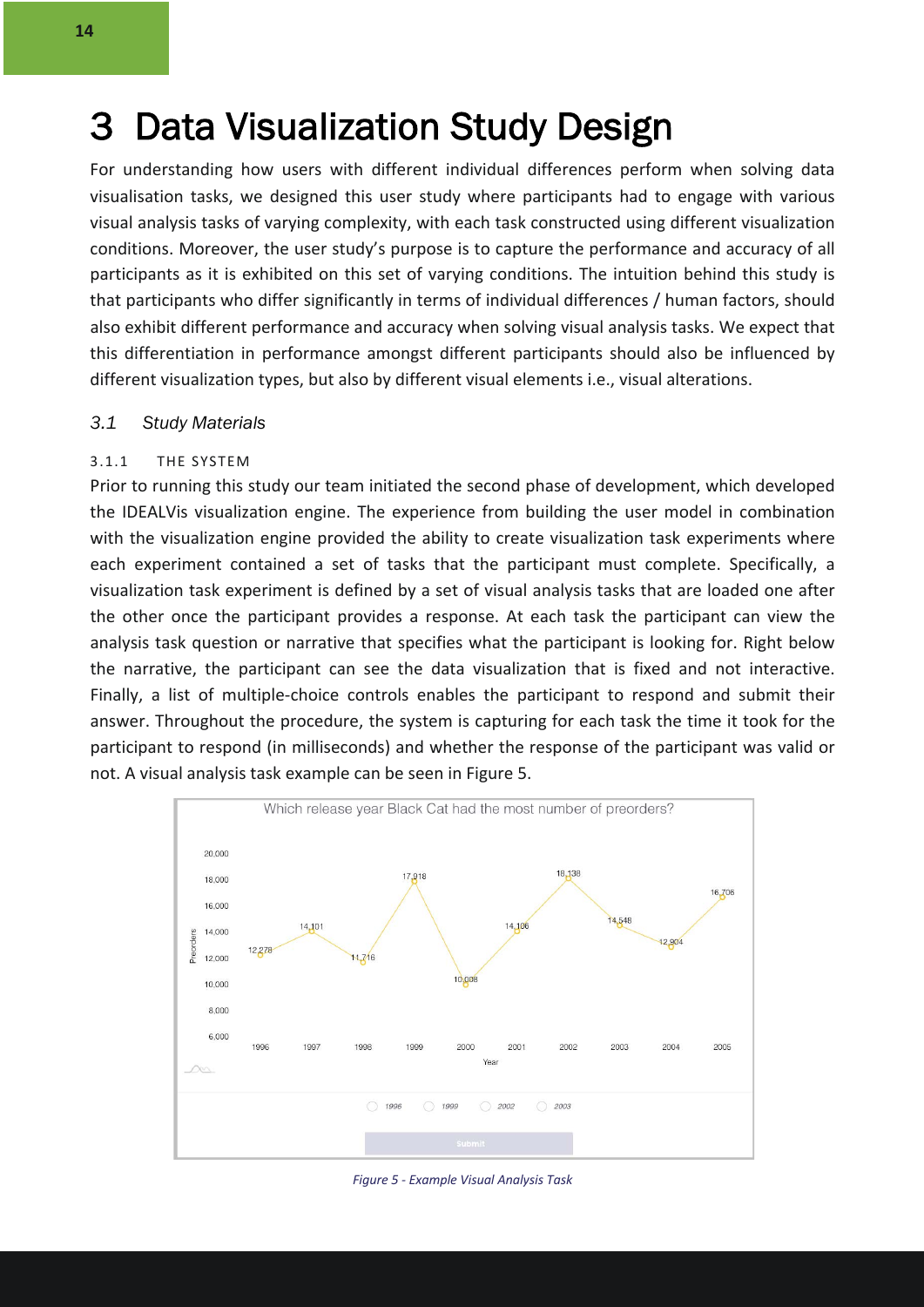#### 3.1.2 DATA VISUALIZATION TYPES

One of the important decisions we had to take when designing this user study, was the type of data visualizations that we would include in the various analysis tasks. According to previous findings (Amyrotos, et al., 2021) that emerged from the IDEALVis project we decided to use the following data visualizations for this user study: Bar Charts, Column Charts, Line Charts, Radar Graphs, Pie Charts and Data Tables. Basically, those data visualization types were selected because they are some of the most utilised data visualizations in the business domain. While the Radar Graph is less widely used in the domain of interest when compared to the rest of the selected charts, we decided to include it since participants with higher visual working memory may have higher preference for this type of chart over bar charts (Toker, et al., 2012).

#### 3.1.3 STUDY DATASET

To cater for the diverse user analysts' cohort participating in the project and the nature of their expertise, we opted for the construction of a synthetic dataset, with concepts that are easy for comprehension and analysis. More specifically, a synthetic dataset of comic book sales was constructed, with typical dimensions, such as time, product characteristics and location characteristics, and a few distributive (e.g., quantity, price) and algebraic measures (e.g., average price, weighted price).

#### 3.1.4 THE ANALYSIS TASKS

Using the generated comic book sales dataset, we produced 160 visual exploration tasks. The types (i.e., taxonomy) of visual analysis tasks we used are low-level analysis tasks that largely capture people's activities while employing information visualization tools (Amar, et al., 2005). Moreover, the 160 visualization tasks were created in 4 distinct experiments, the Chart Type Experiment, the Task Complexity Experiment, the Dimensionality Experiment, and the Visual Elements Experiment.

**Chart Type Experiment:** This experiment is composed of simple comparison tasks across all visualization types.

**Task Complexity Experiment:** This experiment introduces some more complex tasks such as detecting data anomalies, computing derived values, or retrieving values.

**Dimensionality Experiment:** While the tasks in Chart Type and Task Complexity Experiments are using a single data dimension (i.e., single chart series / single table attribute) the Dimensionality experiment introduces 2-, 3- and 4-dimensional tasks, while it also includes the correlation task type.

**Visual Elements Experiment:** Tasks in the above experiments act as control tasks to this experiment, since data visualizations in previous experiments are all delivered using a default visual setting i.e., no alterations on visual elements. Moreover, this experiment has analysis tasks inspired from a mixture of tasks taken from the control experiments. Analysis tasks for the Visual Elements Experiment are spitted in 8 sets and each of those sets introduces a unique experimental condition. The experimental condition of each set is essentially a visual element alteration. The different experimental visual element conditions and how those were applied on different data visualizations is further described in Table 2. Moreover, in Figure 6 we illustrate the 8 different elements as they are applied on some of the visualization types.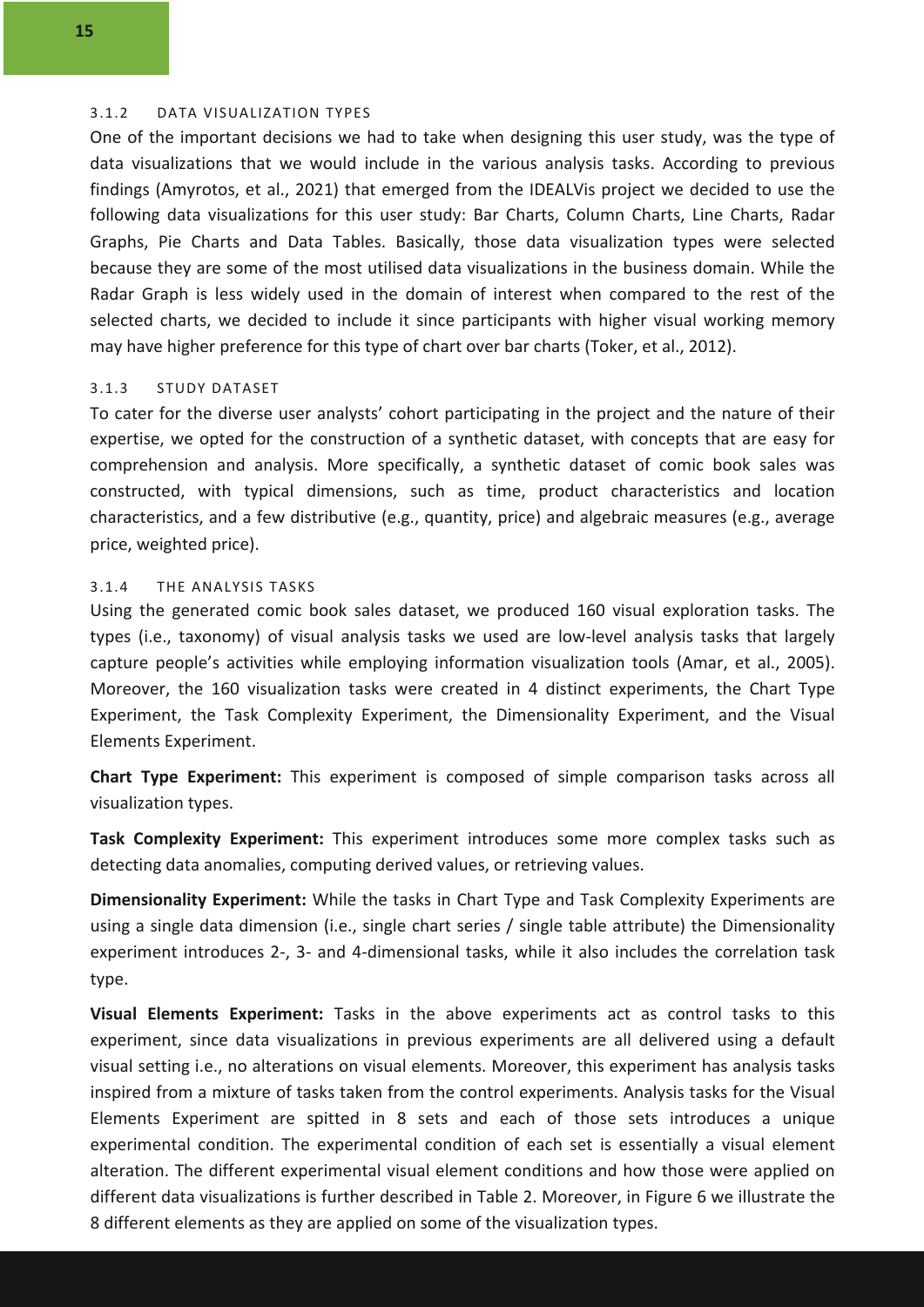In Table 1 we provide more information regarding each of the 4 analysis task experiments. The table includes information regarding the analysis task types that were used in each experiment and states the types of data visualizations that were used for each of those tasks.

#### 3.1.5 ANALYSIS TASK COMPLEXITY

Another important aspect that we had to control was the complexity levels of each of the tasks. Complexity is an important factor that we wanted to explore with regards to the impact of human factors on different data visualization types and different visual elements, and therefore each of the 160 tasks were assigned one of three complexity levels: Low, Medium, High. More specifically, the complexity of a task is a factor that was controlled by (i) the data dimensions used for creating the data visualization and (ii) by the underlying task type that the participant had to perform for the given visual analysis task (e.g., Simple Comparison). Next we provide information as to what each complexity level means in the context of our analysis tasks.

**Low Complexity Tasks:** This level of complexity denotes simple comparison tasks where the visualization always illustrates a single data dimension. These comparison tasks usually ask the participant to spot on the data visualization a specific case e.g., the highest value. An example task's narrative is the following "*Which comic book title has the lowest number of units sold?*".

**Medium Complexity Tasks:** This level of complexity denotes tasks where the visualization may illustrate one or two data dimensions. Moreover, tasks assigned in this complexity level can be (i) simple comparison tasks with 2 data dimensions as opposed to low complexity tasks, (ii) detect anomaly tasks (e.g., *Which period of sales presents a significant increase in unit sales?*), (iii) retrieve value tasks (e.g., *Which comic book has the second highest sales?*) and compute derived value tasks, where the participant is required to perform a calculation (e.g., *What is the total number of months (count) that sales were between 6500 and 7000?*). The latter three types of tasks always use a single data dimension in this complexity level.

**High Complexity Tasks:** This level of complexity denotes tasks where the visualization may illustrate from one and up to four data dimensions. Tasks assigned to this complexity level can be simple comparison tasks of two, three or four data dimensions. Simple comparison tasks with two data dimensions are more complex than those found in medium complexity tasks (e.g., *Which month had the highest deviation between minimum and maximum price for the sales of Superman in comic bookstores?*). Next, this complexity level also has "detect anomaly" tasks with a single data dimension but those are more complex than those found in medium complexity tasks (e.g., *Decide which one of the following comic categories has a value of sales that does not belong in any group*). Moreover, this complexity level has "compute derived value" tasks which might have one and up to four data dimensions (e.g., *What is the difference in popularity between the two highest selling comics?*), with those of a single dimension being more complex compared to those found in the medium complexity tasks. Finally, this complexity level introduces the correlation tasks which can have three or four data dimensions. An example of a correlation task is "*Which comic book title demonstrated a decrease in sales between 2018 and 2020?*" where in this case 2018, 2019 and 2020 are three separate data dimensions.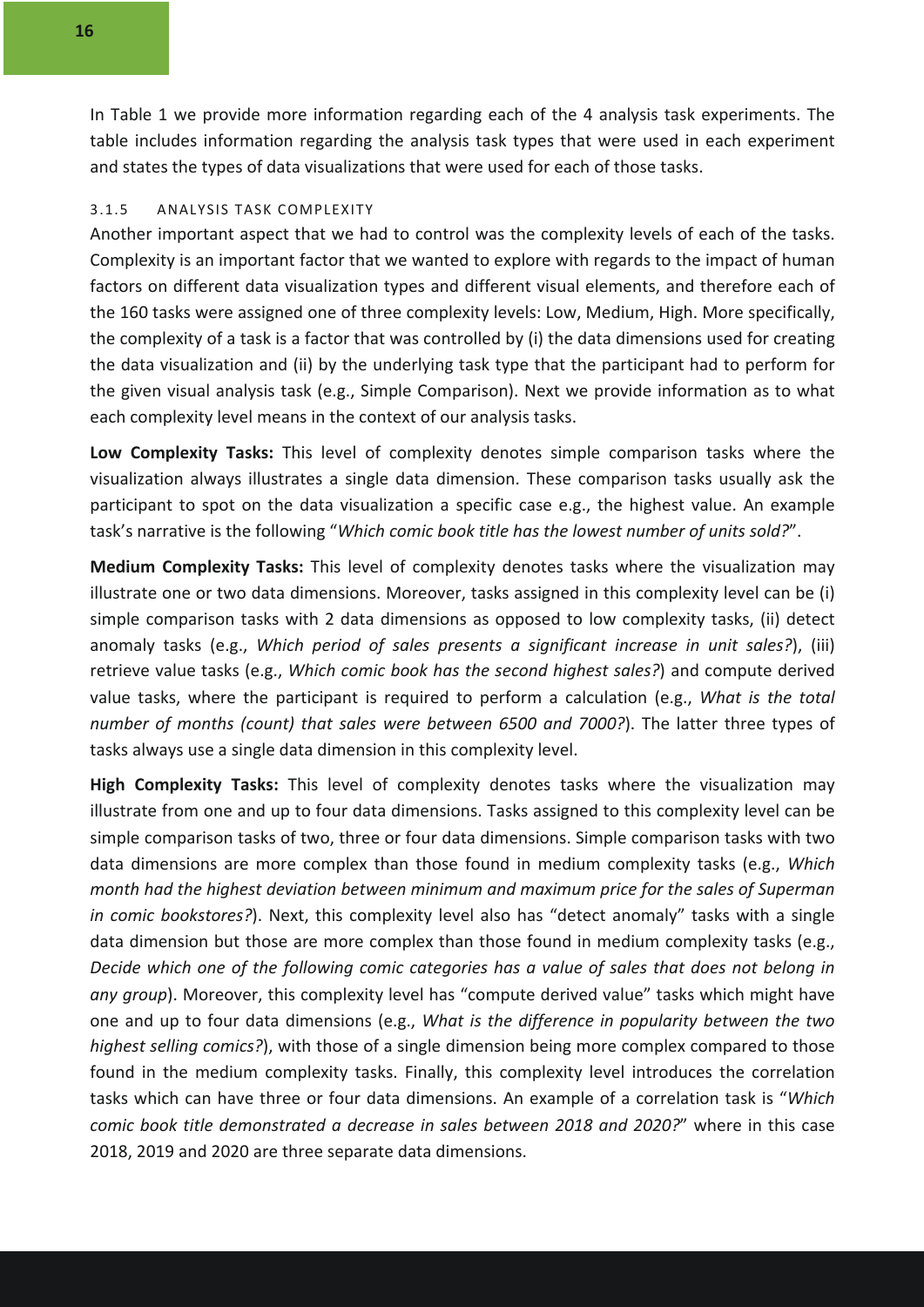| <b>Experiment</b>                          | <b>Task Type</b>             | <b>Bar</b>     | Column         | Line           | Radar          | <b>Pie</b>     | <b>Table</b>   | <b>Total</b><br><b>Tasks</b> |
|--------------------------------------------|------------------------------|----------------|----------------|----------------|----------------|----------------|----------------|------------------------------|
| <b>Chart Type</b><br><b>Experiment</b>     | Simple Comparison            |                | 11             | 5              | 5              | 5              | 10             | 41                           |
| <b>Task</b>                                | Detect Anomaly               | 1              | $\overline{2}$ | $\mathbf{1}$   | 1              | $\mathbf{1}$   | $\overline{2}$ |                              |
| <b>Complexity</b>                          | <b>Retrieve Value</b>        | 1              | $\mathbf{1}$   | 1              | 1              | 1              | $\overline{2}$ | 21                           |
| <b>Experiment</b>                          | <b>Compute Derived Value</b> | $\mathbf{1}$   | $\mathbf{1}$   | 1              | 1              | $\mathbf{1}$   | $\mathbf{1}$   |                              |
|                                            | Simple Comparison            | $\overline{2}$ | $\overline{2}$ | $\overline{2}$ | 1              | $\overline{0}$ | $\overline{2}$ |                              |
| <b>Dimensionality</b><br><b>Experiment</b> | <b>Compute Derived Value</b> | $\Omega$       | $\Omega$       | $\mathbf{1}$   | $\overline{2}$ | $\Omega$       | $\Omega$       | 15                           |
|                                            | Correlate                    | $\overline{1}$ | $\overline{1}$ | $\overline{0}$ | $\overline{0}$ | $\overline{0}$ | $\mathbf{1}$   |                              |
|                                            | Simple Comparison            | 12             | 15             | 15             | $\overline{7}$ | 5              | $\overline{3}$ |                              |
| <b>Visual</b>                              | Detect Anomaly               | $\overline{2}$ | $\mathbf{1}$   | $\mathbf{1}$   | 3              | $\overline{0}$ | $\mathbf 0$    |                              |
| <b>Elements</b><br><b>Experiment</b>       | Retrieve Value               | $\overline{2}$ | $\mathbf{1}$   | $\mathbf{1}$   | $\Omega$       | 4              | $\Omega$       | 83                           |
|                                            | <b>Compute Derived Value</b> | 3              | $\Omega$       | 4              | $\overline{2}$ | $\Omega$       | $\mathbf 0$    |                              |
|                                            | Correlate                    | $\Omega$       | $\mathbf{1}$   | 1              | $\Omega$       | $\Omega$       | $\overline{0}$ |                              |

*Table 1- Visualization Type per Task Type for Each Analysis Tasks Experiment*

#### *Table 2 - Visual Elements and their Applicability on Data Visualization Types*

| <b>Visual Element</b> | <b>Description</b>                                                                                                                                                                             | <b>Bar</b>                | Column | Line                      | Radar                     | Pie | <b>Table</b> |
|-----------------------|------------------------------------------------------------------------------------------------------------------------------------------------------------------------------------------------|---------------------------|--------|---------------------------|---------------------------|-----|--------------|
| <b>Grid Lines</b>     | Enables horizontal and vertical<br>grid lines.                                                                                                                                                 | X                         | X      | X                         | $\boldsymbol{\mathsf{X}}$ |     |              |
| Palette 1             | Switches visualization to colour<br>Palette 1. A mixture of<br>Tableau's Green-Orange 12<br>and Blue-Red 6 palettes<br>(Tableau, 2021). Those colors<br>are duller compared to Palette<br>2.   | X                         | X      | $\boldsymbol{\mathsf{X}}$ | X                         | X   |              |
| Palette 2             | Switches visualization to colour<br>Palette 2. A mixture of<br>Tableau's Green-Orange 12<br>and Blue-Red 6 palettes<br>(Tableau, 2021). Those colors<br>are brighter compared to<br>Palette 1. | X                         | X      | X                         | X                         | X   |              |
| <b>Dark Theme</b>     | Enables dark background and<br>white text.                                                                                                                                                     | $\boldsymbol{\mathsf{X}}$ | X      | X                         | X                         | X   | X            |
| <b>Element Size</b>   | Changes the default size of<br>primary elements (bars,<br>columns, and lines).                                                                                                                 | X                         | X      | X                         | X                         |     |              |
| Proximity             | Changes the default proximity<br>between primary elements                                                                                                                                      | X                         | X      |                           |                           |     |              |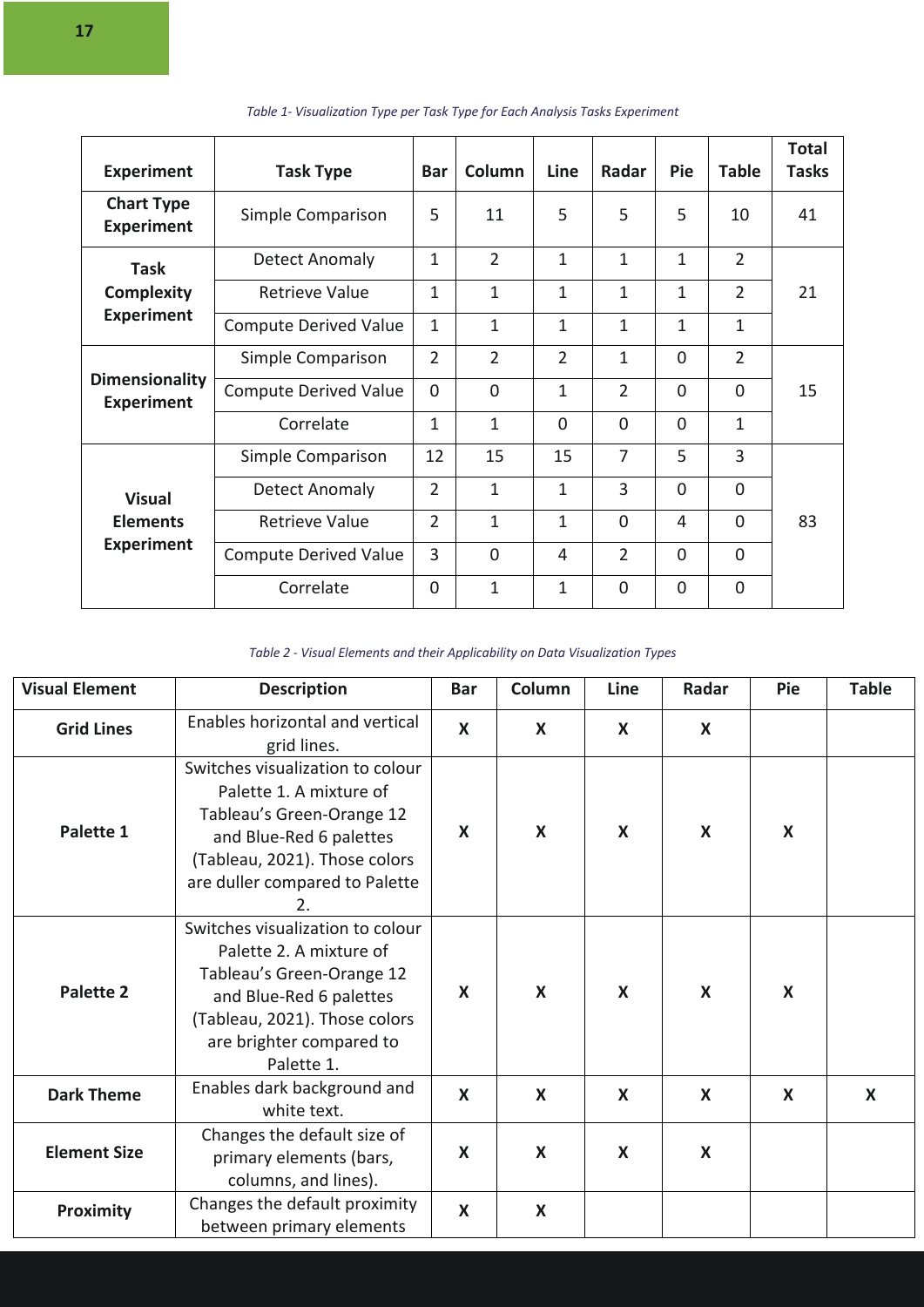|                    | (bars and columns).                                              |   |  |  |  |
|--------------------|------------------------------------------------------------------|---|--|--|--|
| <b>Data Labels</b> | Displays data values on top of<br>elements (e.g., above bars).   | v |  |  |  |
| <b>Sorting</b>     | The data of the visualization<br>are sorted based on a variable. |   |  |  |  |





#### *3.2 Study Procedure*

Due to the implications of the national restrictions in response to the COVID-19 pandemic, it was decided with the partner industry organizations that this study had to be executed in a remote manner. The participants were able to directly access the system as they had already registered accounts on the data collection platform during the previous study (i.e., User Profiling Study). Before initiating any of the analysis tasks, all participants were given a set of demo training analysis tasks, similar but not identical to those of the 4 experiments. This was done to ensure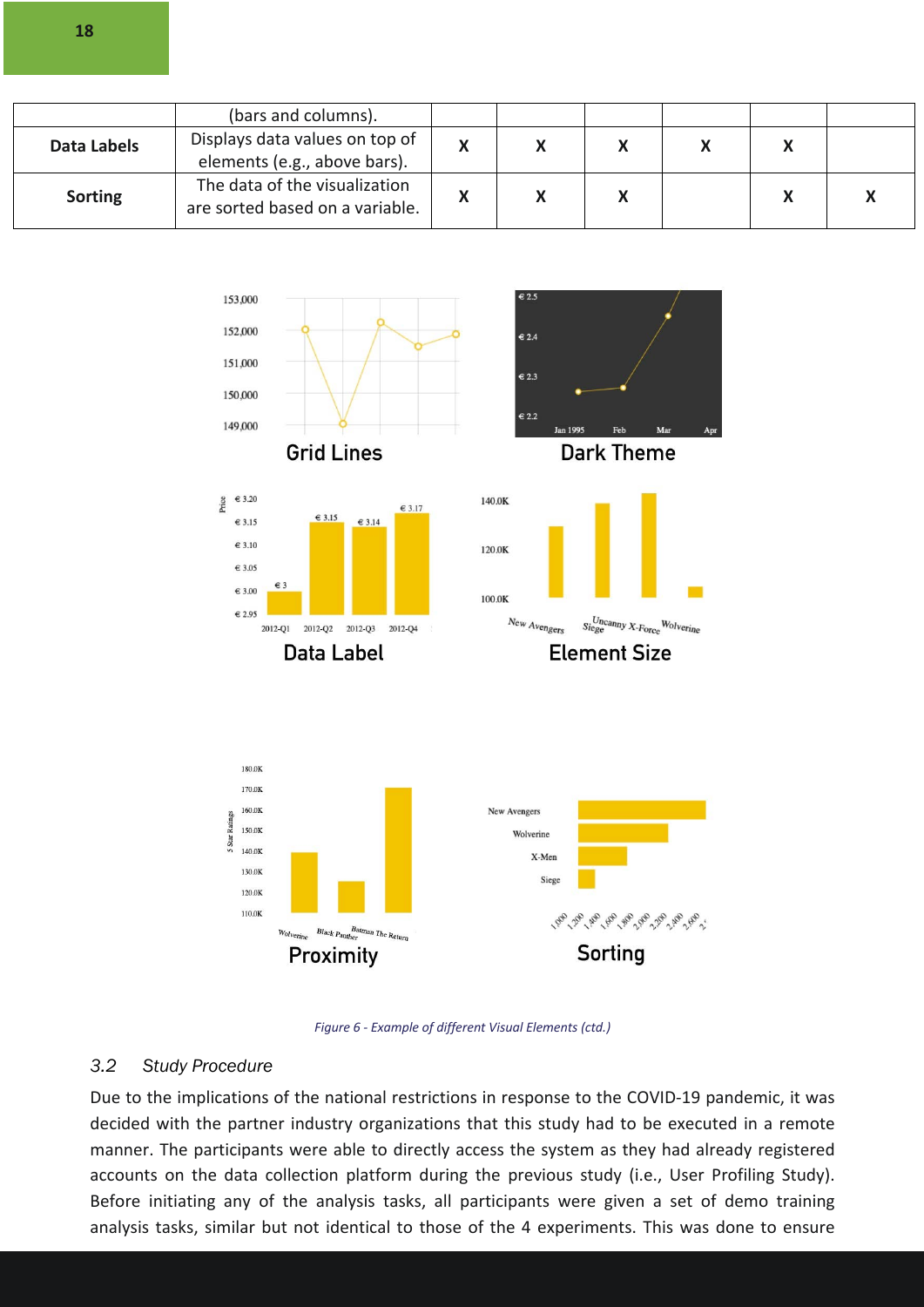that all participants were familiarized with the experiments' process, minimizing the probability of errors. The participants were also given special instructions as to the minimum screen size and screen resolution that they had to use. This was done to ensure that the study experience was the same across different participants (i.e., avoiding cases where the visualization and/or task controls do not fit in a small screen causing the participant to scroll up and down and thus increasing their cognitive load). Moreover, prior to being able to engage with each of the actual experiments, written instructions were given to the participants indicating the overall experiment process and the approximate amount of time required to complete each experiment (15 minutes on average) etc. The study was conducted for 7 days during which participants had to complete all the experiments with the only constraint being that once an experiment was started it could not be stopped until all tasks were addressed.

During the experiment our system collected (i) the time (in milliseconds) taken by each participant to provide an answer to a specific task, and (ii) the validity of the answer provided. All analysis tasks from each experiment were shown in randomized order ensuring that the task type, visualization type and element type differed between consequent analysis tasks.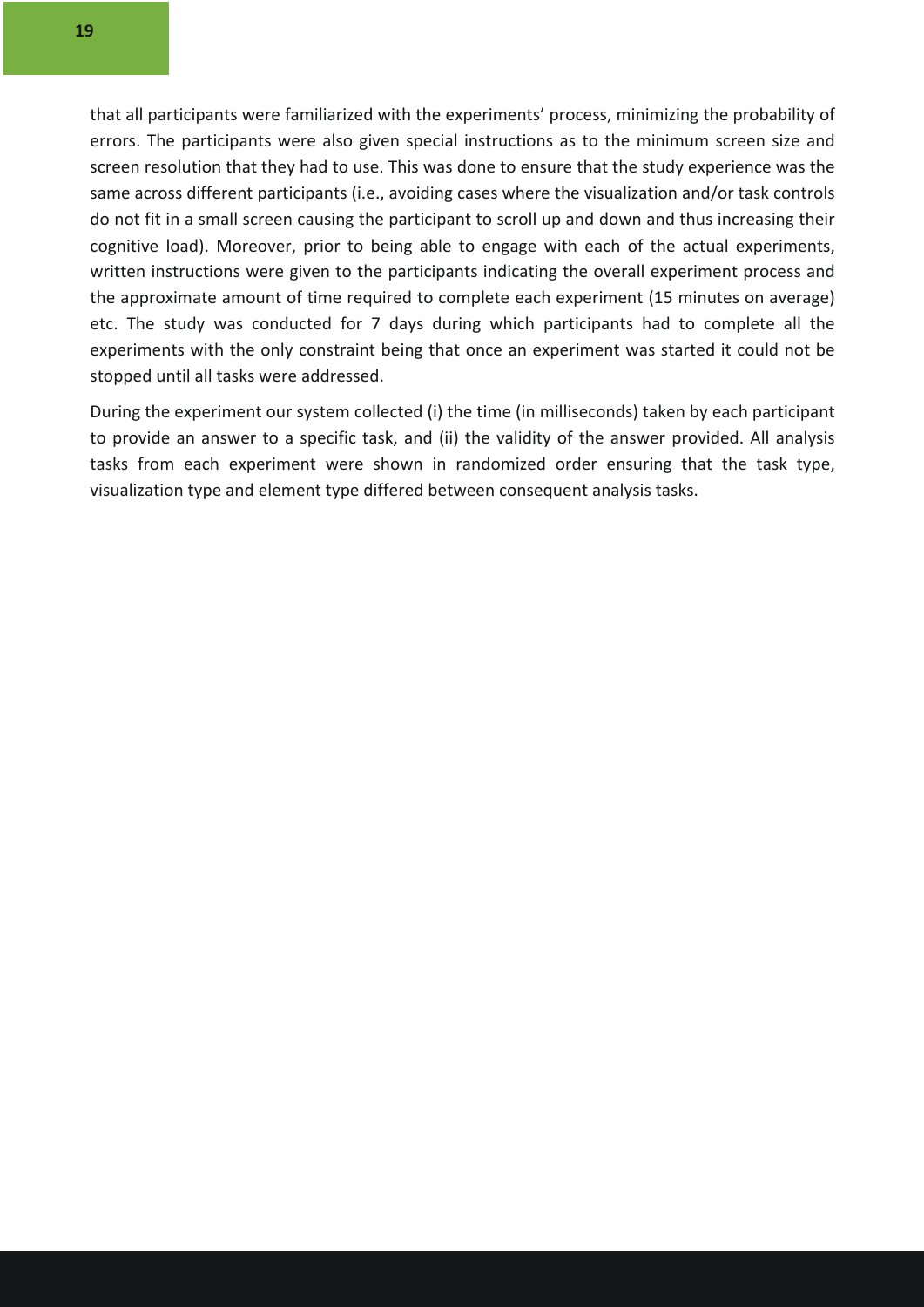### 4 Impact of Cognitive Factors

In this section we provide an overview of the analysis process applied on the data collected during the user study described in Section 3 and further demonstrate findings regarding the impact of human factors on data visualizations. The extracted knowledge and findings regarding the impact of human factors on data visualizations are broken down and presented in terms of (i) impact on the visualization type and (ii) impact on different visualization elements. Please note the all the code used for analysis purposes is contained in Jupyter notebooks and can be accessed with the link found in APPENDIX 1.

#### *4.1 Preliminary Analysis of Participants' Task Responses*

The responses of all 60 participants for all 160 tasks were exported from the data collection system for analysis. Moreover, data preparation took place prior to analysing the data (see notebooks *0.1.vis.tasks.preprocessing\_no\_missing\_data.html* and *0.2.data\_prep.html* under the *factors elements influence* folder). Initially, for each of the 4 visualization experiments, an analysis of distributions was performed. Boxplots were created for analysing each individual task for all experiments in terms of the performance (milliseconds taken to provide an answer) achieved by all participants. This assisted the team in better understanding performance data distributions for each task, and to investigate problems (e.g., null values, outliers) within a particular task. The system was robust not to produce any null values. However, extreme values were observed and were handled using Tukey's fences, replacing with lower and upper fence values accordingly.

Furthermore, column charts were used to visualize the accuracy (number of people responding correctly to a task) achieved by all participants for each task of each experiment. At the last step of the pre-processing, all responses where a participant provided an incorrect answer were removed.

The remaining sections use the final set of pre-processed data as mentioned above.

#### *4.2 Impact of Human Factors on Data Visualization Type*

In this section we present the impact of human factors on data visualization types. The goal of the analysis done at this step (notebook *3.0.factors.ctype.complexity\_rank.html* under the *factors elements influence folder*) is to explore how different participants (in terms of human factors) perform with a specific data visualization type (e.g., bar chart versus column chart) at different task complexity levels (see Section 3 for a description of task complexity). The results of the analysis are described in in the next subsections.

We start by presenting the analysis procedure. This analysis includes only participants' responses from the first three experiments, excluding responses during the Visual Elements Experiment, which are used in the next section. The analysis process is identical for all human factors, therefore, to facilitate the description, we provide the analysis process only for the Working Memory human factor.

The first step of the process involves dividing the pre-processed data into two groups: participants with (a) High; and (b) Low Working Memory. The groups are further sub-divided according to task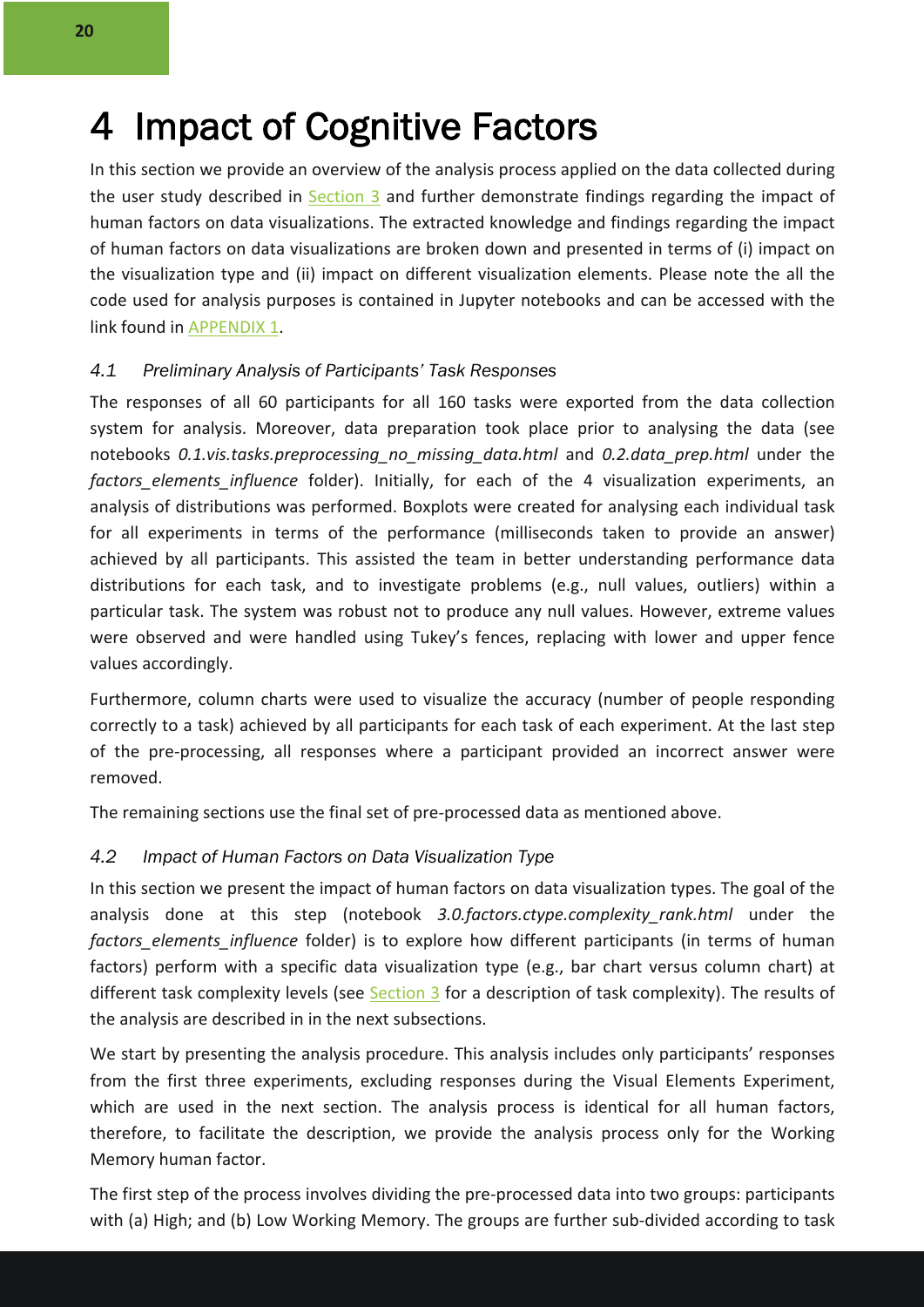complexity (i.e., High, Medium, and Low complexity tasks). This process creates six nonoverlapping groups (i.e., datasets), each one representing a level of working memory and a level of task complexity. The steps described next demonstrate how the results of the analysis are transformed into best-fit visualization type rankings, for each combination of Working Memory level and task complexity level. These rankings then generate fuzzy rules, part of the fuzzy rulebased classification system of the adaptation engine described in deliverables D15 and D16.

The three steps below provide insight into each step of the process. Note that the process applied is replicated across all conditions i.e., for all rows of the findings table. The example used to facilitate the description is presented in the first row of Section 4.2.2, where participants with **low** Working Memory have a tendency to perform better with column charts when solving low complexity tasks.

**Step 1:** first filters all results according to the human factor (in this example, Low Working Memory) and task complexity (in this example, Low Complexity). Next, all performance times for all tasks is aggregated per participant. This yields average performance times for each data visualization type and for each participant.

**Step 2:** ranks each visualization type for each unique participant according to their average performance for that data visualization type. Essentially, at this step we know for each unique Low Working memory participant which was the best-fit data visualization type with which they performed the best for low complexity tasks.

**Step 3:** Finally, using the data visualization rankings from all participants we count the number of instances where a specific data visualization type was selected as the best in terms of performance (i.e., the times a chart had the highest rank across all participants). This operation essentially returns a number for each data visualization type. Finally, we transform this set of numbers into a percentage score so that it is normalized across multiple factors. The percentage score is what we see in each row of the finding tables.

#### 4.2.1 OVERALL FINDINGS

This sub-section aims to report on findings that apply across all human factors and task complexity levels with regards to the impact on data visualization types. The next sections report findings that are isolated to a specific human factor at a time (with green are the best visualization types in terms of performance for the given human factor and complexity condition). By inspecting the results of the analysis for every human factor and task complexity level we can see interesting patterns that apply across all human factors. For example, we see that for low and medium complexity tasks the human factor condition does not have an impact on the best-fit data visualization type. Instead, the findings reveal that, for low and medium complexity tasks, the majority of participants (irrespective of human factor) were performing better when using column charts. Moreover, the average score across all human factors for the column chart in low and medium complexity tasks was 55%.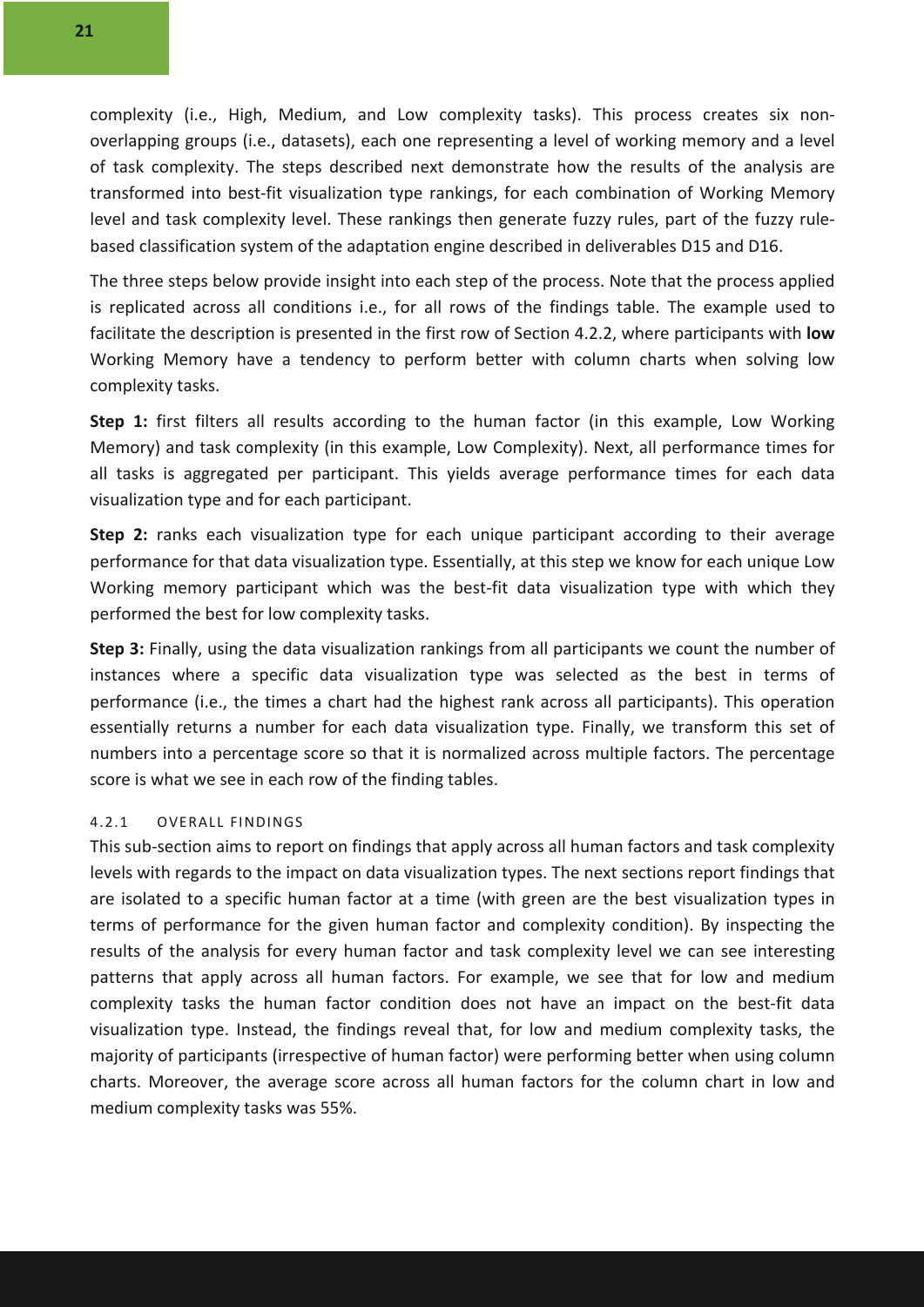| <b>Working</b>         |                           | <b>Visualization Type Score %</b> |       |               |             |     |              |  |  |
|------------------------|---------------------------|-----------------------------------|-------|---------------|-------------|-----|--------------|--|--|
| <b>Memory</b><br>Level | <b>Task</b><br>Complexity | Bar                               | Radar | <b>Column</b> | <b>Line</b> | Pie | <b>Table</b> |  |  |
| Low                    |                           | 22                                | 6     | 67            | 6           |     | 0            |  |  |
| High                   | Low                       | 26                                |       | 64            |             | 0   | 0            |  |  |
| Low                    |                           | 11                                | 0     | 78            | 6           | 6   | 0            |  |  |
| High                   | Medium                    | 10                                |       | 83            | 0           |     | 0            |  |  |
| Low                    |                           | 6                                 | 28    | 0             | 11          | 50  | ь            |  |  |
| High                   | High                      | O                                 | 31    | 17            | 12          | 31  | 10           |  |  |

For high complexity tasks low Working Memory participants seem to have better performance when using the pie chart while high Working Memory participants perform better when utilising either radar graphs or pie charts.

| Speed of            |                           | <b>Visualization Type Score %</b> |              |        |      |              |              |  |  |
|---------------------|---------------------------|-----------------------------------|--------------|--------|------|--------------|--------------|--|--|
| Processing<br>Level | <b>Task</b><br>Complexity | <b>Bar</b>                        | Radar        | Column | Line | Pie          | <b>Table</b> |  |  |
| Low                 |                           | 44                                | $\mathbf{0}$ | 52     | 4    | 0            | 0            |  |  |
| Medium              | Low                       | 7                                 | 21           | 64     |      | 0            | 0            |  |  |
| High                |                           | 16                                | 0            | 79     | 5    | $\mathbf{0}$ | 0            |  |  |
| Low                 |                           | 7                                 | 0            | 78     | 0    | 15           | 0            |  |  |
| Medium              | Medium                    | 14                                | 0            | 86     | 0    | 0            | 0            |  |  |
| High                |                           | 11                                | 0            | 84     | 5    | 0            | 0            |  |  |
| Low                 |                           | 0                                 | 41           | 15     | 7    | 33           | 4            |  |  |
| Medium              | High                      | $\mathbf 0$                       | 21           | 21     | 21   | 21           | 14           |  |  |
| High                |                           | 5                                 | 21           | 0      | 11   | 53           | 11           |  |  |

4.2.3 SPEED OF PROCESSING

One of the most interesting findings for Speed of Processing is that for high complexity tasks, participants with medium Speed of Processing were equally performing across a variety of visualizations (radar graph, column, line and pie charts) while high and low Speed of Processing participants performed better with pie charts and radar graphs respectively.

4.2.4 CONTROL OF ATTENTION

| <b>Control of</b>         |                           | <b>Visualization Type Score %</b> |       |        |      |              |              |  |  |
|---------------------------|---------------------------|-----------------------------------|-------|--------|------|--------------|--------------|--|--|
| <b>Attention</b><br>Level | <b>Task</b><br>Complexity | Bar                               | Radar | Column | Line | Pie          | <b>Table</b> |  |  |
| Low                       |                           | 35                                | 9     | 52     | 4    | 0            | 0            |  |  |
| Medium                    | Low                       | 13                                | 6     | 69     | 13   | 0            | 0            |  |  |
| High                      |                           | 24                                | 0     | 76     | 0    | 0            | 0            |  |  |
| Low                       |                           | 9                                 | 0     | 78     | 0    | 13           | 0            |  |  |
| Medium                    | Medium                    | 13                                | 0     | 81     | 0    | 6            | 0            |  |  |
| High                      |                           | 10                                | 0     | 86     | 5    | $\mathbf{0}$ | 0            |  |  |
| Low                       |                           | $\mathbf 0$                       | 30    | 22     | 9    | 35           | 4            |  |  |
| Medium                    | High                      | 0                                 | 38    | 6      | 13   | 38           | 6            |  |  |
| High                      |                           | 5                                 | 24    | 5      | 14   | 38           | 14           |  |  |

Control of Attention has a high correlation with Speed of Processing, and this is also reflected in the above results. The correlation is initially seen in the fact that again participants that have a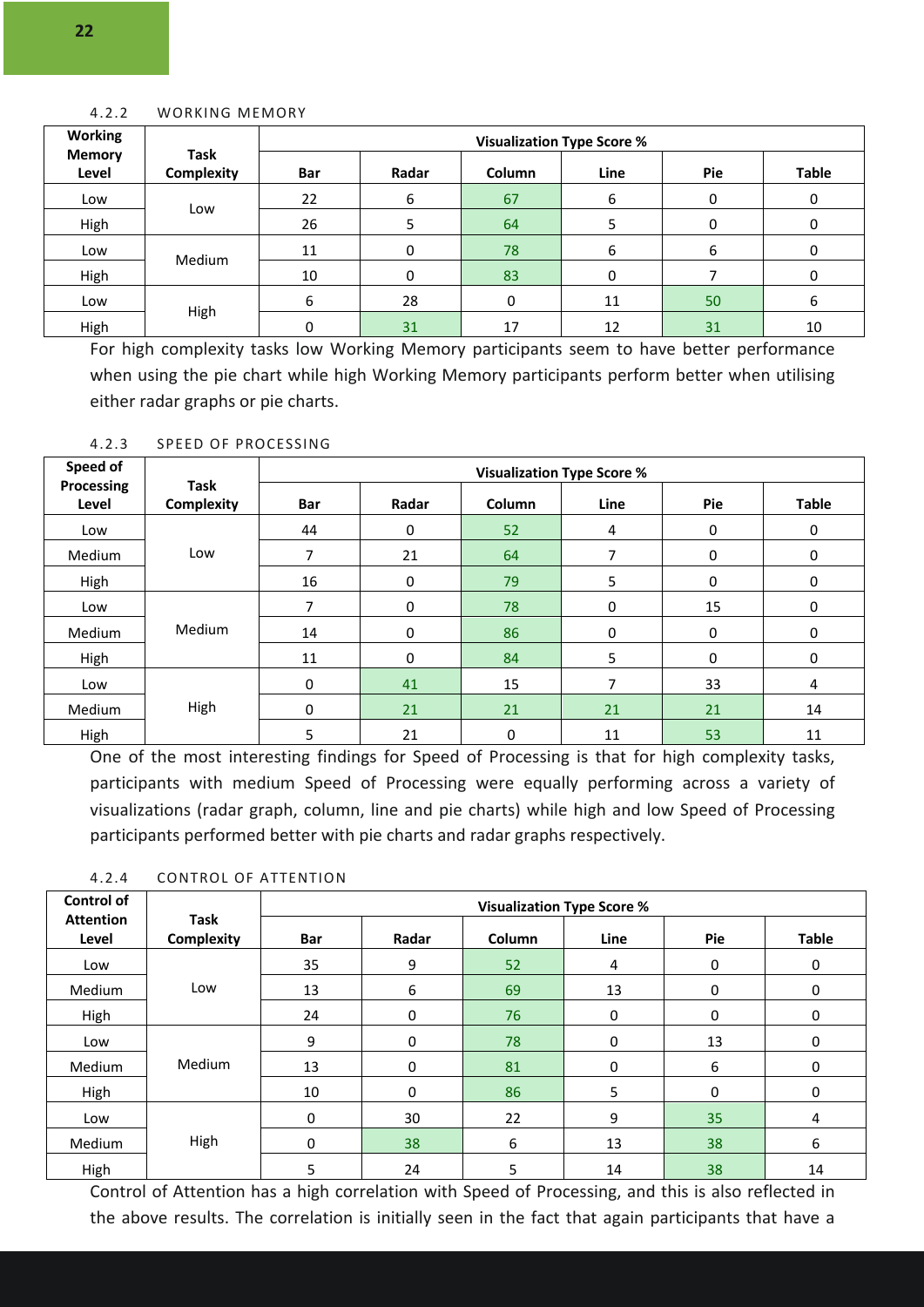medium Control of Attention have more data visualizations ranked as the best, in high complexity tasks, when compared to participants with low and high Control of Attention. Moreover, high, and low Control of attention participants were most performant using pie charts during high complexity tasks.

| Perceived                |                           | <b>Visualization Type Score %</b> |             |               |      |     |              |  |  |
|--------------------------|---------------------------|-----------------------------------|-------------|---------------|------|-----|--------------|--|--|
| <b>Experise</b><br>Level | <b>Task</b><br>Complexity | <b>Bar</b>                        | Radar       | <b>Column</b> | Line | Pie | <b>Table</b> |  |  |
| Low                      |                           | 25                                | 6           | 63            | 6    | 0   | 0            |  |  |
| Medium                   | Low                       | 21                                | 5           | 68            | 5    | 0   | 0            |  |  |
| High                     |                           | 33                                | 6           | 56            | 6    | 0   | 0            |  |  |
| Low                      |                           | 13                                | $\mathbf 0$ | 88            | 0    | 0   | 0            |  |  |
| Medium                   | Medium                    | 11                                | 0           | 89            | 0    | 0   | 0            |  |  |
| High                     |                           | 11                                | 0           | 61            | 6    | 22  | 0            |  |  |
| Low                      |                           | 0                                 | 38          | 19            | 0    | 38  | 6            |  |  |
| Medium                   | High                      | 5                                 | 26          | 11            | 16   | 42  | 0            |  |  |
| High                     |                           | 0                                 | 28          | 6             | 17   | 28  | 22           |  |  |

#### 4.2.5 PERCEIVED EXPERTISE

For high complexity tasks, participants with high and low Perceived Expertise had best performance with pie charts and radar graphs while people with medium Perceived Expertise had better performance only when using pie charts.

|                  | Task       |     | <b>Visualization Type Score %</b> |        |      |     |              |  |  |
|------------------|------------|-----|-----------------------------------|--------|------|-----|--------------|--|--|
| <b>FDI Level</b> | Complexity | Bar | Radar                             | Column | Line | Pie | <b>Table</b> |  |  |
| FD.              |            | 24  |                                   | 65     |      | Ω   |              |  |  |
| FI               | Low        | 29  |                                   | 64     |      |     |              |  |  |
| FD.              | Medium     | 13  |                                   | 83     | 0    |     |              |  |  |
| FI.              |            |     |                                   | 79     |      | 14  |              |  |  |
| FD               |            |     | 28                                | 15     |      | 37  | 11           |  |  |
| FI               | High       |     | 50                                | 0      | 29   | 21  |              |  |  |

#### 4.2.6 FIELD DEPENDENT – INDEPENDENT (FDI)

For Field Dependent Independent in high complexity tasks, we can see that participants classified as Field Dependent (FD) had a better overall performance with pie charts, while participants classified as Field Independent (FI) had better overall performance with radar graphs.

#### *4.3 Impact of Human Factors on Data Visualization Elements*

In this section, we present the impact of human factors on data visualization elements. The goal of the analysis (notebook *2.0.factors.elements.complexity\_perf\_gain\_auto.html* under the *factors elements influence* folder) is to explore how different participants (in terms of human factors) perform when a specific data visualization element (e.g., data labels) is enabled or disabled on the data visualizations at different task complexity levels (task complexity is described in Section 3). Findings of this analysis are presented in Section 4.3.1 and onwards demonstrating the impact (i.e., performance gain) for a group of participants (e.g., low Working Memory) when a specific visual element was enabled in contrast to when it was disabled under a specific task complexity level.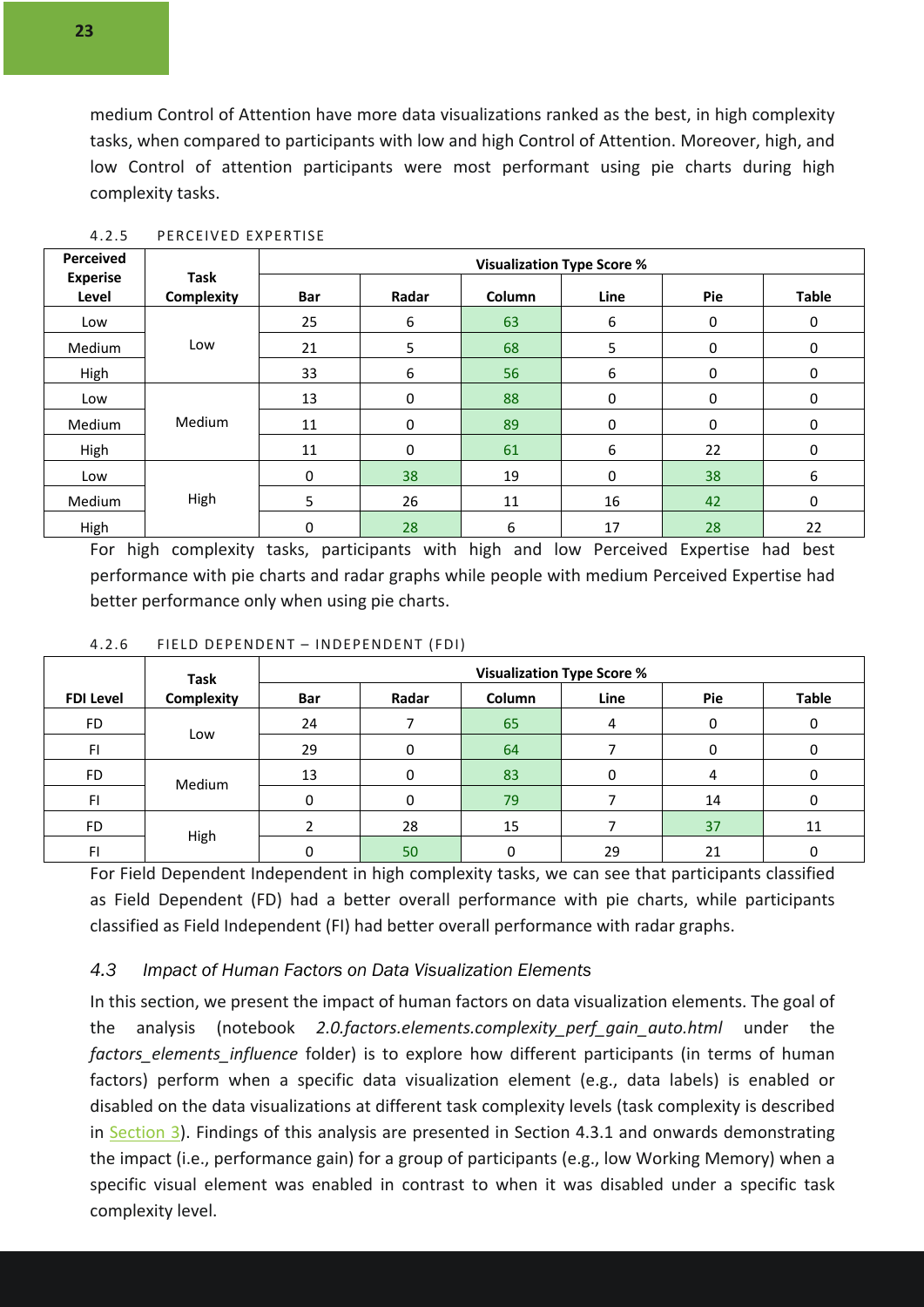Similarly to the analysis on visualization types, the results were grouped according to the task and visual element, creating 16 groups (8 visual elements for each of the 2 sets of tasks). The first set includes tasks from the Visual Elements Experiment, where the visual element is enabled on the data visualization. We will refer to this set of tasks as the experimental condition. The second set of tasks mirror those in the experimental condition but instead have the visual element disabled. We will refer to those tasks as the control condition. For quickly sampling the sets of tasks (i.e., matching tasks) for each element condition we developed the following procedure (notebook *0.3.element\_matching\_tasks.html* under the *factors\_elements\_influence* folder). This procedure also leverages the generated sets of matching tasks for each visual element and further generates an HTML representation of all visualizations that were used in each of the tasks of the Visual Elements Experiment, while for each visual element task the matching control task's visualization is also presented for inspection.

The analysis process for extracting the performance gain for each element across task complexity levels is identical for all human factors. Similarly to the previous section, to facilitate our description, we describe the analysis process only for the Working Memory Human factor. During the first step, the set of pre-processed data is filtered to participants' responses that match the experimental and control tasks for a specific element e.g., proximity. Next, the dataset is divided into two groups i.e., the responses of High, and Low Working Memory participants. Moving on, we have the factor of task complexity (i.e., High, Medium, and Low complexity tasks) which is used to further split each of the two groups of results that were created in the previous step. This process creates six non-overlapping datasets (two levels of Working Memory and three levels of task complexity). At the end, each of the datasets is translated into a factor, indicating the performance gain produced when a visual element is enabled.

The example used to facilitate the description is presented in in Section 4.3.1, where participants with **low** Working Memory have a tendency to perform better when the proximity condition was enabled. The steps below, provide insight on the process mechanisms.

**Step 1:** The low Working Memory and medium task complexity conditions dataset contains multiple visual element tasks (i.e., experimental condition) and their corresponding control tasks. For each those tasks we record the response time of every low Working Memory participant. Next, the performance of each participant is aggregated for the two sets of tasks. This results in a dataset where for every low Working Memory participant we have their average performance when proximity was enabled and disabled.

**Step 2:** The final step is to calculate the average performance gain of all participants when enabling or disabling a visual element (in this example, the Proximity element). In addition, we calculate the percentage gain factor.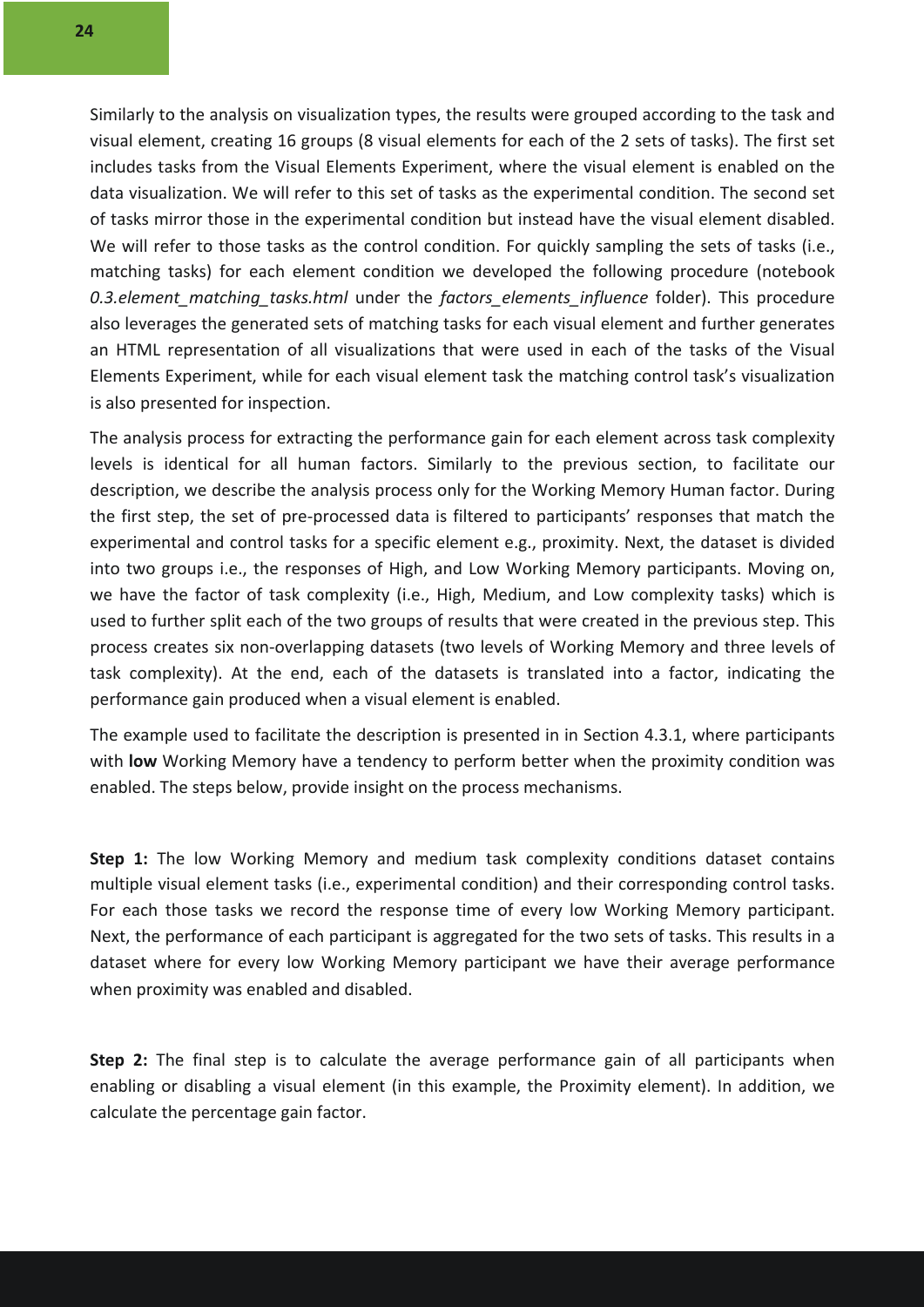#### 4.3.1 WORKING MEMORY

| <b>Visual Element</b> | <b>Working Memory</b><br>Level | Task<br>Complexity | <b>Element</b><br>Disabled (ms) | Element<br>Enabled (ms) | Performance<br>Gain (%) |
|-----------------------|--------------------------------|--------------------|---------------------------------|-------------------------|-------------------------|
|                       | Low                            | Low                | 9197                            | 9428                    | $-2$                    |
|                       | High                           |                    | 8881                            | 10656                   | $-17$                   |
| Proximity             | Low                            | Medium             | 16009                           | 11052                   | 45                      |
|                       | High                           |                    | 15149                           | 11079                   | 37                      |
|                       | Low                            | High               | 42665                           | 14724                   | 190                     |
|                       | High                           |                    | 26042                           | 14198                   | 83                      |

Proximity between bars and columns tends to negatively affect the participants when applied on bar and column charts for simple comparison tasks. More specifically, enabling proximity on simple tasks results in a slight decrease of performance for both High and Low working memory participants; consequently, this visual modification should not be applied in such cases. On the other hand, for medium and high complexity tasks, both low and high working memory participants demonstrate an increase in performance when proximity is applied. This is more evident for high complexity tasks where enabling proximity is highly beneficial for all participants. Moreover, this is true for low working memory participants as their performance increased more drastically (190%) than high working memory participants (83%).

| <b>Visual Element</b> | <b>Working Memory</b><br>Level | Task<br>Complexity | <b>Element</b><br>Disabled (ms) | <b>Element</b><br>Enabled (ms) | Performance<br>Gain (%) |
|-----------------------|--------------------------------|--------------------|---------------------------------|--------------------------------|-------------------------|
| <b>Element Size</b>   | Low                            | Low                | 10130                           | 9525                           | 6                       |
|                       | High                           |                    | 9779                            | 10287                          | -5                      |
|                       | Low                            | Medium             | 17793                           | 17841                          | 0                       |
|                       | High                           |                    | 15668                           | 16647                          | -6                      |
|                       | Low                            | High               | 28954                           | 12895                          | 125                     |
|                       | High                           |                    | 29105                           | 12232                          | 138                     |

Changing the size of primary data visualization elements in low and medium complexity tasks did not offer any significant performance gain to low or high working memory participants. On the other hand, the performance gain for both participant groups increased when the size of primary data visualization elements was altered in high complexity tasks.

| <b>Visual Element</b> | <b>Working Memory</b><br>Level | Task<br>Complexity | <b>Element</b><br>Disabled (ms) | <b>Element</b><br>Enabled (ms) | Performance<br>Gain (%) |
|-----------------------|--------------------------------|--------------------|---------------------------------|--------------------------------|-------------------------|
| <b>Grid Lines</b>     | Low                            | Low                | 11409                           | 9170                           | 24                      |
|                       | High                           |                    | 11832                           | 9086                           | 30                      |
|                       | Low                            | Medium             | 10727                           | 7662                           | 40                      |
|                       | High                           |                    | 10516                           | 6717                           | 57                      |

Enabling grid lines on data visualizations seems to benefit both high and low working memory participants in terms of performance. This effect has slightly higher impact for medium complexity tasks.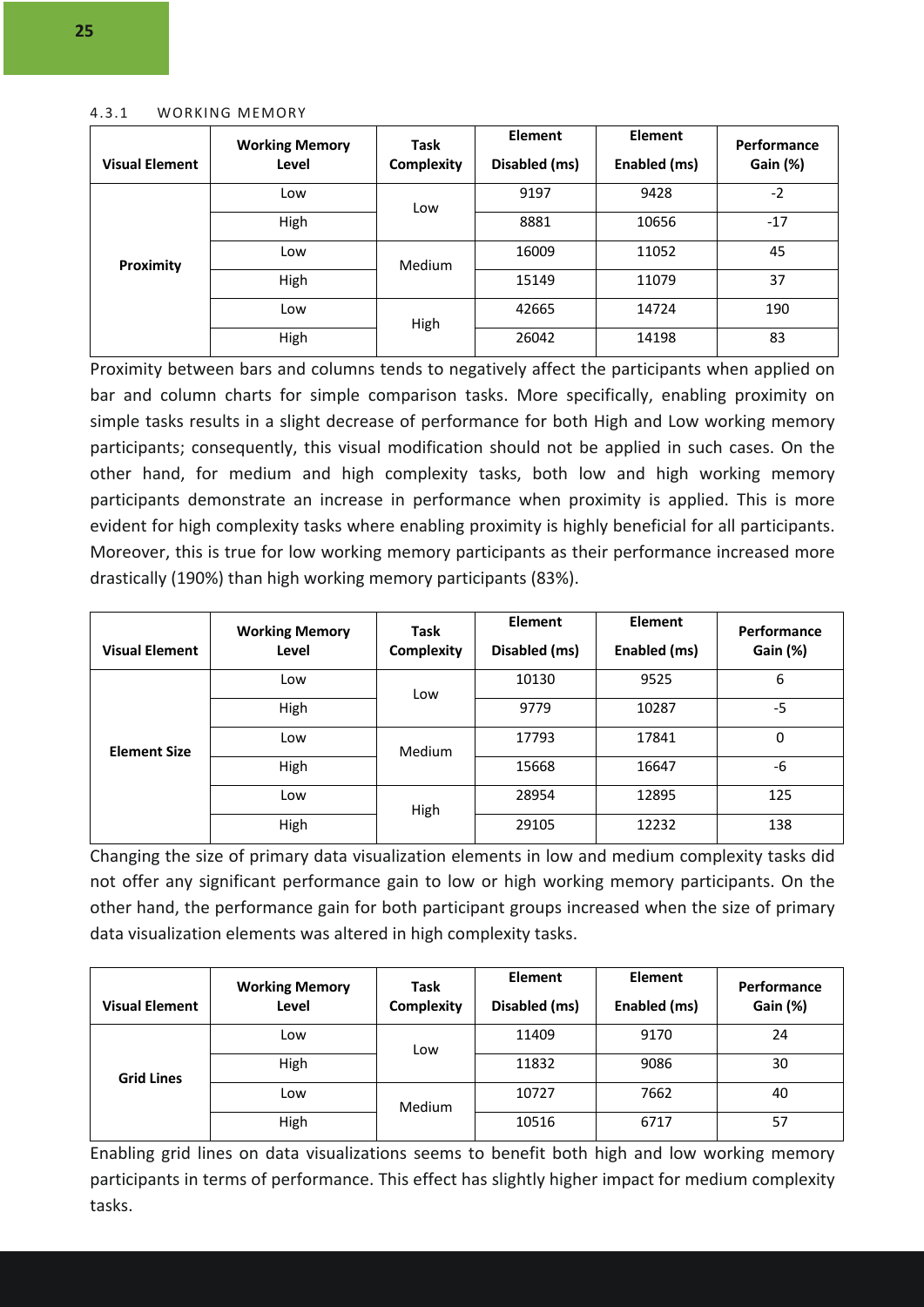| <b>Visual Element</b> | <b>Working Memory</b><br>Level | Task<br>Complexity | <b>Element</b><br>Disabled (ms) | Element<br>Enabled (ms) | Performance<br>Gain (%) |
|-----------------------|--------------------------------|--------------------|---------------------------------|-------------------------|-------------------------|
| Data Labels           | Low                            | Low                | 11778                           | 8157                    | 44                      |
|                       | High                           |                    | 10369                           | 7624                    | 36                      |
|                       | Low                            | Medium             | 18594                           | 17665                   | 5                       |
|                       | High                           |                    | 17093                           | 19359                   | $-12$                   |
|                       | Low                            | High               | 10830                           | 33373                   | -68                     |
|                       | High                           |                    | 11934                           | 41891                   | $-72$                   |

Enabling data labels on data visualizations benefits both low and high working memory participants in terms of performance on low complexity tasks. Moreover, we can see that this visual element is more beneficial to low working memory participants as the increase in performance is also shown in medium complexity tasks. On the other hand, high working memory participants have no benefit from this visual element on medium and high complexity tasks since the element causes a decrease in their performance. In conclusion, this visual element should be delivered to all participants in low complexity tasks and only to low working memory participants in medium complexity tasks. Additionally, data labels should be avoided for higher complexity tasks where the chart might also have more data dimensions as the chart tends to get overpopulated with textual information that makes it harder for the participants to process the visual information.

| <b>Visual Element</b> | <b>Working Memory</b><br>Level | Task<br>Complexity | <b>Element</b><br>Disabled (ms) | <b>Element</b><br>Enabled (ms) | Performance<br><b>Gain (%)</b> |
|-----------------------|--------------------------------|--------------------|---------------------------------|--------------------------------|--------------------------------|
| <b>Dark Theme</b>     | Low                            | Low                | 15176                           | 10333                          | 47                             |
|                       | High                           |                    | 12860                           | 10127                          | 27                             |
|                       | Low                            | Medium             | 8373                            | 8236                           | 2                              |
|                       | High                           |                    | 7676                            | 8708                           | $-12$                          |
|                       | Low                            | High               | 16637                           | 22305                          | $-25$                          |
|                       | High                           |                    | 17179                           | 21539                          | $-20$                          |

Enabling the dark theme on data visualizations benefits both low and high working memory participants in terms of performance on low complexity tasks. Moreover, we can see that this visual element is more beneficial to low working memory participants as the increase in performance is also shown in medium complexity tasks. Instead, high working memory participants have no benefit from this visual element since the element results in a decrease in their performance in both medium and high complexity tasks. In conclusion, this visual element should be delivered to all participants in low complexity tasks and only to low working memory participants in medium complexity tasks. Additionally, the dark theme should be avoided for higher complexity tasks.

| <b>Visual Element</b> | <b>Working Memory</b><br>Level | <b>Task</b><br>Complexity | Element<br>Disabled (ms) | Element<br>Enabled (ms) | <b>Performance</b><br><b>Gain (%)</b> |
|-----------------------|--------------------------------|---------------------------|--------------------------|-------------------------|---------------------------------------|
| <b>Sorting</b>        | Low                            | Low                       | 9902                     | 7528                    | 32                                    |
|                       | High                           |                           | 9337                     | 7434                    | 26                                    |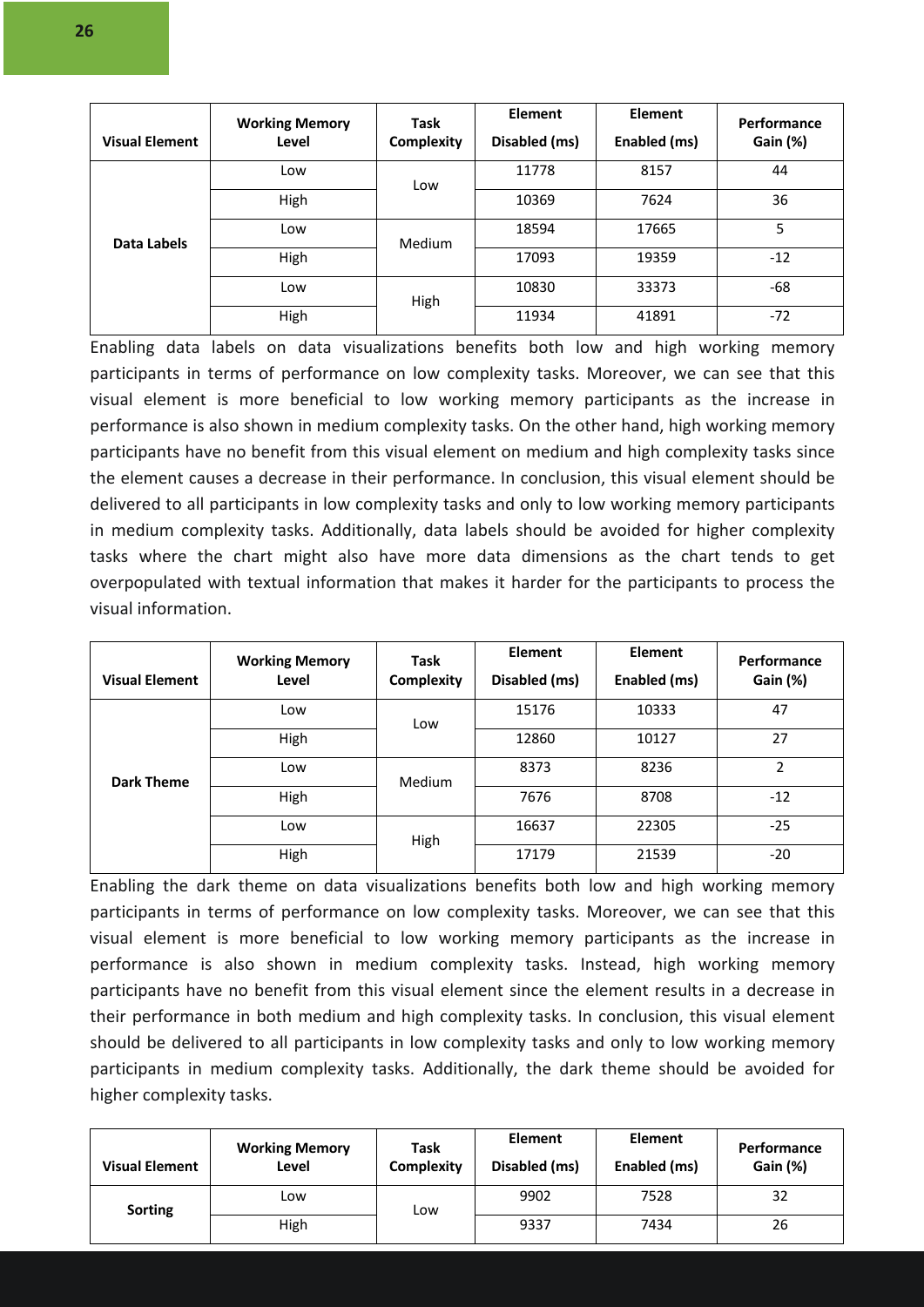| Low  | Medium | 19325 | 14717 | 31 |
|------|--------|-------|-------|----|
| High |        | 16438 | 13517 | 22 |
| Low  | High   | 24463 | 14766 | 66 |
| High |        | 25598 | 13707 | 87 |

Sorting the data on a data visualization proved to be beneficial in terms of performance for both low and high working memory participants across all levels of task complexity. While the performance gain across low and medium complexity tasks is similar for the two groups of participants, the low working memory participants seem to have benefited slightly more. On the other hand, we see that sorting data on high complexity tasks becomes even more essential for both groups of participants as their performance gains increase more drastically yielding performance that is close to what the two groups achieved when solving medium complexity tasks. It must be noted that in high complexity tasks, sorting data aids high working memory participants achieve a higher increase in performance than low working memory participants.

| <b>Visual Element</b> | <b>Working Memory</b><br>Level | <b>Task</b><br>Complexity | <b>Element</b><br>Disabled (ms) | <b>Element</b><br>Enabled (ms) | Performance<br>Gain (%) |
|-----------------------|--------------------------------|---------------------------|---------------------------------|--------------------------------|-------------------------|
|                       | Low                            | Low                       | 11613                           | 9273                           | 25                      |
|                       | High                           |                           | 11046                           | 9209                           | 20                      |
| Palette 1             | Low                            | Medium                    | 14959                           | 15625                          | $-4$                    |
|                       | High                           |                           | 13727                           | 11878                          | 16                      |
|                       | Low                            | High                      | 34982                           | 12951                          | 170                     |
|                       | High                           |                           | 42960                           | 15286                          | 181                     |

Changing the colour palette setting on the data visualizations to Palette 1 aided participants achieve a higher performance across all levels of task complexity. While on low complexity tasks the two groups of participants achieve very similar results, we can see that on medium complexity tasks this intervention does not benefit low working memory participants. Moving on, with increase in task complexity (i.e., high task complexity) we can see that the new colour palette becomes essential as it provides a much higher increase in performance for both groups of participants.

| <b>Visual Element</b> | <b>Working Memory</b><br>Level | <b>Task</b><br>Complexity | <b>Element</b><br>Disabled (ms) | <b>Element</b><br>Enabled (ms) | Performance<br>Gain (%) |
|-----------------------|--------------------------------|---------------------------|---------------------------------|--------------------------------|-------------------------|
|                       | Low                            | Low                       | 13177                           | 9001                           | 46                      |
|                       | High                           |                           | 11426                           | 8616                           | 33                      |
| Palette 2             | Low                            | Medium                    | 14815                           | 17378                          | $-15$                   |
|                       | High                           |                           | 13252                           | 16868                          | $-21$                   |
|                       | Low                            | High                      | 14766                           | 9452                           | 56                      |
|                       | High                           |                           | 16046                           | 8667                           | 85                      |

Applying the second colour palette (Palette 2) to our data visualizations at low complexity tasks helps both participant groups achieve better performance, and this more evident for low working memory participants. With regards to medium complexity tasks this intervention seems to be inappropriate for both groups of participants as it degrades their performance. Finally, for high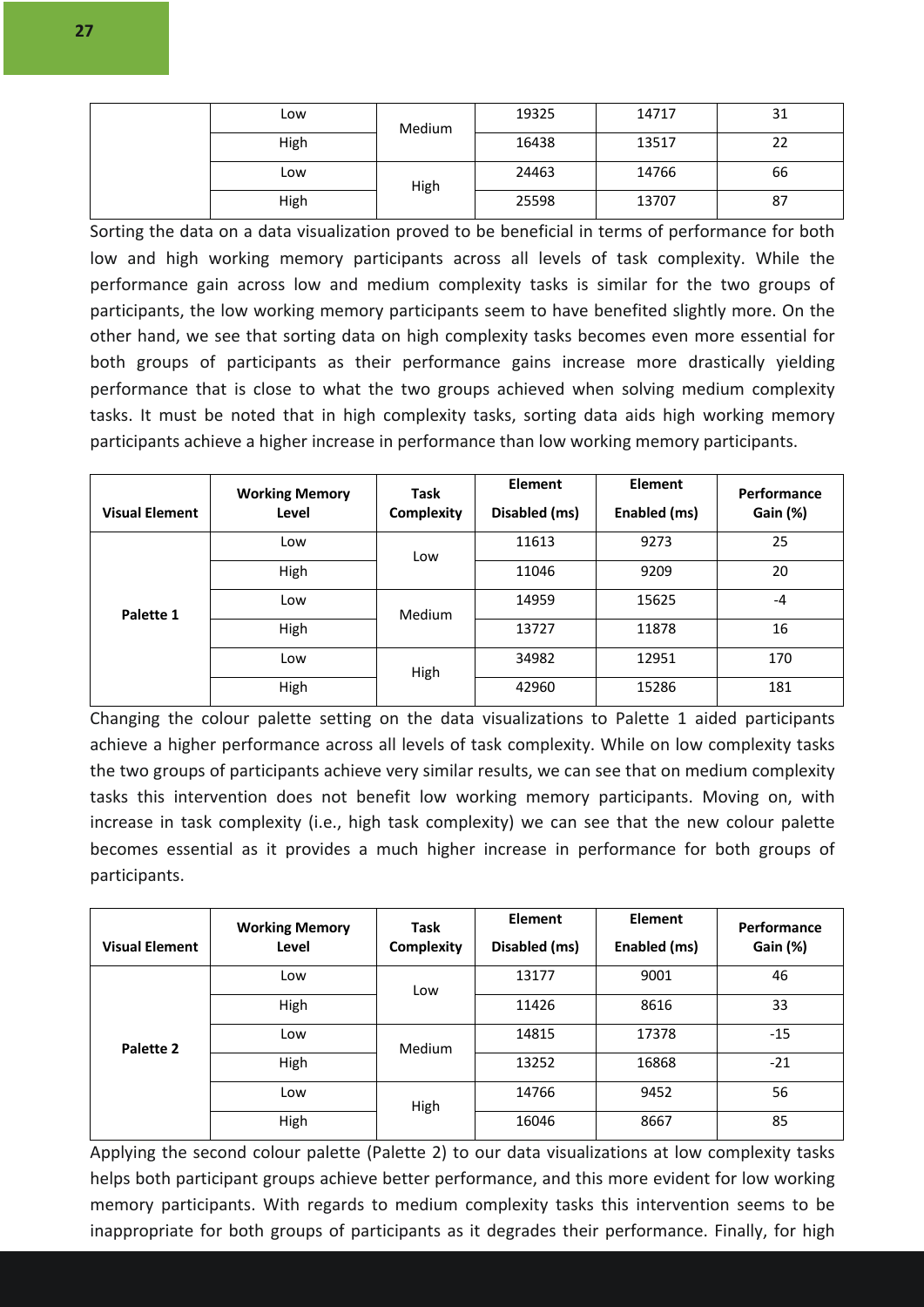task complexity, we can see that colour Palette 2 (similar to low complexity tasks) is essential as it provides an increase in performance for both groups of participants, especially to high working memory participants.

| <b>Visual Element</b> | <b>Speed of Processing</b><br>Level | <b>Task</b><br>Complexity | Element<br>Disabled (ms) | <b>Element</b><br>Enabled (ms) | Performance<br>Gain (%) |
|-----------------------|-------------------------------------|---------------------------|--------------------------|--------------------------------|-------------------------|
|                       | Low                                 |                           | 9311                     | 12617                          | $-26$                   |
|                       | Medium                              | Low                       | 8587                     | 8671                           | $-1$                    |
|                       | High                                |                           | 8727                     | 8193                           | 7                       |
|                       | Low                                 | Medium                    | 16811                    | 12897                          | 30                      |
| Proximity             | Medium                              |                           | 13145                    | 9814                           | 34                      |
|                       | High                                |                           | 14820                    | 9441                           | 57                      |
|                       | Low                                 | High                      | 36220                    | 18350                          | 97                      |
|                       | Medium                              |                           | 13863                    | 8090                           | 71                      |
|                       | High                                |                           | 27110                    | 9396                           | 189                     |

#### 4.3.2 SPEED OF PROCESSING

We can observe that added proximity between elements of bar and column charts is especially helpful to those participants with high level of speed of processing as these participants seem to have an increased performance across all levels of task complexity, much higher than other groups of participants. Additionally, for low and medium level of speed of processing groups of participants this intervention should not be used on low complexity tasks as it is ineffective in terms of performance. Moreover, for medium complexity tasks these latter groups of participants seem to benefit when proximity is enabled.

| <b>Visual Element</b> | <b>Speed of Processing</b><br>Level | <b>Task</b><br>Complexity | <b>Element</b><br>Disabled (ms) | <b>Element</b><br>Enabled (ms) | Performance<br>Gain (%) |
|-----------------------|-------------------------------------|---------------------------|---------------------------------|--------------------------------|-------------------------|
|                       | Low                                 |                           | 10872                           | 11747                          | $-7$                    |
|                       | Medium                              | Low                       | 8960                            | 9830                           | -9                      |
|                       | High                                |                           | 9209                            | 7680                           | 20                      |
|                       | Low                                 | Medium                    | 19689                           | 19336                          | $\overline{2}$          |
| <b>Element Size</b>   | Medium                              |                           | 14947                           | 16290                          | -8                      |
|                       | High                                |                           | 12924                           | 14480                          | $-11$                   |
|                       | Low                                 |                           | 33907                           | 14085                          | 141                     |
|                       | Medium                              | High                      | 21176                           | 11376                          | 86                      |
|                       | High                                |                           | 26741                           | 10152                          | 163                     |

Changing the size of primary data visualization elements in low and medium complexity tasks in general did not offer any significant performance benefit to participants. The only distinction is that in low complexity tasks participants with a high level of speed of processing were slightly benefited in terms of performance. On the other hand, the performance for all participant groups increased when the size of primary data visualization elements was altered in high complexity tasks. This latter effect is particularly evident for participants with low and high levels of speed of processing.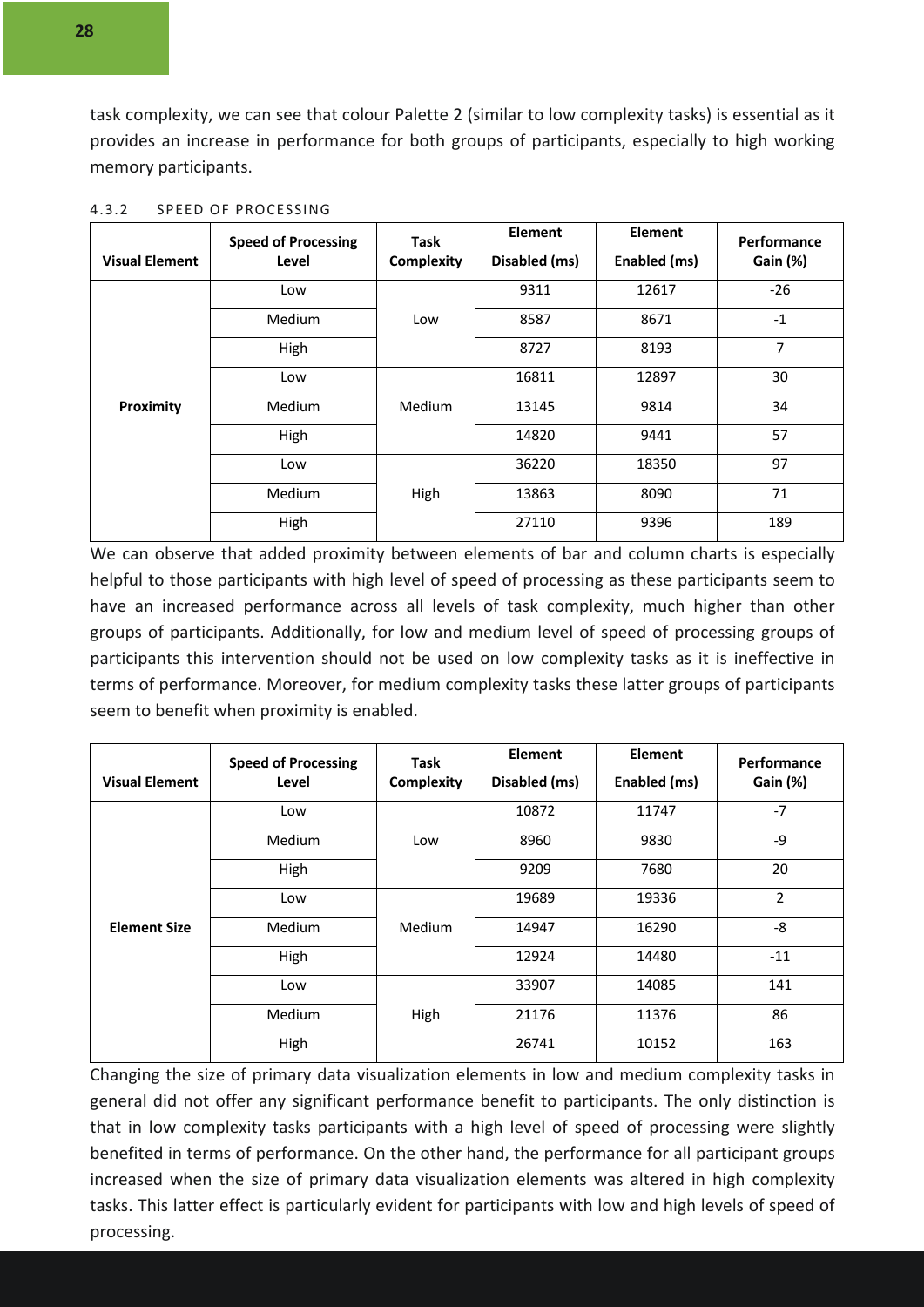| <b>Visual Element</b> | <b>Speed of Processing</b><br>Level | Task<br>Complexity | <b>Element</b><br>Disabled (ms) | Element<br>Enabled (ms) | Performance<br>Gain (%) |
|-----------------------|-------------------------------------|--------------------|---------------------------------|-------------------------|-------------------------|
| <b>Grid Lines</b>     | Low                                 |                    | 13250                           | 10602                   | 25                      |
|                       | <b>Medium</b>                       | Low                | 10276                           | 8198                    | 25                      |
|                       | High                                |                    | 10556                           | 7609                    | 39                      |
|                       | Low                                 |                    | 10996                           | 8145                    | 35                      |
|                       | <b>Medium</b>                       | Medium             | 9869                            | 6324                    | 56                      |
|                       | High                                |                    | 10351                           | 5841                    | 77                      |

Enabling grid lines on data visualizations benefits all groups of participants in terms of performance on low and medium complexity tasks. Moreover, we can see that this visual element is more beneficial to participants with high levels of speed of processing as they demonstrated a higher increase in performance than the other participant groups. Additionally, the above results reveal a trend that demonstrates the interaction of speed of processing levels and the increase in performance while the task complexity increases. Essentially as the task complexity increases participants with higher levels of speed of processing demonstrate higher performance gains when the grid lines are enabled on the data visualization. This can be expressed as a positive correlation between task complexity level, speed of processing level and performance gain.

| <b>Visual Element</b> | <b>Speed of Processing</b><br>Level | Task<br>Complexity | <b>Element</b><br>Disabled (ms) | <b>Element</b><br>Enabled (ms) | Performance<br><b>Gain (%)</b> |
|-----------------------|-------------------------------------|--------------------|---------------------------------|--------------------------------|--------------------------------|
|                       | Low                                 |                    | 11359                           | 9128                           | 24                             |
|                       | Medium                              | Low                | 10546                           | 7028                           | 50                             |
|                       | High                                |                    | 10173                           | 6565                           | 55                             |
|                       | Low                                 | Medium             | 17991                           | 21217                          | $-15$                          |
| Data Labels           | Medium                              |                    | 15635                           | 14593                          | 7                              |
|                       | High                                |                    | 18065                           | 18618                          | $-3$                           |
|                       | Low                                 | High               | 13862                           | 55416                          | $-75$                          |
|                       | Medium                              |                    | 9310                            | 27760                          | $-66$                          |
|                       | High                                |                    | 9555                            | 15381                          | $-38$                          |

Enabling data labels on data visualizations benefits all groups of participants in terms of performance on low complexity tasks and especially the medium and high speed of processing participant groups. Moreover, we can see that this visual element is also beneficial to participants with medium level of speed of processing as the increase in performance is also shown in medium complexity tasks. Instead, with regards to medium complexity tasks the rest of the participant groups have no benefit from this visual element since it causes a decrease in their performance. Generally, this visual element should be delivered to all participants in low complexity tasks (especially to those of higher speed of processing levels), and only to medium speed of processing participants in medium complexity tasks. Additionally, data labels should be avoided for higher complexity tasks where the chart might also have more data dimensions as the chart tends to get overpopulated with textual information that makes it harder for the participants to process the visual information.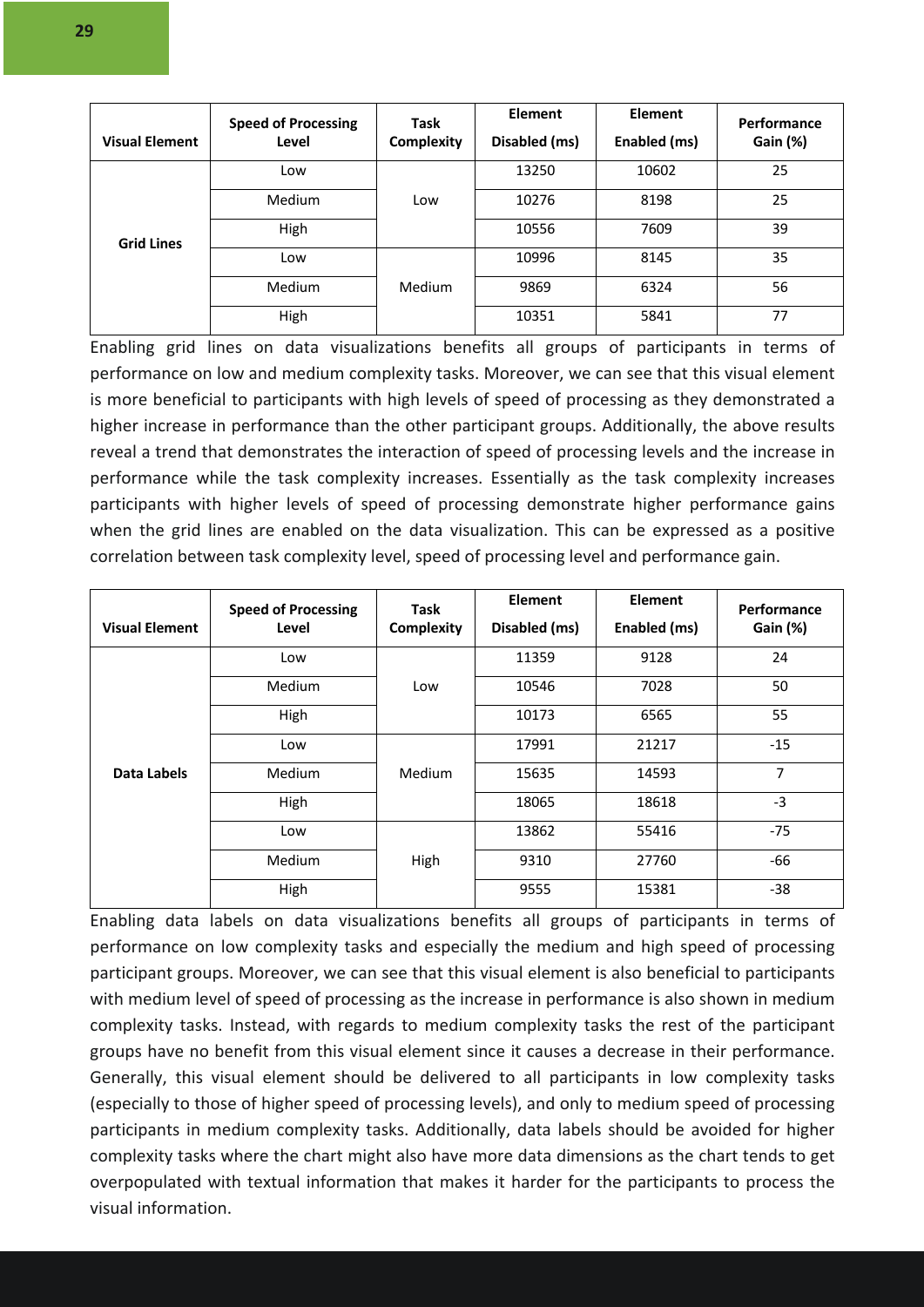| <b>Visual Element</b> | <b>Speed of Processing</b><br>Level | <b>Task</b><br>Complexity | <b>Element</b><br>Disabled (ms) | Element<br>Enabled (ms) | Performance<br>Gain (%) |
|-----------------------|-------------------------------------|---------------------------|---------------------------------|-------------------------|-------------------------|
|                       | Low                                 |                           | 14189                           | 11619                   | 22                      |
|                       | <b>Medium</b>                       | Low                       | 12520                           | 9716                    | 29                      |
|                       | High                                |                           | 13416                           | 8487                    | 58                      |
|                       | Low                                 | Medium                    | 8363                            | 9536                    | $-12$                   |
| Dark Theme            | <b>Medium</b>                       |                           | 7494                            | 6920                    | 8                       |
|                       | High                                |                           | 7598                            | 8484                    | $-10$                   |
|                       | Low                                 |                           | 19160                           | 24292                   | $-21$                   |
|                       | Medium                              | High                      | 15671                           | 25750                   | $-39$                   |
|                       | High                                |                           | 14863                           | 15102                   | $-2$                    |

Enabling the dark theme on data visualizations benefits all groups of participants in terms of performance on low complexity tasks and especially the medium and high speed of processing participant groups. Moreover, we can see that the dark theme is also beneficial to participants with medium level of speed of processing as the increase in performance is also shown in medium complexity tasks. Instead, with regards to medium complexity tasks the rest of the participant groups have no benefit from this intervention since it causes a decrease in their performance. Generally, the dark theme should be delivered to all participants in low complexity tasks (especially to those of higher speed of processing levels), and only to medium speed of processing participants in medium complexity tasks. Additionally, the dark theme should be avoided for higher complexity tasks.

| <b>Visual Element</b> | <b>Speed of Processing</b><br>Level | Task<br><b>Complexity</b> | Element<br>Disabled (ms) | <b>Element</b><br>Enabled (ms) | Performance<br>Gain (%) |
|-----------------------|-------------------------------------|---------------------------|--------------------------|--------------------------------|-------------------------|
|                       | Low                                 |                           | 10040                    | 8754                           | 15                      |
|                       | Medium                              | Low                       | 9401                     | 6987                           | 35                      |
|                       | High                                |                           | 8825                     | 6045                           | 46                      |
|                       | Low                                 | Medium                    | 18387                    | 15274                          | 20                      |
| <b>Sorting</b>        | Medium                              |                           | 15227                    | 14072                          | 8                       |
|                       | High                                |                           | 17163                    | 12791                          | 34                      |
|                       | Low                                 |                           | 27465                    | 15999                          | 72                      |
|                       | Medium                              | High                      | 24306                    | 12046                          | 102                     |
|                       | High                                |                           | 22211                    | 12518                          | 77                      |

Sorting the data on a data visualization proved to be beneficial in terms of performance for all speed of processing participant groups across all levels of task complexity. At low complexity tasks we can see the performance gain increasing linearly as the level of speed of processing increases. This effect though is not repeated at higher complexity levels since participants with medium speed of processing show a decreased performance gain in tasks of medium complexity while they show a huge increase in performance gain (much higher than other participant groups) in high complexity tasks. Essentially, sorting data on visualizations can be useful for all speed of processing participant groups especially at the higher complexity tasks.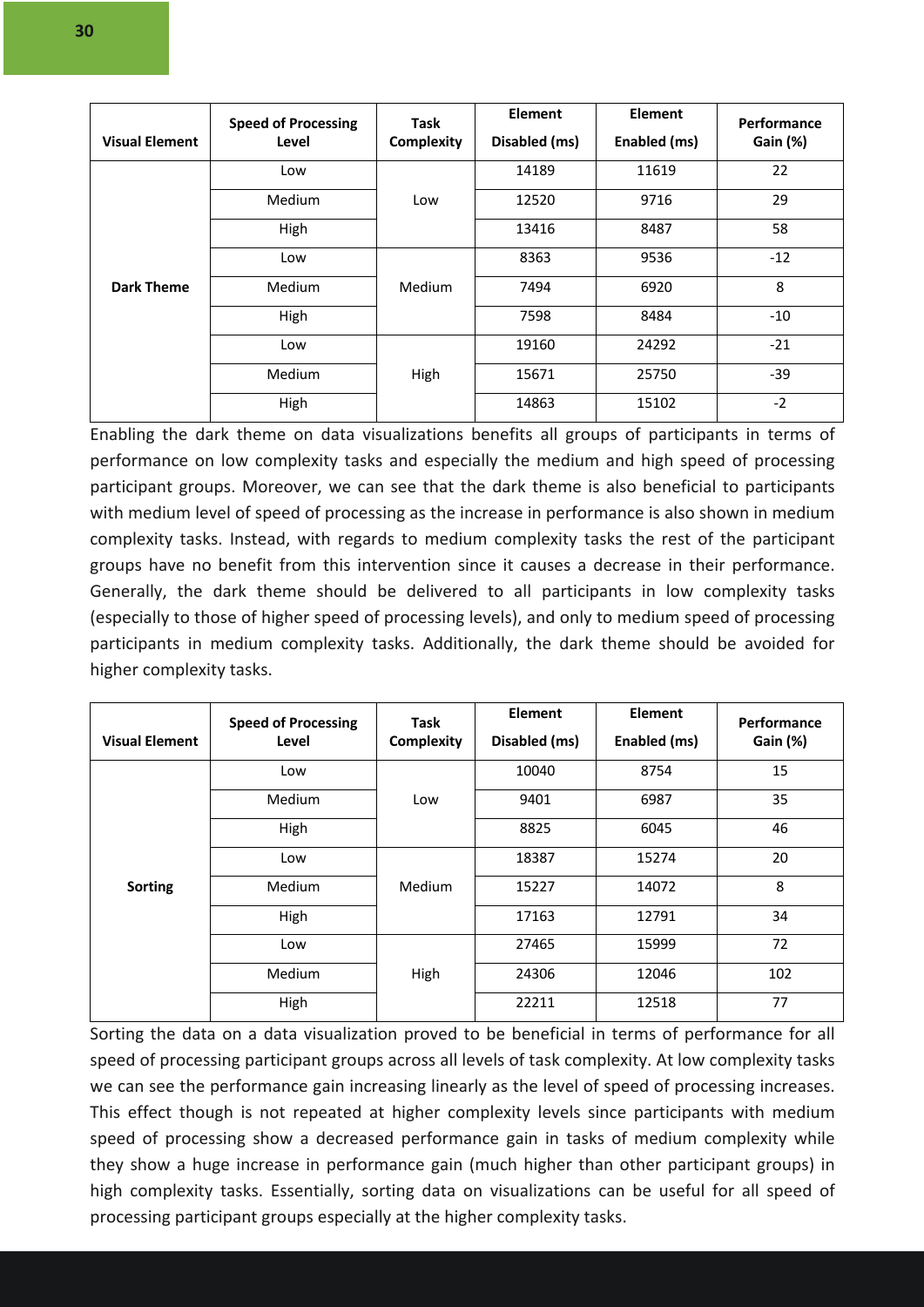| <b>Visual Element</b> | <b>Speed of Processing</b><br>Level | <b>Task</b><br>Complexity | Element<br>Disabled (ms) | Element<br>Enabled (ms) | Performance<br>Gain (%) |
|-----------------------|-------------------------------------|---------------------------|--------------------------|-------------------------|-------------------------|
|                       | Low                                 |                           | 11900                    | 10253                   | 16                      |
|                       | Medium                              | Low                       | 10937                    | 8674                    | 26                      |
|                       | High                                |                           | 10240                    | 8164                    | 25                      |
|                       | Low                                 | Medium                    | 14392                    | 15989                   | $-10$                   |
| Palette 1             | <b>Medium</b>                       |                           | 13417                    | 11247                   | 19                      |
|                       | High                                |                           | 13999                    | 11049                   | 27                      |
|                       | Low                                 |                           | 50923                    | 16501                   | 209                     |
|                       | Medium                              | High                      | 36971                    | 13340                   | 177                     |
|                       | High                                |                           | 31629                    | 12508                   | 153                     |

Changing the colour palette setting on the data visualizations to Palette 1 helped participants achieve a higher performance across all levels of task complexity except for low speed of processing participants at medium complexity tasks. It is interesting how the change in colour palette in low and medium complexity tasks helps medium and high speed of processing participants achieve a higher performance gain than those participants with low level of speed of processing. Moreover, this effect changes at the high complexity tasks as there is a negative correlation between speed of processing levels and performance gain, meaning that participants with lower levels of speed of processing in high complexity tasks receive more performance gain than those with higher levels of speed of processing.

| <b>Visual Element</b> | <b>Speed of Processing</b><br>Level | Task<br>Complexity | <b>Element</b><br>Disabled (ms) | <b>Element</b><br>Enabled (ms) | Performance<br>Gain (%) |
|-----------------------|-------------------------------------|--------------------|---------------------------------|--------------------------------|-------------------------|
|                       | Low                                 |                    | 12937                           | 10149                          | 27                      |
|                       | Medium                              | Low                | 10681                           | 8617                           | 24                      |
|                       | High                                |                    | 11487                           | 6773                           | 70                      |
|                       | Low                                 | Medium             | 14022                           | 18626                          | $-25$                   |
| Palette 2             | Medium                              |                    | 13768                           | 19666                          | $-30$                   |
|                       | High                                |                    | 13418                           | 12816                          | 5                       |
|                       | Low                                 |                    | 17650                           | 10216                          | 73                      |
|                       | Medium                              | High               | 14447                           | 8485                           | 70                      |
|                       | High                                |                    | 13594                           | 7345                           | 85                      |

Changing the colour palette setting on the data visualizations to Palette 2 generally helped participants achieve a higher performance across low and high levels of task complexity. It is interesting that the high speed of processing group of participants received the most benefit in terms of performance across all task complexity levels with Palette 2 when compared to the other two participant groups (this effect is also true in the medium complexity tasks). In general, we can conclude that this palette can be of higher benefit to participants with high levels of speed of processing across low and medium complexity tasks, while it can strongly benefit all participant groups in high complexity tasks.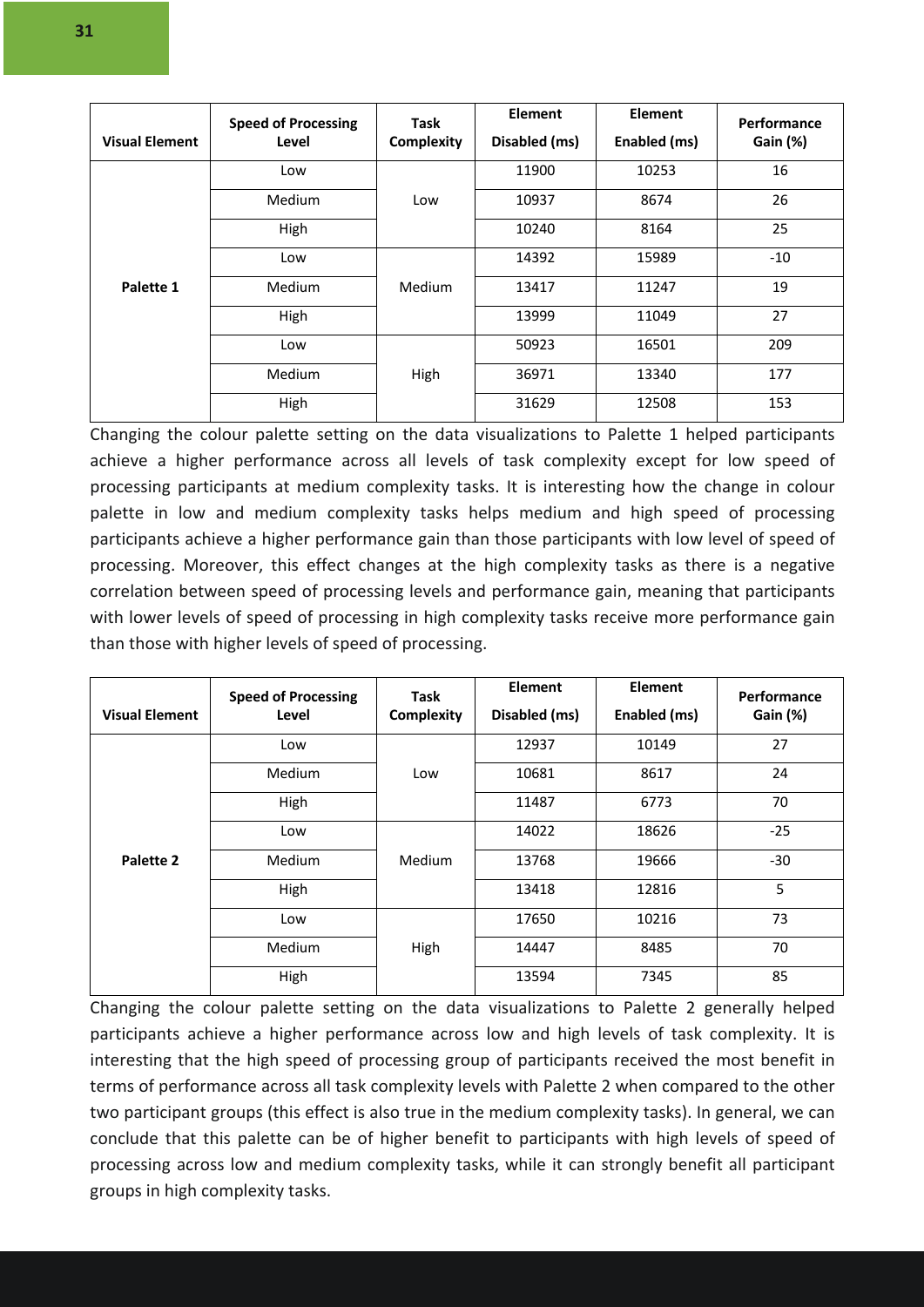#### 4.3.3 CONTROL OF ATTENTION

| <b>Visual Element</b> | <b>Control of Attention</b><br>Level | Task<br>Complexity | <b>Element</b><br>Disabled (ms) | <b>Element</b><br>Enabled (ms) | Performance<br>Gain (%) |
|-----------------------|--------------------------------------|--------------------|---------------------------------|--------------------------------|-------------------------|
|                       | Low                                  |                    | 10102                           | 12460                          | $-19$                   |
|                       | Medium                               | Low                | 8573                            | 9228                           | $-7$                    |
|                       | High                                 |                    | 8028                            | 8739                           | -8                      |
|                       | Low                                  | Medium             | 17429                           | 13024                          | 34                      |
| Proximity             | Medium                               |                    | 12679                           | 8660                           | 46                      |
|                       | High                                 |                    | 15202                           | 10741                          | 42                      |
|                       | Low                                  |                    | 36752                           | 17885                          | 105                     |
|                       | Medium                               | High               | 21976                           | 13023                          | 69                      |
|                       | High                                 |                    | 27311                           | 9821                           | 178                     |

Added proximity between elements of bar and column charts for tasks of low complexity does not benefit any of the participants with regards to their control of attention level. Moreover, the effect of proximity seems to be beneficial for all participant groups in terms of performance in medium and high complexity tasks. We conclude that proximity should be applied on data visualizations on higher complexity tasks for all groups of participants and especially for those with higher levels of control of attention.

| <b>Visual Element</b> | <b>Control of Attention</b><br>Level | <b>Task</b><br>Complexity | <b>Element</b><br>Disabled (ms) | <b>Element</b><br>Enabled (ms) | Performance<br><b>Gain (%)</b> |
|-----------------------|--------------------------------------|---------------------------|---------------------------------|--------------------------------|--------------------------------|
|                       | Low                                  |                           | 11124                           | 12411                          | $-10$                          |
|                       | Medium                               | Low                       | 9527                            | 9309                           | 2                              |
|                       | High                                 |                           | 8783                            | 7999                           | 10                             |
|                       | Low                                  | Medium                    | 17734                           | 19942                          | $-11$                          |
| <b>Element Size</b>   | Medium                               |                           | 15890                           | 16621                          | $-4$                           |
|                       | High                                 |                           | 14860                           | 14190                          | 5                              |
|                       | Low                                  |                           | 36756                           | 15289                          | 140                            |
|                       | Medium                               | High                      | 21147                           | 12537                          | 69                             |
|                       | High                                 |                           | 28851                           | 9199                           | 214                            |

Changing the size of primary data visualization elements in low and medium complexity tasks in general did not offer any significant performance benefit to participants. The only exception is that for low and medium complexity tasks, participants with a high level of control of attention were slightly benefited in terms of performance. On the other hand, the performance for all participant groups increased when the size of primary data visualization elements was altered in high complexity tasks. This latter effect is more evident for participants with low and high levels of control of attention.

| <b>Visual Element</b> | <b>Control of Attention</b> | Task       | <b>Element</b> | <b>Element</b> | <b>Performance</b> |
|-----------------------|-----------------------------|------------|----------------|----------------|--------------------|
|                       | Level                       | Complexity | Disabled (ms)  | Enabled (ms)   | Gain (%)           |
| <b>Grid Lines</b>     | Low                         | ∟ow        | 14305          | 10633          | 35                 |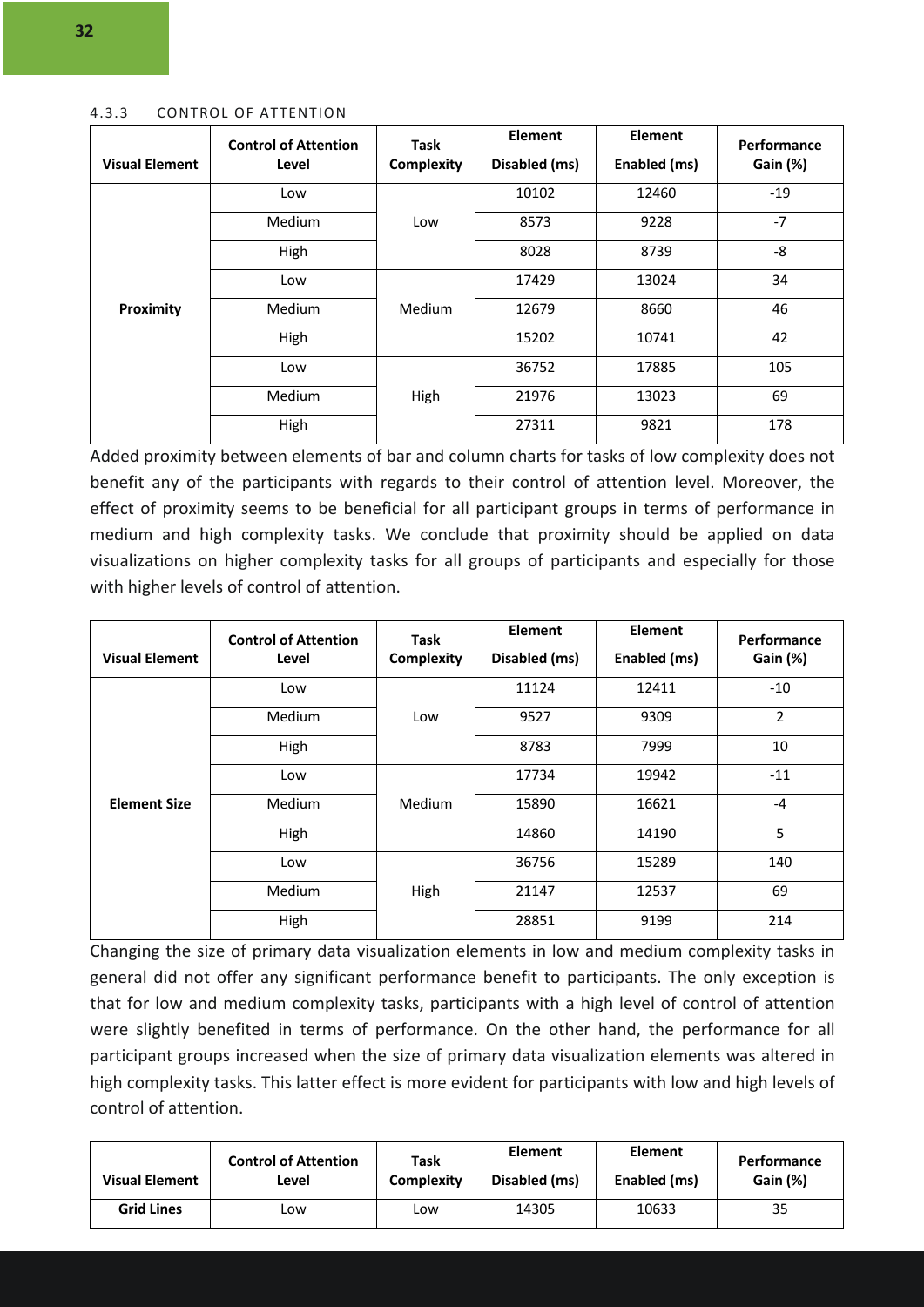| Medium |        | 10051 | 8494 | 18 |
|--------|--------|-------|------|----|
| High   |        | 10118 | 7872 | 29 |
| Low    |        | 12251 | 8280 | 48 |
| Medium | Medium | 9191  | 6516 | 41 |
| High   |        | 9978  | 5989 | 67 |

Enabling grid lines on data visualizations benefits all groups of participants in terms of performance on low and medium complexity tasks. Moreover, we can see that this visual element is more beneficial to (i) participants with low levels of control of attention in low complexity tasks and (ii) to participants with high levels of control of attention in high complexity tasks. We can conclude that for simpler tasks this intervention is essential for participants with low levels of control of attention. Moreover, in complex tasks this intervention quickly becomes a necessity for participants with higher levels of control of attention as well.

| <b>Visual Element</b> | <b>Control of Attention</b><br>Level | <b>Task</b><br>Complexity | <b>Element</b><br>Disabled (ms) | <b>Element</b><br>Enabled (ms) | Performance<br>Gain (%) |
|-----------------------|--------------------------------------|---------------------------|---------------------------------|--------------------------------|-------------------------|
|                       | Low                                  |                           | 12058                           | 9309                           | 30                      |
|                       | Medium                               | Low                       | 10130                           | 6845                           | 48                      |
|                       | High                                 |                           | 9720                            | 6811                           | 43                      |
|                       | Low                                  | Medium                    | 20224                           | 21498                          | $-6$                    |
| Data Labels           | Medium                               |                           | 14159                           | 17769                          | $-20$                   |
|                       | High                                 |                           | 18667                           | 16710                          | 12                      |
|                       | Low                                  |                           | 13913                           | 49359                          | $-72$                   |
|                       | Medium                               | High                      | 9872                            | 44730                          | $-78$                   |
|                       | High                                 |                           | 9686                            | 12049                          | $-20$                   |

Enabling data labels on data visualizations benefits all groups of participants in terms of performance on low complexity tasks and especially the medium and high control of attention participant groups. Moreover, we can see that this visual element is also beneficial to participants with high level of control of attention as the increase in performance is also shown in medium complexity tasks. Instead, with regards to medium complexity tasks the rest of the participant groups have no benefit from this visual element since it causes a decrease in their performance. In conclusion, this visual element should be delivered to all participants in low complexity tasks (especially to those of higher control of attention levels), and only to high control of attention participants in medium complexity tasks. Additionally, data labels should be avoided for higher complexity tasks where the chart might also have more data dimensions as the chart tends to get overpopulated with textual information that makes it harder for the participants to process the visual information.

| <b>Visual Element</b> | <b>Control of Attention</b><br>Level | <b>Task</b><br>Complexity | <b>Element</b><br>Disabled (ms) | <b>Element</b><br>Enabled (ms) | Performance<br>Gain (%) |
|-----------------------|--------------------------------------|---------------------------|---------------------------------|--------------------------------|-------------------------|
|                       | Low                                  |                           | 15057                           | 11925                          | 26                      |
| Dark Theme            | <b>Medium</b>                        | Low                       | 11971                           | 9625                           | 24                      |
|                       | High                                 |                           | 12863                           | 8551                           | 50                      |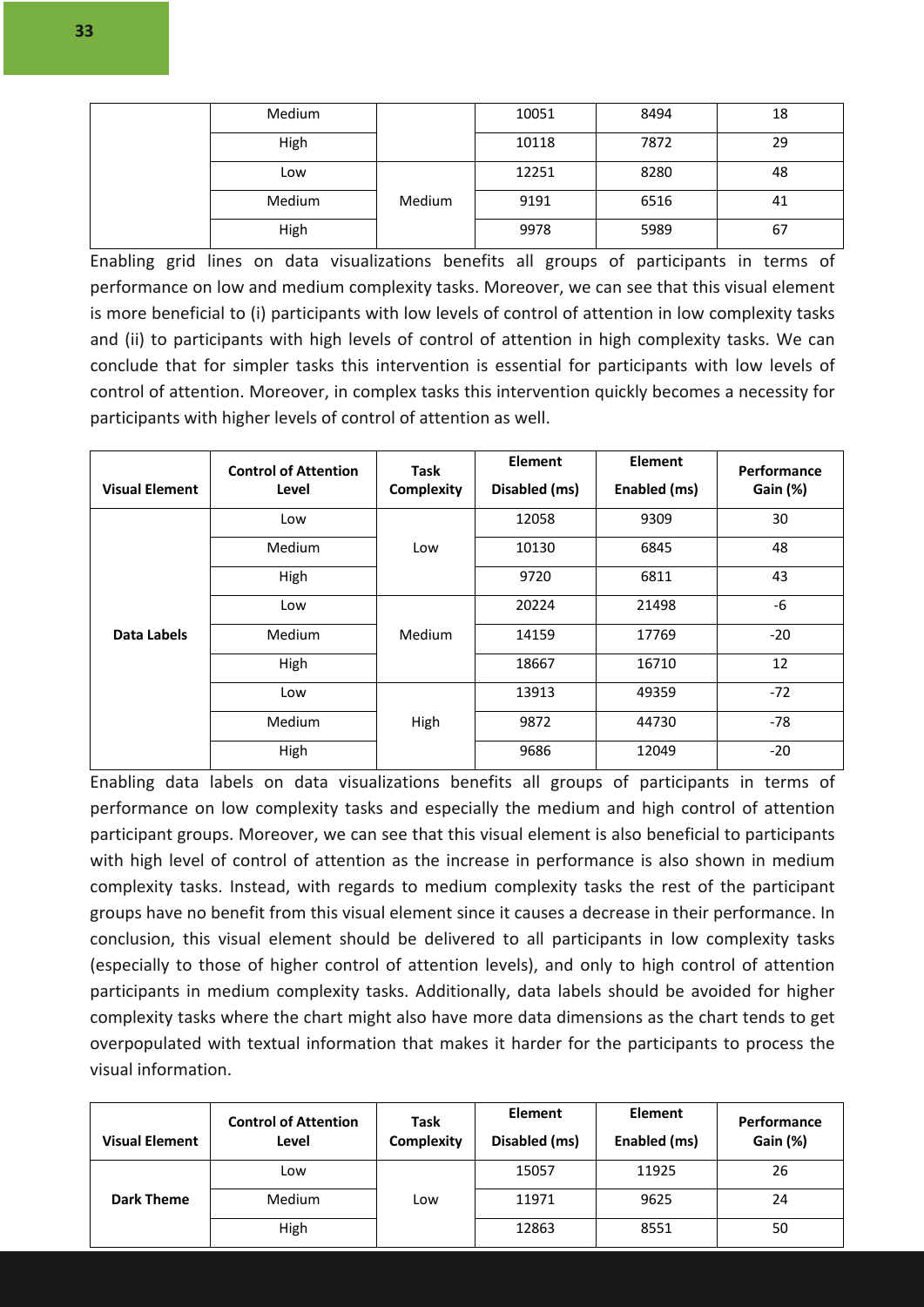|  | Low    |        | 8274  | 9574  | $-14$ |
|--|--------|--------|-------|-------|-------|
|  | Medium | Medium | 7138  | 7322  | -3    |
|  | High   |        | 8086  | 8207  | -1    |
|  | Low    |        | 19980 | 24474 | $-18$ |
|  | Medium | High   | 17309 | 24422 | $-29$ |
|  | High   |        | 13631 | 16994 | $-20$ |

Enabling the dark theme on data visualizations benefits all groups of participants in terms of performance on low complexity tasks and especially the participants with high level of control of attention. Generally, the dark theme should be delivered to all participants in low complexity tasks (especially to those of higher control of attention levels) and be avoided for all control of attention participant groups in higher complexity tasks.

| <b>Visual Element</b> | <b>Control of Attention</b><br>Level | Task<br><b>Complexity</b> | <b>Element</b><br>Disabled (ms) | <b>Element</b><br>Enabled (ms) | Performance<br>Gain (%) |
|-----------------------|--------------------------------------|---------------------------|---------------------------------|--------------------------------|-------------------------|
|                       | Low                                  |                           | 10991                           | 9040                           | 22                      |
|                       | <b>Medium</b>                        | Low                       | 8213                            | 6625                           | 24                      |
|                       | High                                 |                           | 8733                            | 6267                           | 39                      |
|                       | Low                                  | Medium                    | 20062                           | 15686                          | 28                      |
| <b>Sorting</b>        | <b>Medium</b>                        |                           | 14164                           | 12867                          | 10                      |
|                       | High                                 |                           | 17433                           | 13468                          | 29                      |
|                       | Low                                  |                           | 28366                           | 15219                          | 86                      |
|                       | Medium                               | High                      | 24357                           | 12972                          | 88                      |
|                       | High                                 |                           | 22571                           | 13278                          | 70                      |

Sorting the data on a data visualization proved to be beneficial in terms of performance for all control of attention participant groups across all levels of task complexity. At low complexity tasks we can see the performance gain increasing linearly as the level of control of attention increases. This effect though is not repeated at medium complexity tasks since participants with medium control of attention show a decreased performance gain compared to other participant groups. Additionally, the impact on low complexity tasks disappears in high complexity tasks since participants with high level of control of attention tend to have lower performance gain than other participant groups. We can conclude that sorting data on visualizations can be useful for all control of attention participant groups especially at the higher complexity tasks.

| <b>Visual Element</b> | <b>Control of Attention</b><br>Level | Task<br>Complexity | <b>Element</b><br>Disabled (ms) | <b>Element</b><br>Enabled (ms) | Performance<br>Gain (%) |
|-----------------------|--------------------------------------|--------------------|---------------------------------|--------------------------------|-------------------------|
| Palette 1             | Low                                  |                    | 13098                           | 10710                          | 22                      |
|                       | <b>Medium</b>                        | Low                | 9643                            | 8359                           | 15                      |
|                       | High                                 |                    | 10024                           | 8131                           | 23                      |
|                       | Low                                  |                    | 15889                           | 16738                          | -5                      |
|                       | Medium                               | Medium             | 11737                           | 10970                          |                         |
|                       | High                                 |                    | 14282                           | 10694                          | 34                      |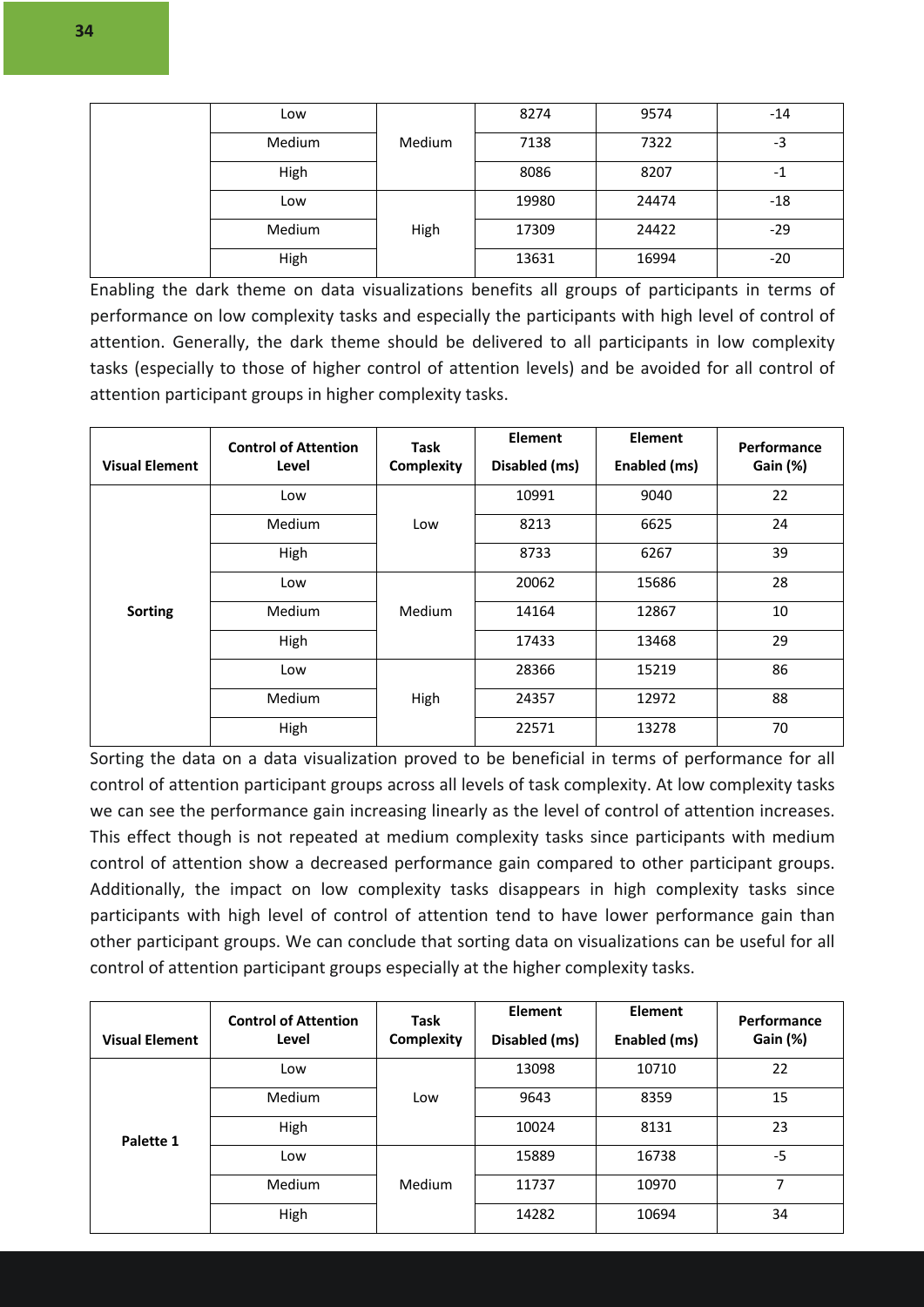| Low    |      | 46584 | 15905 | 193 |
|--------|------|-------|-------|-----|
| Medium | High | 37321 | 13099 | 185 |
| High   |      | 37547 | 13829 | 172 |

Changing the colour palette setting on the data visualizations to Palette 1 aided participants achieve a higher performance across all levels of task complexity except for low control of attention participants at medium complexity tasks. Moreover, we see an interesting effect at the high complexity tasks as participants with lower levels of control of attention in high complexity tasks receive more performance gain than those with higher levels of control of attention.

| <b>Visual Element</b> | <b>Control of Attention</b><br>Level | Task<br>Complexity | <b>Element</b><br>Disabled (ms) | <b>Element</b><br>Enabled (ms) | Performance<br>Gain (%) |
|-----------------------|--------------------------------------|--------------------|---------------------------------|--------------------------------|-------------------------|
|                       |                                      |                    |                                 |                                |                         |
|                       | Low                                  |                    | 13430                           | 10449                          | 29                      |
|                       | Medium                               | Low                | 10982                           | 8447                           | 30                      |
|                       | High                                 |                    | 10746                           | 7038                           | 53                      |
|                       | Low                                  | Medium             | 15481                           | 20169                          | $-23$                   |
| Palette 2             | Medium                               |                    | 12227                           | 14652                          | $-17$                   |
|                       | High                                 |                    | 13669                           | 16220                          | $-16$                   |
|                       | Low                                  |                    | 18326                           | 10620                          | 73                      |
|                       | Medium                               | High               | 14941                           | 8421                           | 77                      |
|                       | High                                 |                    | 13062                           | 7389                           | 77                      |

Changing the colour palette setting on the data visualizations to Palette 2 generally helped participants achieve a higher performance across low and high levels of task complexity. It is interesting that the high control of attention group of participants received the most benefit in terms of performance, in the low complexity tasks with Palette 2 when compared to the other two participant groups. In general, we can conclude that this palette can significantly aid participants with high levels of control of attention in low complexity tasks, while it can strongly benefit all participant groups in high complexity tasks.

#### 4.3.4 PERCEIVED EXPERTISE

| <b>Visual Element</b> | <b>Perceived Experise</b><br>Level | <b>Task</b><br>Complexity | <b>Element</b><br>Disabled (ms) | Element<br>Enabled (ms) | Performance<br>Gain (%) |
|-----------------------|------------------------------------|---------------------------|---------------------------------|-------------------------|-------------------------|
|                       | Low                                |                           | 9740                            | 9747                    | 0                       |
|                       | Medium                             | Low                       | 8115                            | 9578                    | $-15$                   |
|                       | High                               |                           | 8960                            | 10125                   | $-12$                   |
|                       | Low                                | Medium                    | 14436                           | 9476                    | 52                      |
| Proximity             | Medium                             |                           | 16027                           | 11332                   | 41                      |
|                       | High                               |                           | 14803                           | 10808                   | 37                      |
|                       | Low                                |                           | 37275                           | 19093                   | 95                      |
|                       | Medium                             | High                      | 20199                           | 11664                   | 73                      |
|                       | High                               |                           | 23421                           | 9749                    | 140                     |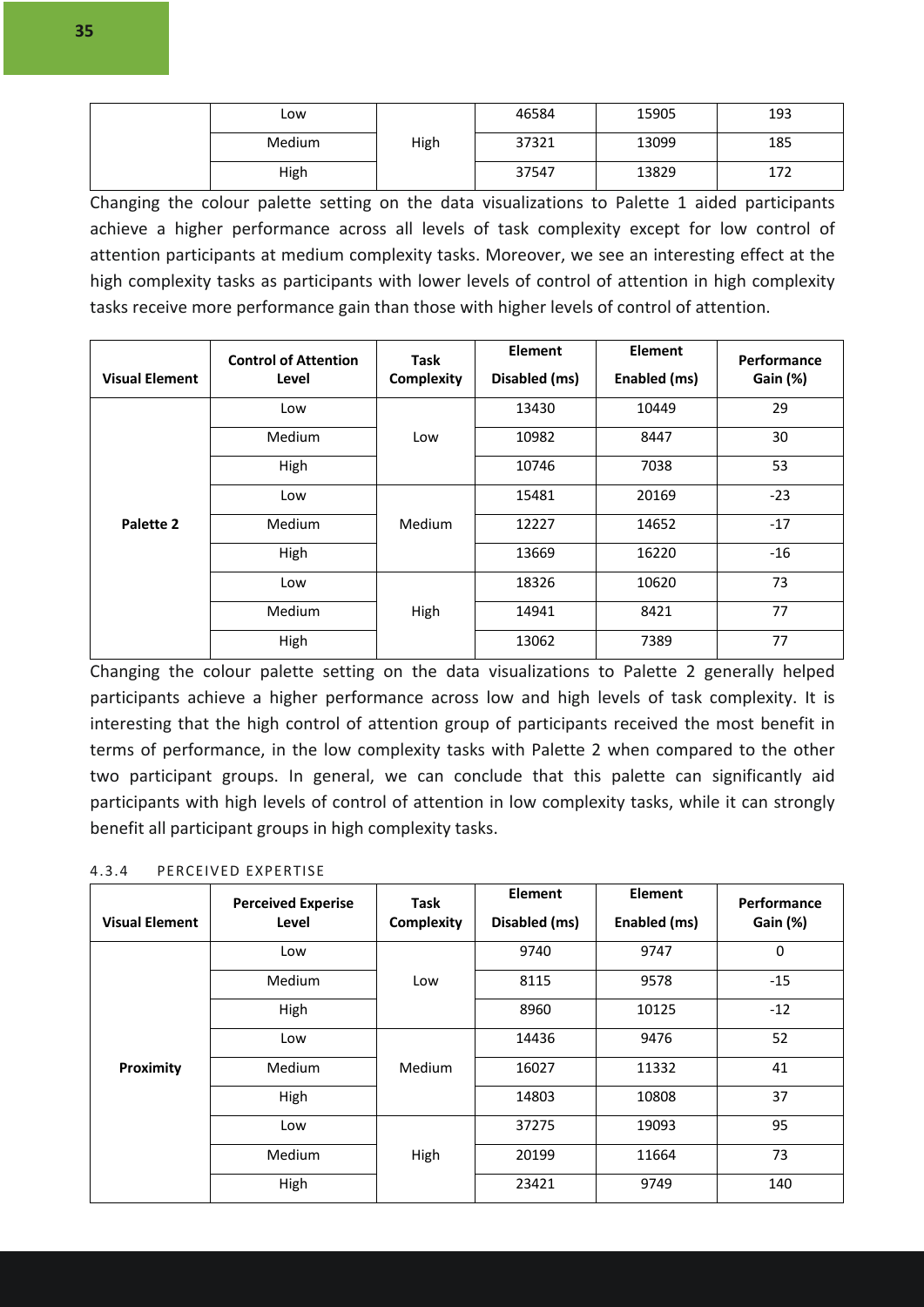The above results reveal that added proximity between elements of bar and column charts is particularly useful for participants of all expertise levels at medium and high levels of task complexity, but not at low level complexity tasks. At medium complexity tasks we can see the performance gain decreasing as the expertise of the participant increases, while on high complexity tasks participants with high expertise are also highly benefited from the added proximity. Adding proximity on a chart used for low complexity tasks is very useful for participants with lower expertise levels. Additionally, proximity becomes a necessity for participants of higher expertise as well when the task becomes more difficult.

| <b>Visual Element</b> | <b>Perceived Experise</b><br>Level | Task<br>Complexity | <b>Element</b><br>Disabled (ms) | <b>Element</b><br>Enabled (ms) | Performance<br><b>Gain (%)</b> |
|-----------------------|------------------------------------|--------------------|---------------------------------|--------------------------------|--------------------------------|
|                       | Low                                |                    | 9848                            | 10261                          | $-4$                           |
|                       | Medium                             | Low                | 8300                            | 9134                           | $-9$                           |
|                       | High                               |                    | 10611                           | 10006                          | 6                              |
|                       | Low                                | <b>Medium</b>      | 16899                           | 17579                          | $-4$                           |
| <b>Element Size</b>   | Medium                             |                    | 15528                           | 17479                          | $-11$                          |
|                       | High                               |                    | 16650                           | 15923                          | 5                              |
|                       | Low                                |                    | 35058                           | 13857                          | 153                            |
|                       | Medium                             | High               | 25341                           | 12653                          | 100                            |
|                       | High                               |                    | 27450                           | 10890                          | 152                            |

Changing the size of primary data visualization elements in low and medium complexity tasks in general proved to not offer any significant performance benefit to participants. The only distinction is that in low and medium complexity tasks participants with a high expertise were slightly benefited in terms of performance. On the other hand, the performance for all participant groups increased when the size of primary data visualization elements was altered in high complexity tasks. This latter effect is especially true for participants with low and high levels of expertise.

| <b>Visual Element</b> | <b>Perceived Experise</b><br>Level | Task<br>Complexity | <b>Element</b><br>Disabled (ms) | <b>Element</b><br>Enabled (ms) | Performance<br><b>Gain (%)</b> |
|-----------------------|------------------------------------|--------------------|---------------------------------|--------------------------------|--------------------------------|
|                       | Low                                |                    | 11597                           | 9393                           | 23                             |
| <b>Grid Lines</b>     | <b>Medium</b>                      | Low                | 10787                           | 8691                           | 24                             |
|                       | High                               |                    | 11820                           | 9011                           | 31                             |
|                       | Low                                | Medium             | 10927                           | 7521                           | 45                             |
|                       | <b>Medium</b>                      |                    | 10098                           | 6382                           | 58                             |
|                       | High                               |                    | 10296                           | 7007                           | 47                             |

Enabling grid lines on data visualizations benefits all groups of participants in terms of performance on low and medium complexity tasks. Moreover, we can see that this visual element is more beneficial to (i) participants with high expertise in low complexity tasks and (ii) to participants with medium expertise in high complexity tasks. We can conclude that in general this intervention is necessary for visualizations regardless of complexity and participant expertise. It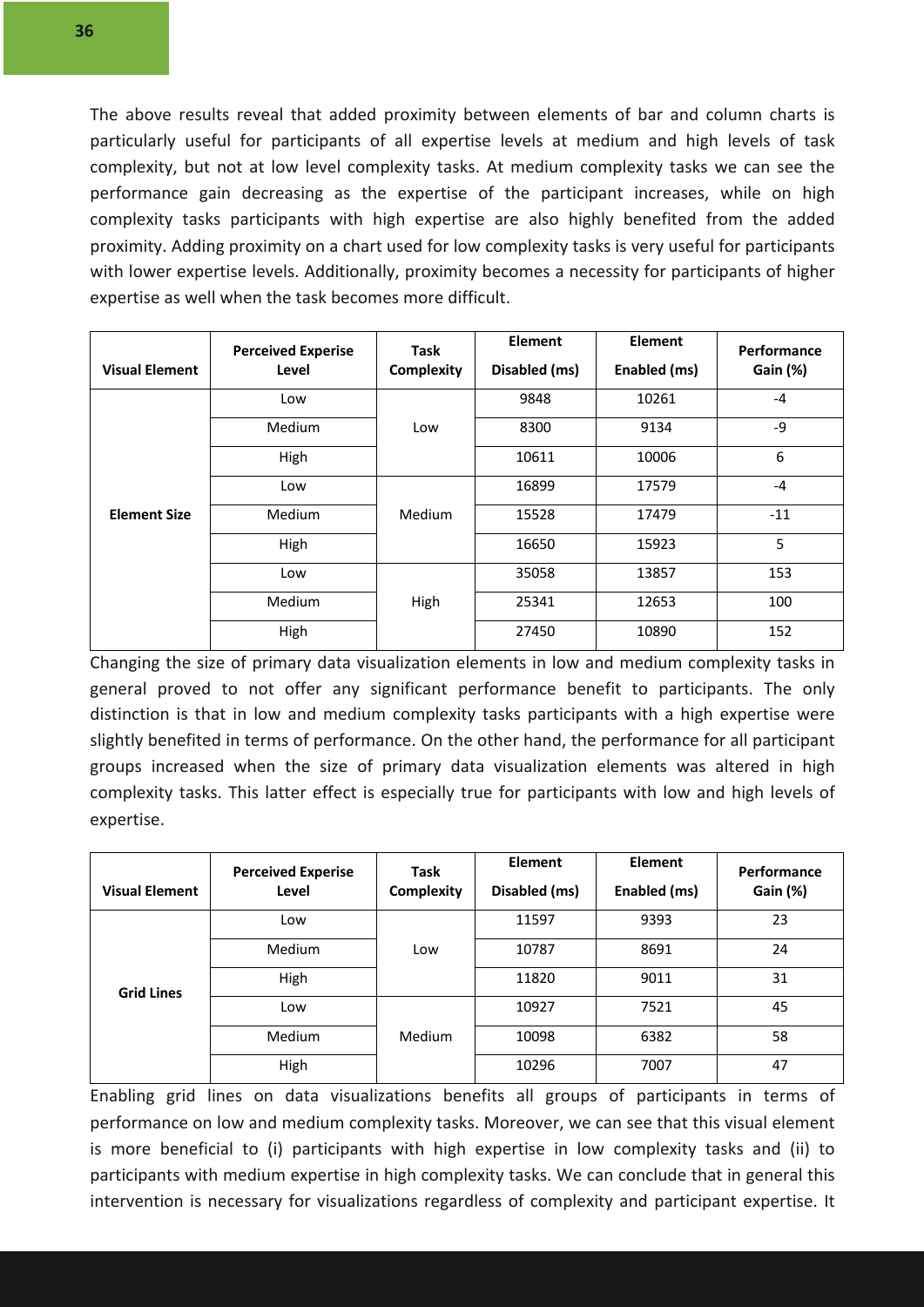| <b>Visual Element</b> | <b>Perceived Experise</b><br>Level | Task<br>Complexity | Element<br>Disabled (ms) | Element<br>Enabled (ms) | Performance<br>Gain (%) |
|-----------------------|------------------------------------|--------------------|--------------------------|-------------------------|-------------------------|
|                       | Low                                |                    | 11376                    | 8159                    | 39                      |
|                       | Medium                             | Low                | 9693                     | 7647                    | 27                      |
|                       | High                               |                    | 10946                    | 7527                    | 45                      |
|                       | Low                                | <b>Medium</b>      | 16926                    | 21233                   | $-20$                   |
| Data Labels           | Medium                             |                    | 18789                    | 17430                   | 8                       |
|                       | High                               |                    | 16762                    | 17708                   | $-5$                    |
|                       | Low                                |                    | 12472                    | 24895                   | $-50$                   |
|                       | Medium                             | High               | 8608                     | 33624                   | $-74$                   |
|                       | High                               |                    | 12469                    | 39776                   | $-69$                   |

must be noted though that with task complexity increasing the necessity for this intervention is more evident.

Enabling data labels on data visualizations benefits all groups of participants in terms of performance on low complexity tasks and especially the low and high expertise participant groups. Moreover, we can see that this visual element is also beneficial to participants with medium level of expertise as the increase in performance is also shown in medium complexity tasks. Instead, with regards to medium complexity tasks the rest of the participant groups have no benefit from this visual element since it causes a decrease in their performance. Overall, this visual element should be delivered to all participants in low complexity tasks, and only to participants of medium expertise in medium complexity tasks. Additionally, data labels should be avoided for higher complexity tasks where the chart might also have more data dimensions as the chart tends to get overpopulated with textual information that makes it harder for the participants to process the visual information.

|                       | <b>Perceived Experise</b> | Task          | <b>Element</b> | <b>Element</b> | Performance     |
|-----------------------|---------------------------|---------------|----------------|----------------|-----------------|
| <b>Visual Element</b> | Level                     | Complexity    | Disabled (ms)  | Enabled (ms)   | <b>Gain (%)</b> |
|                       | Low                       |               | 13988          | 10566          | 32              |
|                       | Medium                    | Low           | 11984          | 9630           | 24              |
|                       | High                      |               | 13951          | 10264          | 36              |
|                       | Low                       | <b>Medium</b> | 7199           | 8628           | $-17$           |
| Dark Theme            | Medium                    |               | 6739           | 7518           | $-10$           |
|                       | High                      |               | 9361           | 8327           | 12              |
|                       | Low                       | High          | 18820          | 24157          | $-22$           |
|                       | Medium                    |               | 16478          | 20960          | $-21$           |
|                       | High                      |               | 16283          | 19763          | $-18$           |

Enabling the dark theme on data visualizations benefits all groups of participants in terms of performance on low complexity tasks. Moreover, as the complexity of the task increases only high expertise participants demonstrate an increase in performance, as demonstrated in the medium complexity tasks. Generally, the dark theme should be delivered to all participants in low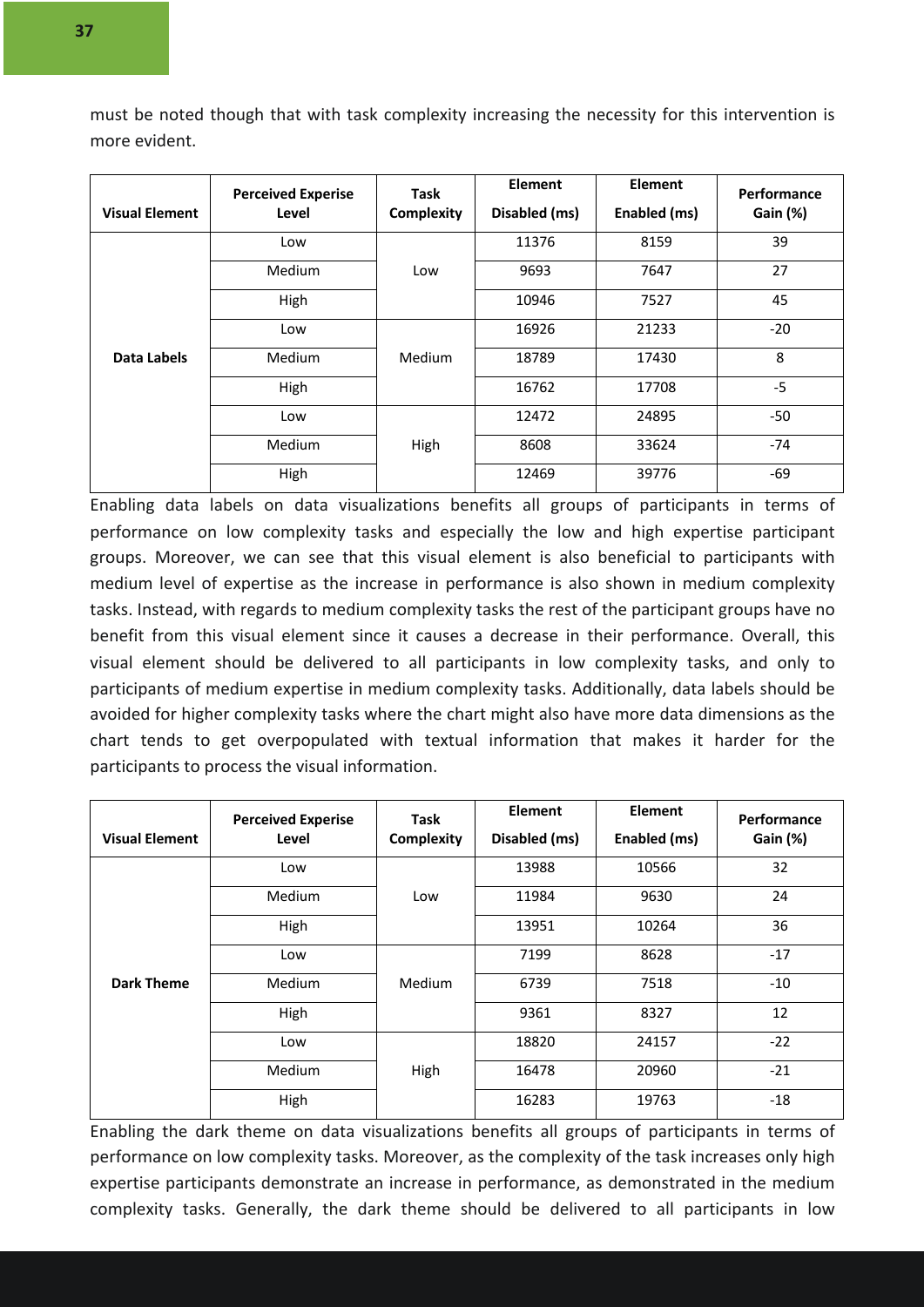complexity tasks, to high expertise participants in medium complexity tasks and be avoided for all remaining task complexity and participant expertise conditions.

| <b>Visual Element</b> | <b>Perceived Experise</b><br>Level | <b>Task</b><br>Complexity | <b>Element</b><br>Disabled (ms) | <b>Element</b><br>Enabled (ms) | Performance<br>Gain (%) |
|-----------------------|------------------------------------|---------------------------|---------------------------------|--------------------------------|-------------------------|
|                       | Low                                |                           | 9953                            | 7574                           | 31                      |
|                       | Medium                             | Low                       | 8700                            | 7196                           | 21                      |
|                       | High                               |                           | 9162                            | 7636                           | 20                      |
|                       | Low                                | Medium                    | 17337                           | 13645                          | 27                      |
| <b>Sorting</b>        | Medium                             |                           | 17859                           | 13171                          | 36                      |
|                       | High                               |                           | 17020                           | 14902                          | 14                      |
|                       | Low                                |                           | 27573                           | 14732                          | 87                      |
|                       | Medium                             | High                      | 24783                           | 13319                          | 86                      |
|                       | High                               |                           | 23496                           | 13929                          | 69                      |

Sorting the data on a data visualization proved to be beneficial in terms of performance for all levels of expertise across all levels of task complexity. At all task complexity levels we can see the performance gain decreasing linearly as the level of expertise increases. The only point where we do not see this trend is on medium complexity tasks where the medium expertise participants demonstrate higher performance gain than low expertise participants. In general, we can conclude that sorting is especially necessary for the low expertise participants on all levels of task complexity, for the medium expertise participants on medium and high levels of task complexity, and for high expertise participants sorting is necessary mostly on high complexity tasks.

| <b>Visual Element</b> | <b>Perceived Experise</b><br>Level | Task<br><b>Complexity</b> | <b>Element</b><br>Disabled (ms) | <b>Element</b><br>Enabled (ms) | Performance<br>Gain (%) |
|-----------------------|------------------------------------|---------------------------|---------------------------------|--------------------------------|-------------------------|
|                       | Low                                |                           | 11541                           | 9088                           | 27                      |
|                       | Medium                             | Low                       | 10103                           | 8712                           | 16                      |
|                       | High                               |                           | 10787                           | 9701                           | 11                      |
|                       | Low                                | <b>Medium</b>             | 15611                           | 13724                          | 14                      |
| Palette 1             | Medium                             |                           | 13641                           | 11368                          | 20                      |
|                       | High                               |                           | 12323                           | 13804                          | $-11$                   |
|                       | Low                                |                           | 44996                           | 18547                          | 143                     |
|                       | Medium                             | High                      | 35116                           | 10862                          | 223                     |
|                       | High                               |                           | 40378                           | 13049                          | 209                     |

Changing the colour palette setting on the data visualizations to Palette 1 helped participants achieve a higher performance across all levels of task complexity except for high expertise participants at medium complexity tasks. The major performance gain effect is more evident at high complexity tasks.

|                       | <b>Perceived Experise</b> | Task       | <b>Element</b> | <b>Element</b> | Performance |
|-----------------------|---------------------------|------------|----------------|----------------|-------------|
| <b>Visual Element</b> | ∟evel                     | Complexity | Disabled (ms)  | Enabled (ms)   | Gain (%)    |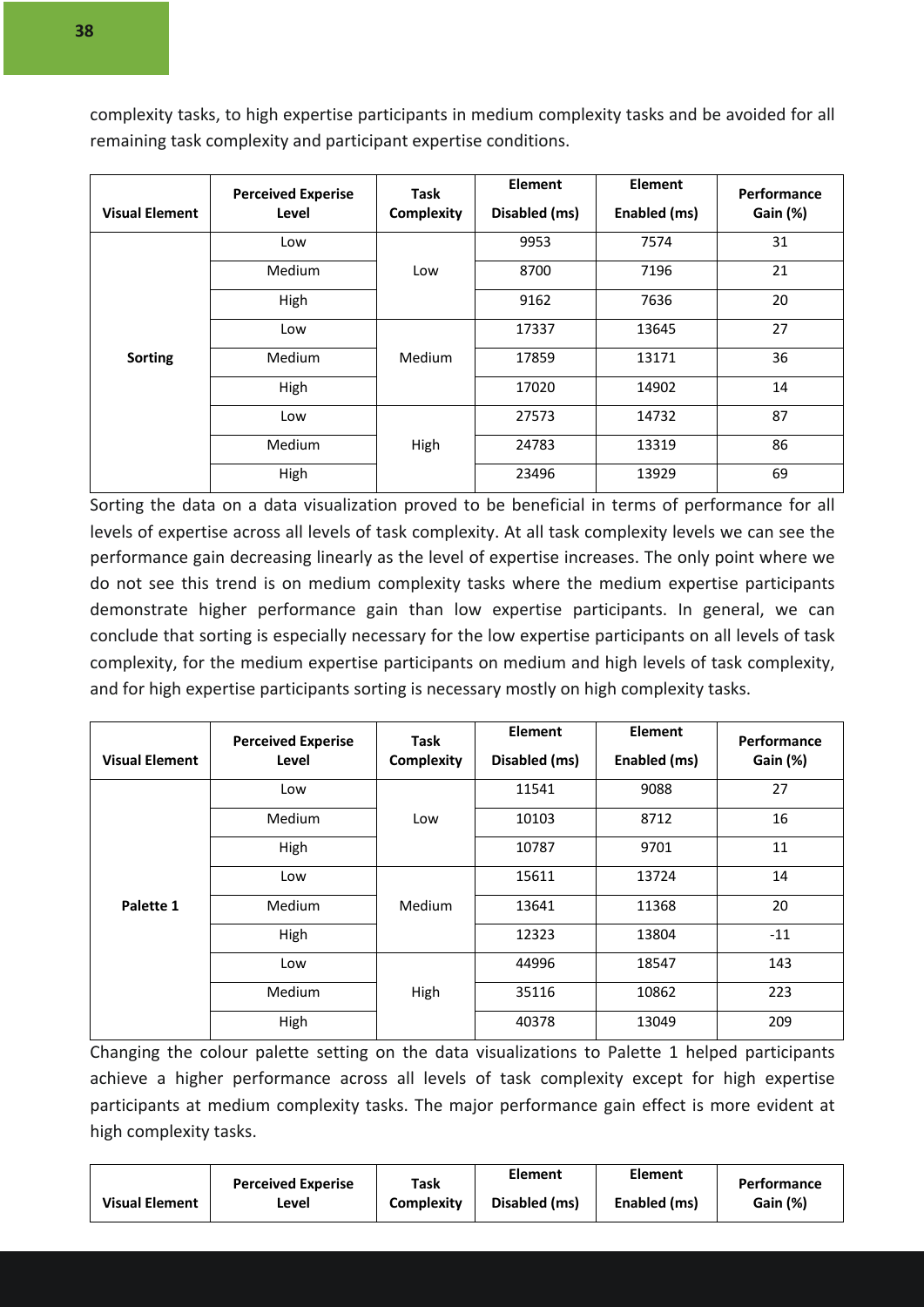|           | Low    |        | 12403 | 8732  | 42    |
|-----------|--------|--------|-------|-------|-------|
|           | Medium | Low    | 10207 | 8252  | 24    |
|           | High   |        | 12544 | 8850  | 42    |
|           | Low    |        | 15409 | 18762 | $-18$ |
| Palette 2 | Medium | Medium | 13373 | 14415 | $-7$  |
|           | High   |        | 12026 | 15927 | $-24$ |
|           | Low    |        | 15674 | 9244  | 70    |
|           | Medium | High   | 15276 | 8362  | 83    |
|           | High   |        | 14799 | 9174  | 61    |

Changing the colour palette setting on the data visualizations to Palette 2 overall aided participants achieve a higher performance across low and high levels of task complexity. On low and high complexity tasks this palette can help increase the performance of the low and high expertise participant groups while in high complexity tasks, medium expertise participants also experience a significant increase in performance gain.

| <b>Visual Element</b> | <b>FDI Level</b> | Task<br>Complexity | Element<br>Disabled (ms) | <b>Element</b><br>Enabled (ms) | Performance<br><b>Gain (%)</b> |
|-----------------------|------------------|--------------------|--------------------------|--------------------------------|--------------------------------|
|                       | FD               | Low                | 9182                     | 10664                          | $-14$                          |
| Proximity             | FI               |                    | 8260                     | 9086                           | -9                             |
|                       | <b>FD</b>        | Medium             | 14379                    | 11160                          | 29                             |
|                       | FI               |                    | 18690                    | 10582                          | 77                             |
|                       | FD               | High               | 29012                    | 14304                          | 103                            |
|                       | FI               |                    | 31202                    | 14511                          | 115                            |

#### 4.3.5 FIELD DEPENDENT – INDEPENDENT (FDI)

Proximity between bars and columns seems to negatively affect the participants when used on bar and column charts for simple comparison tasks. More specifically, enabling proximity on simple tasks results in a slight decrease of performance for both Field Dependent (FD) and Field Independent (FI) participants meaning that this visual modification should not be applied in such cases. On the other hand, when it comes to tasks of medium and high complexity, both FD and FI participants demonstrate an increase in performance when proximity is enabled. This is more evident for high complexity tasks, where enabling proximity is of high benefit to all participants. Moreover, proximity is extremely important for FI participants since they demonstrate higher performance increase in both medium and high complexity tasks compared to FD participants when proximity was enabled.

| <b>Visual Element</b> | <b>FDI Level</b> | Task<br>Complexity | <b>Element</b><br>Disabled (ms) | <b>Element</b><br>Enabled (ms) | Performance<br><b>Gain (%)</b> |
|-----------------------|------------------|--------------------|---------------------------------|--------------------------------|--------------------------------|
| <b>Element Size</b>   | FD               | Low                | 10115                           | 10147                          | U                              |
|                       | FI               |                    | 9026                            | 9619                           | -6                             |
|                       | FD               | Medium             | 16907                           | 16926                          | 0                              |
|                       | FI               |                    | 14603                           | 17543                          | -17                            |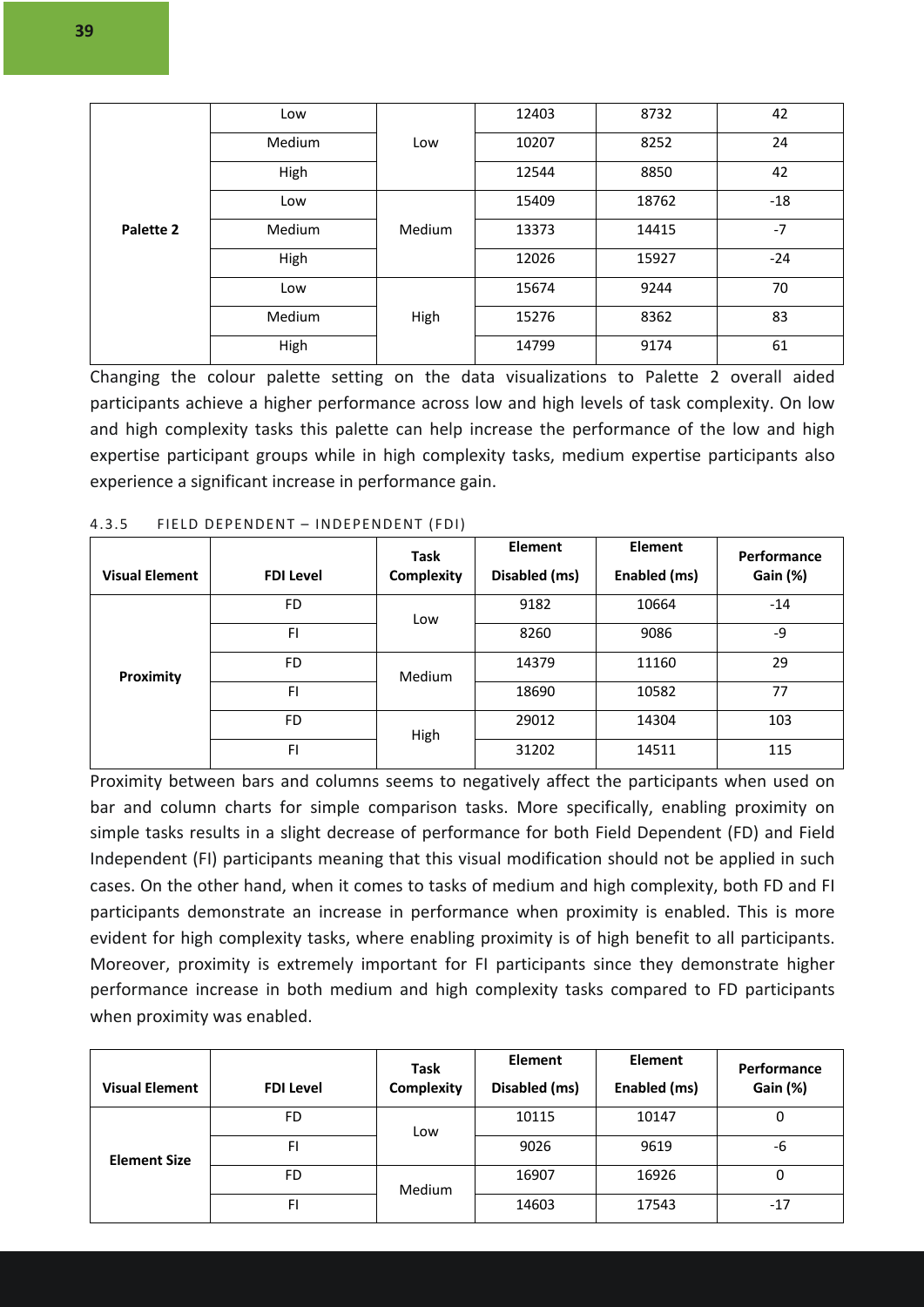| гυ | High | 31333 | 12863 | 144<br>- - -               |
|----|------|-------|-------|----------------------------|
|    |      | 23546 | 10394 | $\sim$ $\sim$ $\sim$<br>ᅩᄼ |

Changing the size of primary data visualization elements in low and medium complexity tasks proved to not offer any significant performance benefit to FD or FI participants. On the other hand, the performance for both participant groups increased when the size of primary data visualization elements was altered in high complexity tasks.

| <b>Visual Element</b> | <b>FDI Level</b> | Task<br>Complexity | <b>Element</b><br>Disabled (ms) | <b>Element</b><br>Enabled (ms) | Performance<br>Gain (%) |
|-----------------------|------------------|--------------------|---------------------------------|--------------------------------|-------------------------|
| <b>Grid Lines</b>     | FD               | LOW                | 12212                           | 9252                           | 32                      |
|                       | FI               |                    | 10039                           | 8446                           | 19                      |
|                       | FD               | Medium             | 10542                           | 7013                           | 50                      |
|                       | FI               |                    | 10543                           | 7013                           | 50                      |

Enabling grid lines on data visualizations seems to benefit both FD and FI participants in terms of performance. This effect has slightly higher impact for medium complexity tasks.

| <b>Visual Element</b> | <b>FDI Level</b> | Task<br>Complexity | <b>Element</b><br>Disabled (ms) | <b>Element</b><br>Enabled (ms) | Performance<br><b>Gain (%)</b> |
|-----------------------|------------------|--------------------|---------------------------------|--------------------------------|--------------------------------|
|                       | <b>FD</b>        | Low                | 11211                           | 7955                           | 41                             |
| Data Labels           | FI               |                    | 9423                            | 7342                           | 28                             |
|                       | FD               | <b>Medium</b>      | 17178                           | 19284                          | $-11$                          |
|                       | FI               |                    | 19208                           | 17861                          | 8                              |
|                       | FD               | High               | 11972                           | 39439                          | $-70$                          |
|                       | FI               |                    | 8864                            | 40210                          | $-78$                          |

Enabling data labels on data visualizations benefits FD and FI participants in terms of performance on low complexity tasks. Moreover, we can see that this visual element is more beneficial to FI participants as the increase in performance is also shown in medium complexity tasks. On the other hand, FD participants have no benefit from this visual element on medium and high complexity tasks since the element causes a decrease in their performance. Generally, this visual element should be delivered to all participants in low complexity tasks and only to FI participants in medium complexity tasks. Additionally, data labels should be avoided for higher complexity tasks where the chart might also have more data dimensions as the chart tends to get overpopulated with textual information that makes it harder for the participants to process the visual information.

| <b>Visual Element</b> | <b>FDI Level</b> | Task<br>Complexity | Element<br>Disabled (ms) | <b>Element</b><br>Enabled (ms) | Performance<br><b>Gain (%)</b> |
|-----------------------|------------------|--------------------|--------------------------|--------------------------------|--------------------------------|
| <b>Dark Theme</b>     | FD               | Low                | 14080                    | 10280                          | 37                             |
|                       | FI               |                    | 11828                    | 9704                           | 22                             |
|                       | FD               | <b>Medium</b>      | 7823                     | 8538                           | -8                             |
|                       | FI               |                    | 8164                     | 8485                           | $-4$                           |
|                       | FD               | High               | 17319                    | 21911                          | $-21$                          |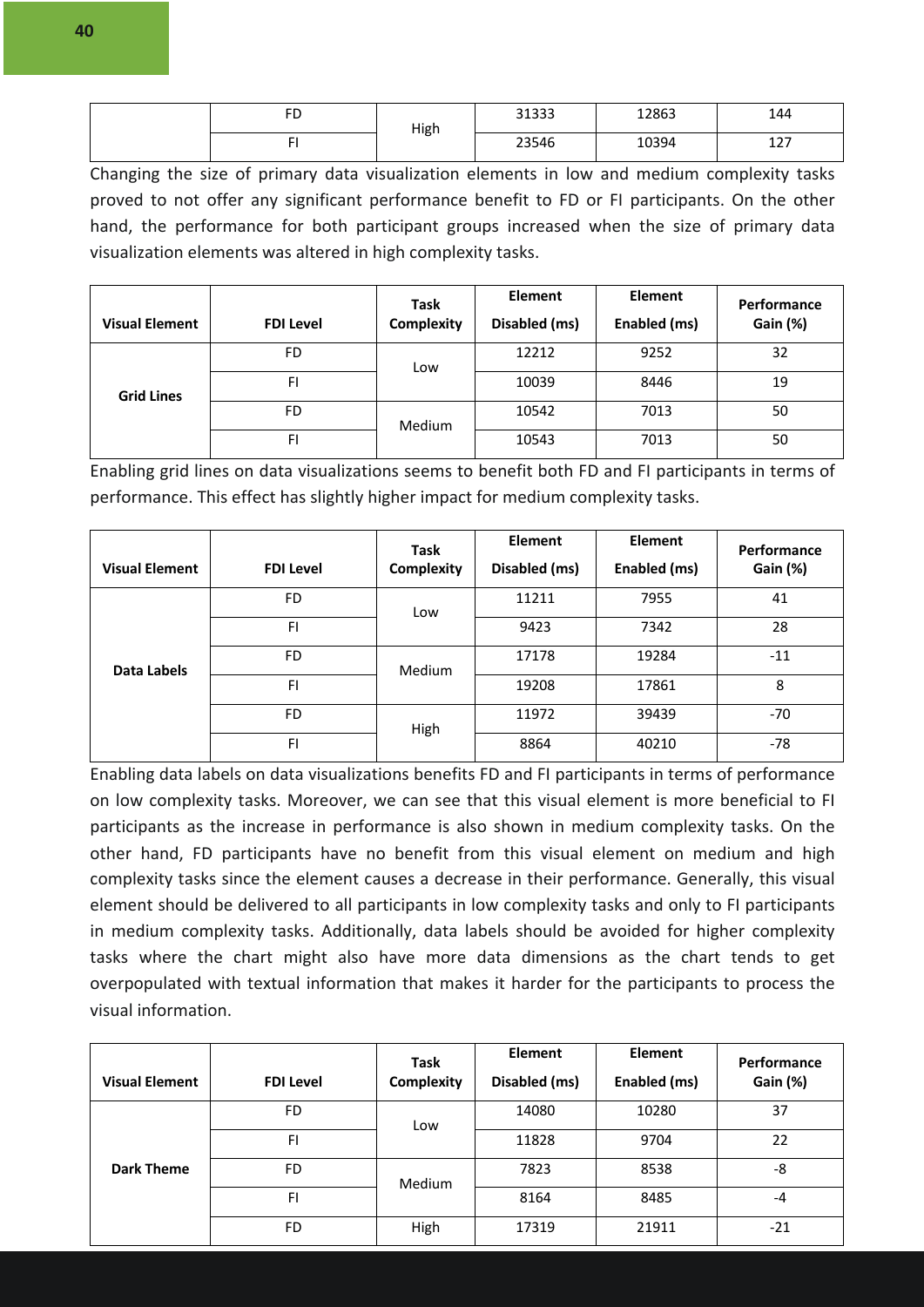|  | 15902 | 71110<br>----- | $\sim$ $\sim$<br>-- |
|--|-------|----------------|---------------------|
|  |       |                |                     |

Enabling the dark theme is beneficial in terms of performance for FD and FI participants only on low complexity tasks. This effect seems to be stronger for FD participants.

| <b>Visual Element</b> | <b>FDI Level</b> | Task<br>Complexity | <b>Element</b><br>Disabled (ms) | <b>Element</b><br>Enabled (ms) | Performance<br><b>Gain (%)</b> |
|-----------------------|------------------|--------------------|---------------------------------|--------------------------------|--------------------------------|
| <b>Sorting</b>        | <b>FD</b>        | Low                | 9958                            | 7614                           | 31                             |
|                       | FI               |                    | 8005                            | 7002                           | 14                             |
|                       | FD               | <b>Medium</b>      | 16644                           | 14018                          | 19                             |
|                       | FI               |                    | 19602                           | 14032                          | 40                             |
|                       | FD               | High               | 25534                           | 14364                          | 78                             |
|                       | FI               |                    | 24148                           | 12759                          | 89                             |

Sorting the data on a data visualization proved to be beneficial in terms of performance for both FD and FI participants across all levels of task complexity. Moreover, the performance gain across low complexity tasks is higher for FD participants and in medium complexity tasks is higher for FI participants. On the other hand, we see that sorting data on high complexity tasks becomes even more important for both groups of participants as their performance gains increase more drastically. It can also be observed that FD participants benefit from sorting early on the process with low complexity tasks, while for FI participants, the requirement for sorting data becomes more prominent on more complex tasks.

| <b>Visual Element</b> | <b>FDI Level</b> | Task<br>Complexity | <b>Element</b><br>Disabled (ms) | <b>Element</b><br>Enabled (ms) | Performance<br>Gain (%) |
|-----------------------|------------------|--------------------|---------------------------------|--------------------------------|-------------------------|
| Palette 1             | FD               | Low                | 11739                           | 9253                           | 27                      |
|                       | FI               |                    | 9497                            | 8906                           | 7                       |
|                       | FD               | Medium             | 14555                           | 13743                          | 6                       |
|                       | FI               |                    | 12702                           | 10892                          | 17                      |
|                       | FD               | High               | 42242                           | 15437                          | 174                     |
|                       | FI               |                    | 38418                           | 11144                          | 245                     |

Changing the colour palette setting on the data visualizations to Palette 1 helped participants achieve a higher performance across all levels of task complexity. On low complexity tasks FD participants have a higher gain in performance than FI participants, while on medium complexity tasks we can see the reverse effect taking place. Moving on, with increase in task complexity (i.e., high task complexity) we can see that the new colour palette becomes essential as it provides a much higher increase in performance for both groups of participants.

| <b>Visual Element</b> | <b>FDI Level</b> | <b>Task</b><br>Complexity | <b>Element</b><br>Disabled (ms) | <b>Element</b><br>Enabled (ms) | Performance<br>Gain (%) |
|-----------------------|------------------|---------------------------|---------------------------------|--------------------------------|-------------------------|
| Palette 2             | FD               | LOW                       | 12440                           | 8935                           | 39                      |
|                       | FI               |                           | 10346                           | 8062                           | 28                      |
|                       | FD               | <b>Medium</b>             | 14414                           | 18166                          | $-21$                   |
|                       | FI               |                           | 12029                           | 13676                          | $-12$                   |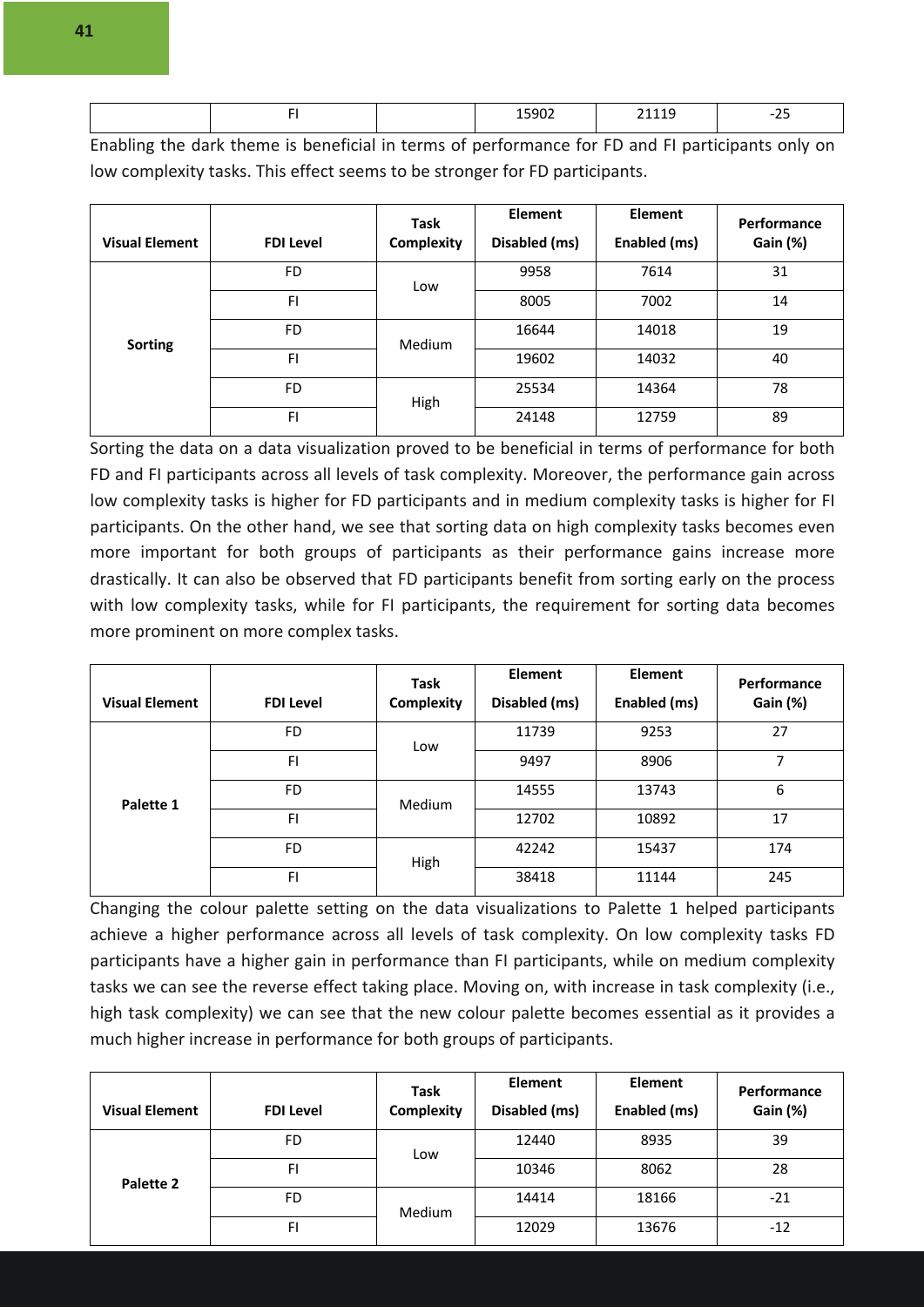| --<br><u>טו</u> | High | 15057<br>100 <i>1</i> | 9037 | --<br>. . |
|-----------------|------|-----------------------|------|-----------|
|                 |      | 14597                 | 8461 | $-$       |

Applying the second colour palette (Palette 2) to our data visualizations at low complexity tasks helps both participant groups achieve better performance. With regards to medium complexity tasks this intervention seems to be inappropriate for both groups of participants as it degrades their performance. Moving on, with increase in task complexity (i.e., high task complexity) we can see that colour Palette 2 becomes even more essential as it provides an increase in performance for both groups of participants helping them achieve performance similar to that of low complexity tasks.

#### 4.3.6 DISCUSSION ON THE EFFECT OF DIFFERENT ELEMENTS

In this subsection we summarise the most interesting findings regarding the effect of individual visual elements with regards to the participants' performance across human factors.

**Proximity:** In general, enabling the visual element of proximity on bar and column charts has proven beneficial in terms of performance for all participants with regards to medium and high complexity tasks. This element should generally be avoided for low complexity tasks because all participants across most human factor groups for low complexity tasks were negatively affected or received no performance benefit. The only group of participants that received a benefit with proximity enabled in low complexity tasks were those of high levels of speed of processing.

**Element Size:** This element is best enabled for when the complexity of the task is high. We have seen that for medium and low complexity tasks this visual element provided minimal or no benefit to the majority of participants, while in many cases it caused degradation of performance. The performance effects of element size in low and medium complexity tasks are always affected by the human factor level under consideration, but the majority of results reveal that there is no significant positive performance effect. Cases where we see a positive performance effect for low and medium complexity tasks, the performance gain is usually lower than 10%. On the other hand, altering the element size for high complexity tasks proved to be extremely beneficial in terms of performance for all participants, most of the times reaching a performance gain of higher than 100%.

**Grid Lines:** Our results prove that grid lines are essential for data visualizations. We notice that regardless of human factor, enabling grid lines helped our participants achieve a significantly better performance across all task complexity levels. Moreover, the necessity of grid lines on data visualizations was becoming more prominent as the complexity of the task increased. This effect can be seen across all human factors by the linear increase of performance gain experienced by participants as the task complexity was increasing.

**Data Labels:** Enabling the data label was found to be beneficial for participants in terms of performance, specifically in low complexity tasks across all human factors. Moreover, the opposite effect was present for high complexity tasks, where the element's presence was always negatively affecting the participants' performance. With regards to medium complexity tasks, this element was mostly negatively affecting the participants performance as well, except for some minor cases where it provided a very slight increase in performance (usually a gain below 10%).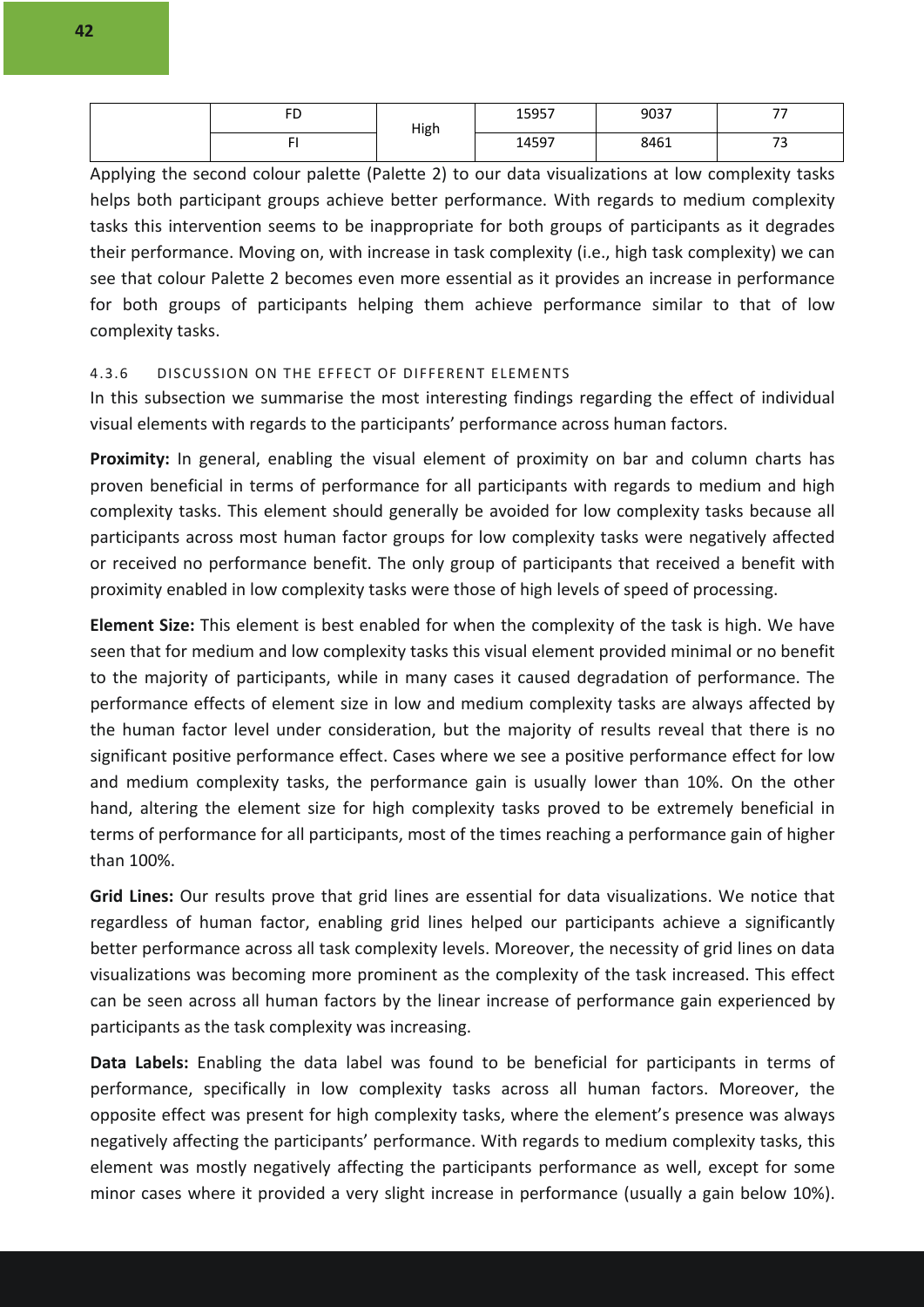The slight increase in performance for medium complexity tasks is affected by the different human factors.

**Dark Theme:** Very similar to the Data Labels element, Dark Theme is best enabled for low complexity tasks since it was found to be beneficial for participants in terms of performance for this task complexity. Moreover, the opposite effect was present for high complexity tasks, where the dark theme was always negatively affecting the participants' performance. With regards to medium complexity tasks, the dark theme was mostly negatively affecting the participants performance as well, except for some minor cases where it provided a very slight increase in performance. Those cases include participants with medium level of speed of processing (8% performance gain) and participants with high perceived expertise (12% performance gain).

**Sorting:** Our findings show that the sorting element (i.e., providing sorted series on data visualizations) was beneficial for participants in terms of performance across all complexity levels and human factors. The effect was more evident for high complexity tasks where the performance gain of the participants was much greater compared to that achieved for medium or low complexity tasks. Additionally, it must be noted that task complexity did not necessarily affect performance gain in a linear fashion since for many medium complexity tasks the gain would be lower than that of low complexity tasks, depending on the human factor. Regardless, performance gains achieved for high complexity tasks were always exceedingly higher than those achieved for the rest of complexity levels.

**Palette 1 and 2:** When comparing the effect of the two palettes in terms of performance gain achieved by participants, we can see that in general the duller Palette 1 enabled our participants to achieve much higher gains in performance for medium and high complexity tasks across human factors. Specifically, for Palette 1 performance gains were usually positive for medium complexity tasks, while for the brighter Palette 2 this was not the case since as most participants were negatively affected by the use of this palette in medium complexity tasks. Moreover, it must be noted that for the brighter Palette 2 the performance gain between for high complexity tasks did not deviate significantly from the gain achieved on low complexity task. On the other hand, for the duller Palette 1 performance gains for higher complexity tasks were exceedingly higher than those of lower complexity tasks across all human factors.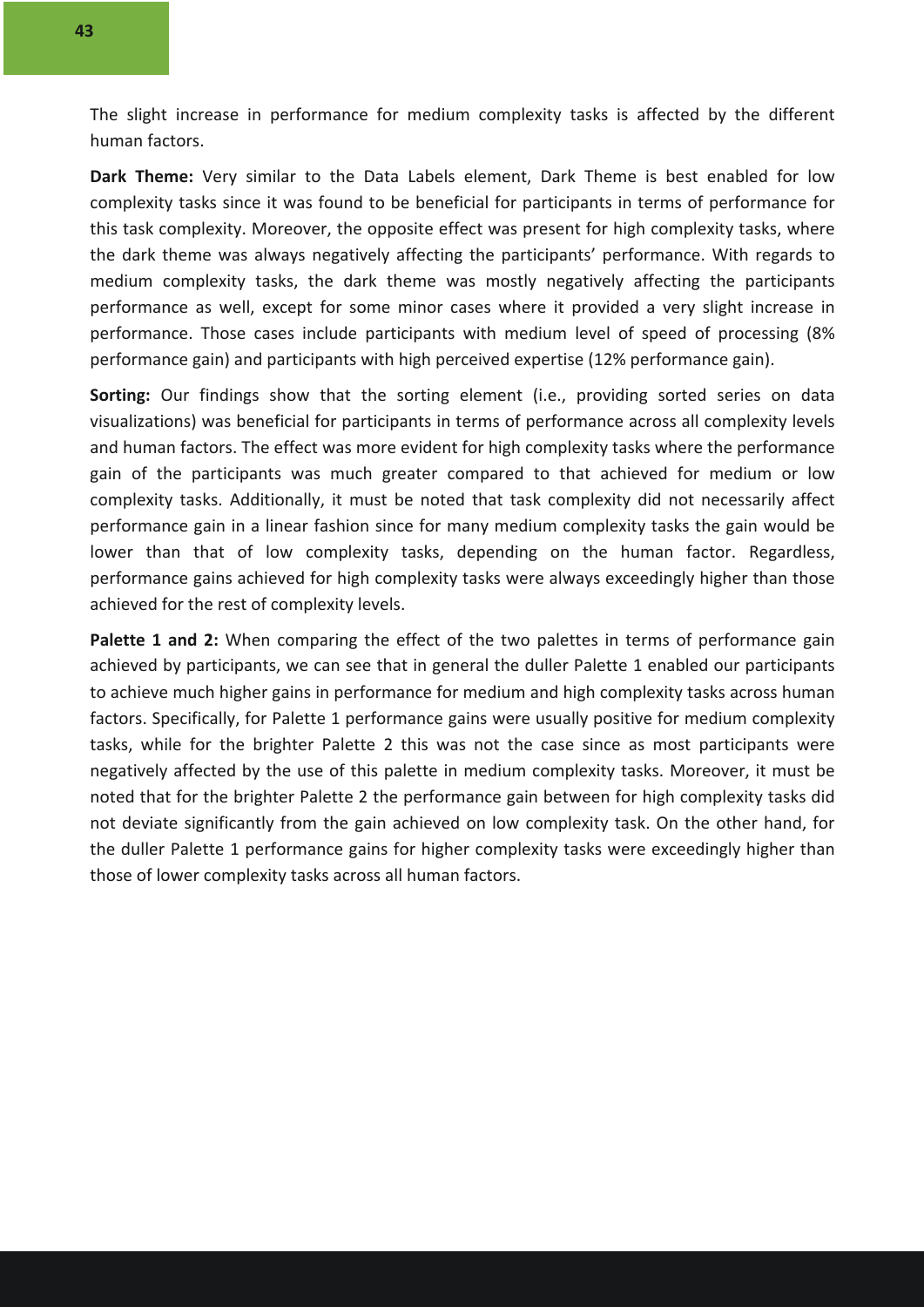# **Conclusions**

This deliverable presented the overall approach taken for discovering the impact of human factors on data visualizations. Through this deliverable we demonstrated the key human factors which make up an essential part of the IDEALVis user model, we explained why those were selected for our analysis, and we also demonstrated how those human factors were analysed for achieving the segmentation of our participants in different groups, required for exploring the impact of factors on data visualizations.

We illustrated the design of the Data Visualization User study (i.e., User Study 2) which enabled us to capture all the required data for further exploring the impact of human factors on data visualizations. The design of the study illustrated the different data visualizations which we explored and the different visual elements. Moreover, through the user study design we defined the different types of analytical tasks and task complexity levels which were used. Describing the human factors of interest and the user study's design laid the foundation and direction towards demonstrating the steps taken to explore the impact of human factors. After presenting the analysing steps on the performance data of the participants captured from the user study, we illustrated some key findings with regards to the impact of human factors on data visualization types and specific data visualization elements across the three task complexity levels.